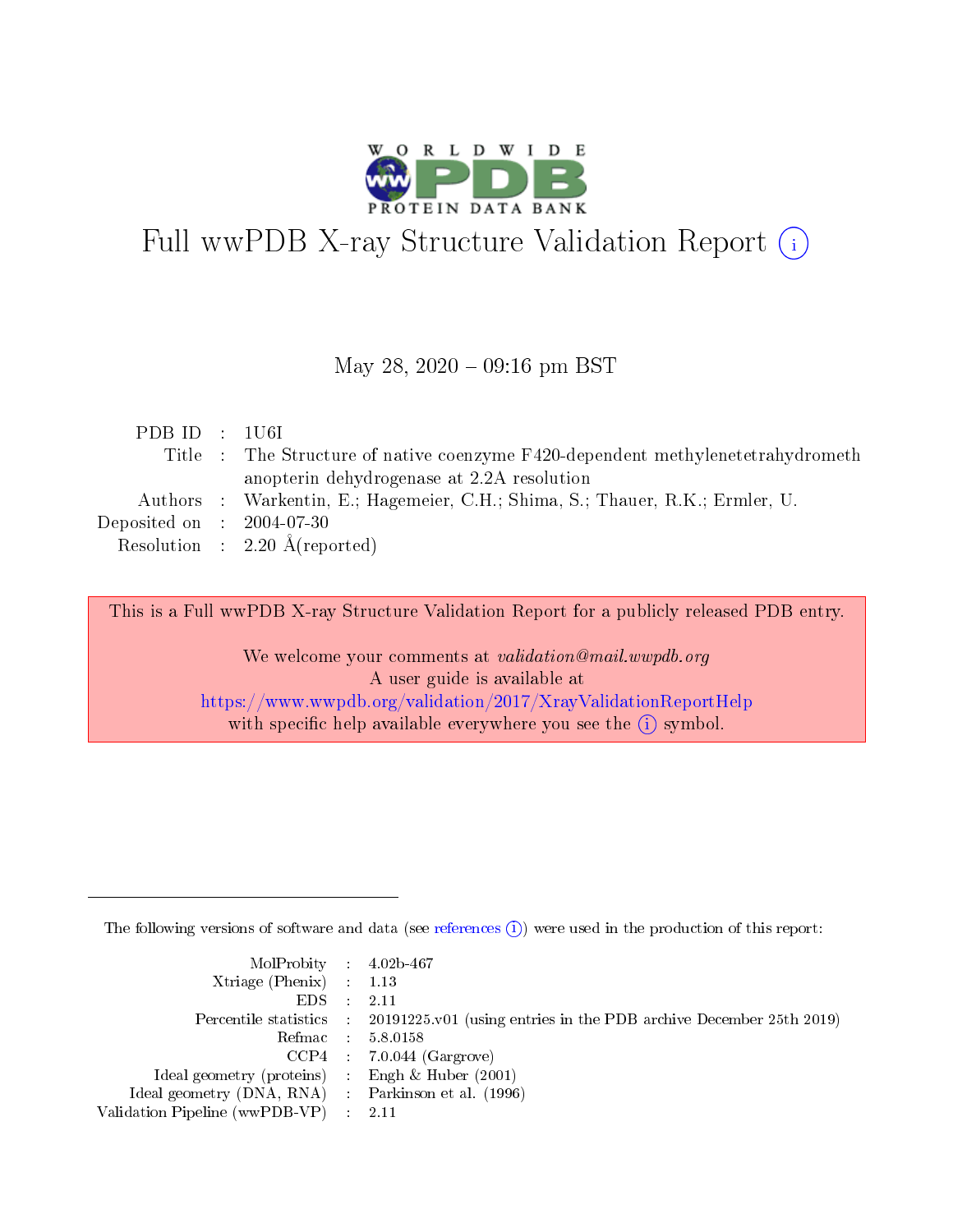# 1 [O](https://www.wwpdb.org/validation/2017/XrayValidationReportHelp#overall_quality)verall quality at a glance  $(i)$

The following experimental techniques were used to determine the structure: X-RAY DIFFRACTION

The reported resolution of this entry is 2.20 Å.

Percentile scores (ranging between 0-100) for global validation metrics of the entry are shown in the following graphic. The table shows the number of entries on which the scores are based.



| Metric                | Whole archive<br>$(\#\mathrm{Entries})$ | Similar resolution<br>$(\#\text{Entries},\, \text{resolution}\; \text{range}(\textup{\AA}))$ |
|-----------------------|-----------------------------------------|----------------------------------------------------------------------------------------------|
| $R_{free}$            | 130704                                  | 4898 (2.20-2.20)                                                                             |
| Clashscore            | 141614                                  | $5594(2.20-2.20)$                                                                            |
| Ramachandran outliers | 138981                                  | $5503 (2.20-2.20)$                                                                           |
| Sidechain outliers    | 138945                                  | $5504(2.20-2.20)$                                                                            |
| RSRZ outliers         | 127900                                  | $4800(2.20-2.20)$                                                                            |

The table below summarises the geometric issues observed across the polymeric chains and their fit to the electron density. The red, orange, yellow and green segments on the lower bar indicate the fraction of residues that contain outliers for  $>=3, 2, 1$  and 0 types of geometric quality criteria respectively. A grey segment represents the fraction of residues that are not modelled. The numeric value for each fraction is indicated below the corresponding segment, with a dot representing fractions  $\epsilon=5\%$  The upper red bar (where present) indicates the fraction of residues that have poor fit to the electron density. The numeric value is given above the bar.

| Mol | Chain   | Length | Quality of chain |     |  |
|-----|---------|--------|------------------|-----|--|
|     | А       | 283    | 73%              | 26% |  |
|     | B       | 283    | 70%              | 29% |  |
|     | $\rm C$ | 283    | 20/0<br>62%      | 36% |  |
|     | D       | 283    | 61%              | 38% |  |
|     | E       | 283    | 59%              | 40% |  |
|     | F       | 283    | 5%<br>57%        | 40% |  |

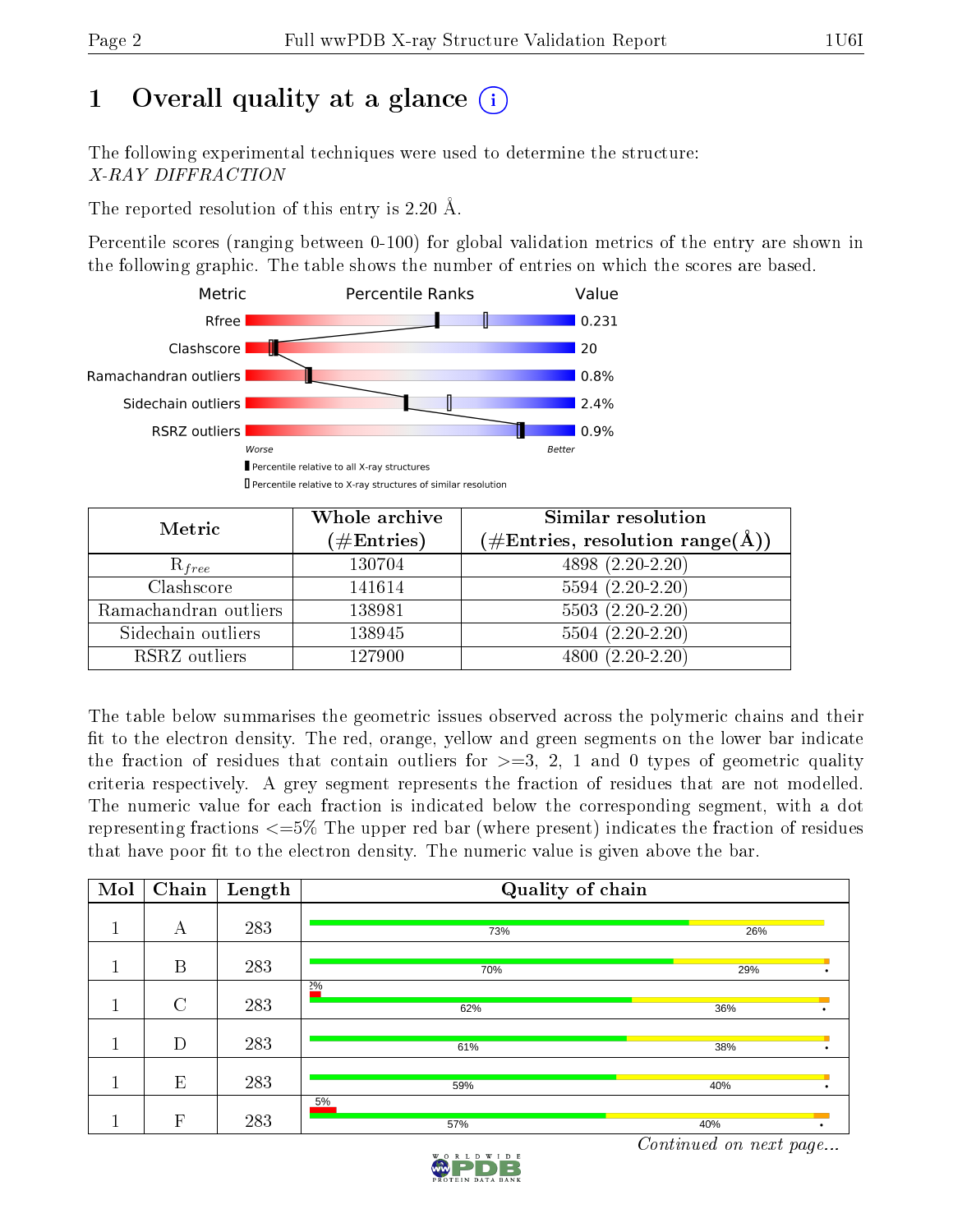| Mol | $\overline{\text{Chain}}$ | Length | Quality of chain |     |  |  |
|-----|---------------------------|--------|------------------|-----|--|--|
|     | $\mathbf G$               | 283    | 72%              | 28% |  |  |
|     | H                         | 283    | 70%              | 29% |  |  |
|     | Т                         | 283    | 61%              | 36% |  |  |
|     | т<br>J                    | 283    | 60%              | 39% |  |  |
|     | $\rm K$                   | 283    | $\%$<br>60%      | 37% |  |  |
|     |                           | 283    | 20/0<br>43%      | 53% |  |  |

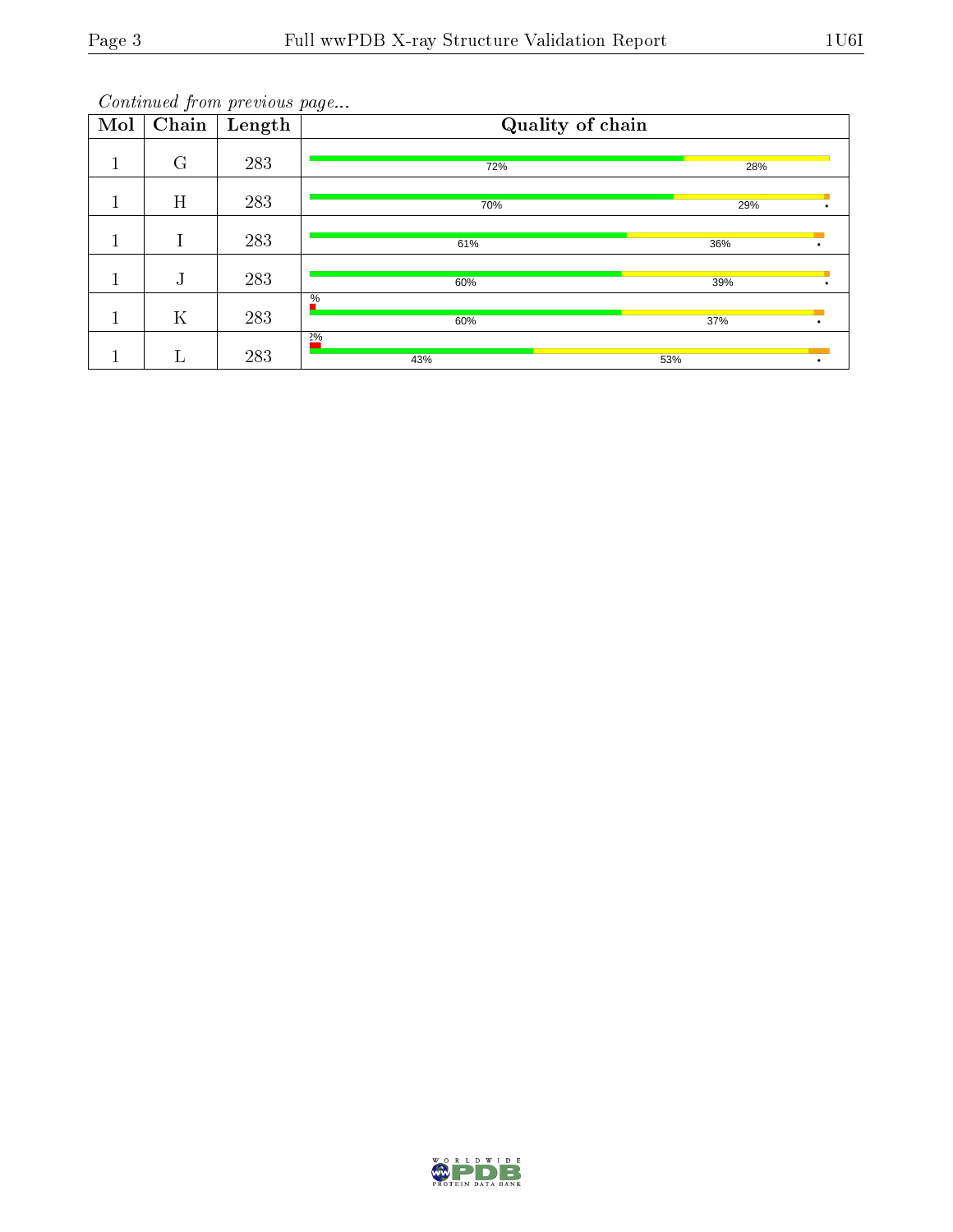# 2 Entry composition (i)

There are 3 unique types of molecules in this entry. The entry contains 26858 atoms, of which 0 are hydrogens and 0 are deuteriums.

In the tables below, the ZeroOcc column contains the number of atoms modelled with zero occupancy, the AltConf column contains the number of residues with at least one atom in alternate conformation and the Trace column contains the number of residues modelled with at most 2 atoms.

• Molecule 1 is a protein called F420-dependent methylenetetrahydromethanopterin dehydrogenase.

| Mol          | Chain         | Residues     |                |               | Atoms              |                |                | ZeroOcc          | $\rm AltConf$  | <b>Trace</b>   |
|--------------|---------------|--------------|----------------|---------------|--------------------|----------------|----------------|------------------|----------------|----------------|
|              |               |              | Total          | $\mathcal{C}$ | $\mathbf N$        | $\overline{O}$ | S              |                  |                |                |
| $\mathbf{1}$ | A             | 282          | 2182           | 1369          | 357                | 437            | 19             | $\boldsymbol{0}$ | $\theta$       | $\overline{0}$ |
| $\mathbf{1}$ | B             |              | Total          | $\mathcal{C}$ | $\mathbf N$        | $\overline{O}$ | $\overline{S}$ | $\theta$         | $\overline{0}$ | $\overline{0}$ |
|              |               | 282          | 2182           | 1369          | 357                | 437            | 19             |                  |                |                |
| $\mathbf{1}$ | $\mathcal{C}$ | 282          | Total          | $\mathcal{C}$ | $\mathbf N$        | $\overline{O}$ | $\overline{S}$ | $\overline{0}$   | $\overline{0}$ | $\overline{0}$ |
|              |               |              | 2182           | 1369          | 357                | 437            | 19             |                  |                |                |
| $\mathbf{1}$ | D             | $282\,$      | Total          | $\mathcal{C}$ | $\mathbf N$        | $\overline{O}$ | $\overline{S}$ | $\overline{0}$   | $\theta$       | $\overline{0}$ |
|              |               |              | 2182           | 1369          | 357                | 437            | $19\,$         |                  |                |                |
| $\mathbf{1}$ | $E_{\rm}$     | 282          | Total          | $\mathcal{C}$ | N                  | $\overline{O}$ | $\overline{S}$ | $\overline{0}$   | $\theta$       | $\overline{0}$ |
|              |               |              | 2182           | 1369          | 357                | 437            | 19             |                  |                |                |
| $\mathbf{1}$ | $\mathbf{F}$  | 282          | Total          | $\mathcal{C}$ | ${\bf N}$          | $\overline{O}$ | $\overline{S}$ | $\overline{0}$   | $\theta$       | $\overline{0}$ |
|              |               |              | 2182           | 1369          | 357                | 437            | $19\,$         |                  |                |                |
| $\mathbf{1}$ | G             | 282          | Total          | $\mathcal{C}$ | $\mathbf N$        | $\overline{O}$ | S              | $\overline{0}$   | $\theta$       | $\overline{0}$ |
|              |               |              | 2182           | 1369          | 357                | 437            | 19             |                  |                |                |
| $\mathbf{1}$ | H             | $282\,$      | Total          | $\mathcal{C}$ | ${\bf N}$          | $\overline{O}$ | $\overline{S}$ | $\overline{0}$   | $\theta$       | $\overline{0}$ |
|              |               |              | 2182           | 1369          | 357                | 437            | $19\,$         |                  |                |                |
| $\mathbf{1}$ | $\mathbf I$   | 282          | Total          | $\mathcal{C}$ | N                  | $\Omega$       | S              | $\boldsymbol{0}$ | $\overline{0}$ | $\overline{0}$ |
|              |               |              | 2182           | 1369          | 357                | 437            | 19             |                  |                |                |
| $\mathbf{1}$ | $\mathbf{J}$  | $28\sqrt{2}$ | $\text{Total}$ | $\mathcal{C}$ | ${\bf N}$          | $\Omega$       | $\overline{S}$ | $\overline{0}$   | $\theta$       | $\overline{0}$ |
|              |               |              | 2182           | 1369          | 357                | 437            | $19\,$         |                  |                |                |
| $\mathbf{1}$ | $\rm K$       | 282          | Total          | $\mathcal{C}$ | $\mathbf N$        | $\Omega$       | $\overline{S}$ | $\boldsymbol{0}$ | $\overline{0}$ | $\overline{0}$ |
|              |               |              | 2182           | 1369          | 357                | 437            | $19\,$         |                  |                |                |
| $\mathbf{1}$ | L             | 282          | Total          | $\mathcal{C}$ | $\overline{\rm N}$ | $\overline{O}$ | $\overline{S}$ | $\boldsymbol{0}$ | $\overline{0}$ | $\overline{0}$ |
|              |               |              | 2182           | 1369          | 357                | 437            | $19\,$         |                  |                |                |

There are 12 discrepancies between the modelled and reference sequences:

| Chain. | Residue   Modelled | Actual | Comment                            | <b>Reference</b> |
|--------|--------------------|--------|------------------------------------|------------------|
|        | MET.               |        | INITIATING METHIONINE   UNP P94951 |                  |
|        | <b>MET</b>         |        | INITIATING METHIONINE LUNP P94951  |                  |
|        | <b>MET</b>         |        | INITIATING METHIONINE   UNP P94951 |                  |
|        | <b>MET</b>         |        | INITIATING METHIONINE   UNP P94951 |                  |

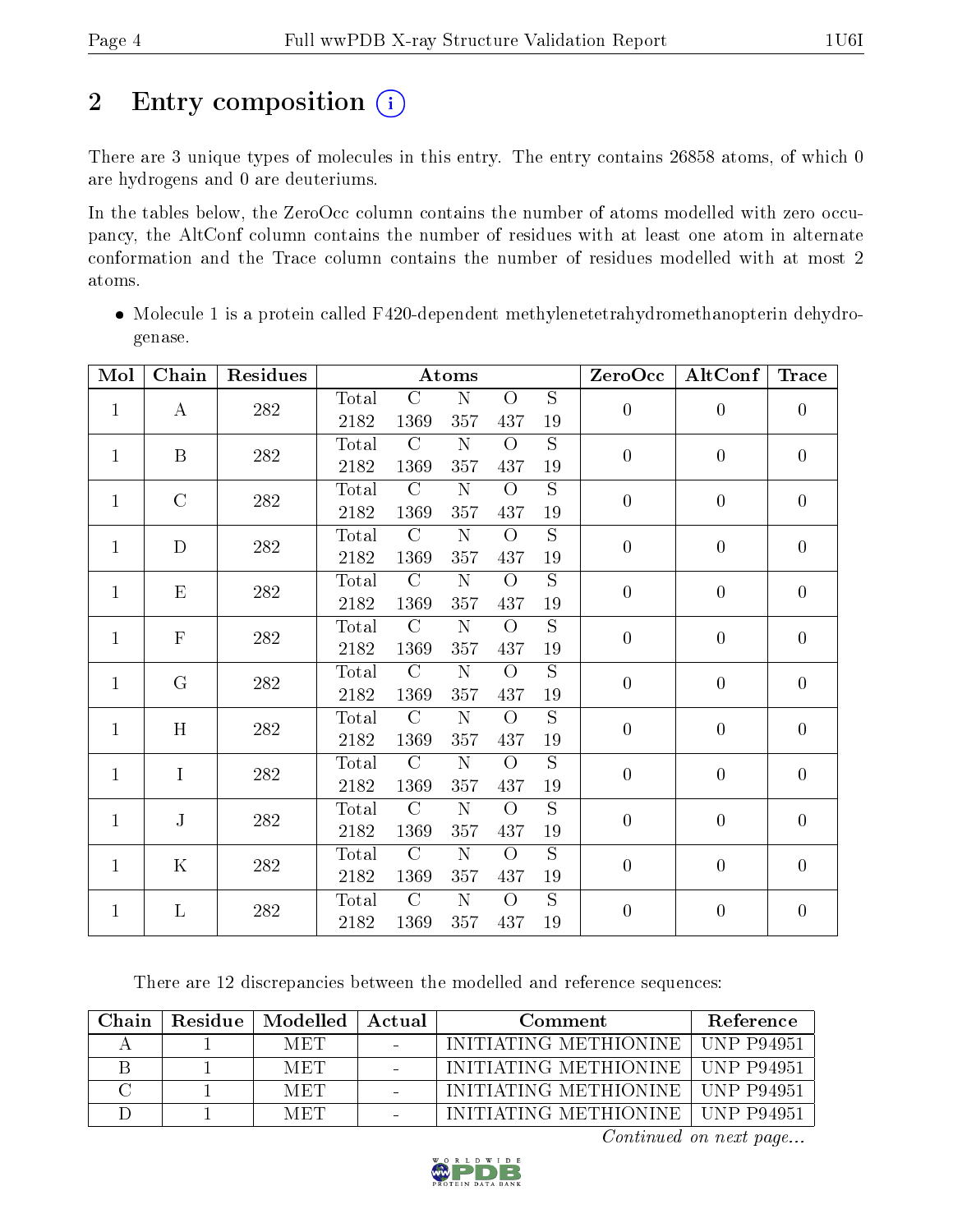| Chain | Residue | Modelled   | Actual | Comment               | Reference         |
|-------|---------|------------|--------|-----------------------|-------------------|
| E,    |         | <b>MET</b> |        | INITIATING METHIONINE | <b>UNP P94951</b> |
| F     |         | <b>MET</b> |        | INITIATING METHIONINE | <b>UNP P94951</b> |
| G     |         | <b>MET</b> |        | INITIATING METHIONINE | <b>UNP P94951</b> |
| H     |         | MET        |        | INITIATING METHIONINE | <b>UNP P94951</b> |
|       |         | <b>MET</b> |        | INITIATING METHIONINE | <b>UNP P94951</b> |
|       |         | <b>MET</b> |        | INITIATING METHIONINE | <b>UNP P94951</b> |
| K     |         | <b>MET</b> |        | INITIATING METHIONINE | UNP P94951        |
|       |         | <b>MET</b> |        | INITIATING METHIONINE | UNP P94951        |

Molecule 2 is MAGNESIUM ION (three-letter code: MG) (formula: Mg).

| Mol | Chain | Residues | Atoms                                           | ZeroOcc   AltConf |
|-----|-------|----------|-------------------------------------------------|-------------------|
| 2   | Η     | 2        | Total Mg<br>$\overline{2}$<br>$\overline{2}$    |                   |
| 2   | G     | 2        | Total<br>Mg<br>$\overline{2}$<br>$\overline{2}$ |                   |
| 2   |       | 2        | Total<br>Mg<br>2<br>$\overline{2}$              |                   |
| 2   |       | 2        | Total<br>Mg<br>2<br>2                           |                   |

Molecule 3 is water.

| Mol | Chain            | Residues | Atoms                                   | ZeroOcc $ $    | AltConf          |
|-----|------------------|----------|-----------------------------------------|----------------|------------------|
| 3   | $\bf{A}$         | 81       | Total<br>$\overline{O}$<br>81<br>81     | $\overline{0}$ | $\overline{0}$   |
| 3   | $\boldsymbol{B}$ | 112      | $\overline{O}$<br>Total<br>112<br>112   | $\overline{0}$ | $\boldsymbol{0}$ |
| 3   | $\rm C$          | 27       | Total<br>$\overline{O}$<br>27<br>27     | $\theta$       | $\overline{0}$   |
| 3   | D                | 35       | Total<br>$\overline{O}$<br>35<br>35     | $\overline{0}$ | $\overline{0}$   |
| 3   | E                | 38       | Total<br>$\Omega$<br>38<br>38           | $\overline{0}$ | $\overline{0}$   |
| 3   | $\mathbf F$      | 42       | Total<br>$\overline{O}$<br>$42\,$<br>42 | $\overline{0}$ | $\boldsymbol{0}$ |
| 3   | $\mathbf G$      | 88       | Total<br>$\overline{O}$<br>88<br>88     | $\overline{0}$ | $\overline{0}$   |
| 3   | H                | 100      | $\overline{O}$<br>Total<br>100<br>100   | $\theta$       | $\overline{0}$   |
| 3   | I                | $32\,$   | Total<br>$\overline{O}$<br>32<br>32     | $\overline{0}$ | $\overline{0}$   |

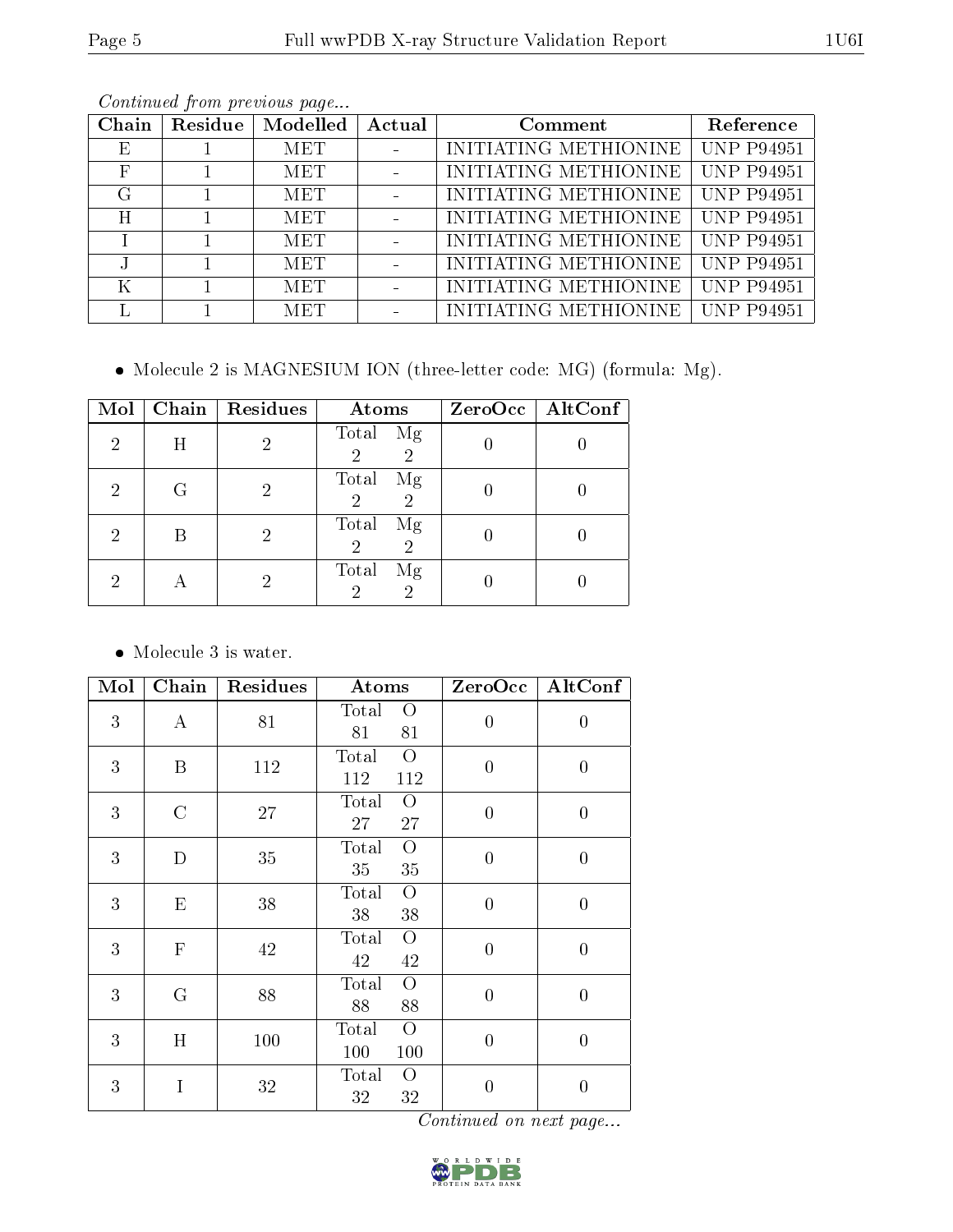Continued from previous page...

|   |   | Mol   Chain   Residues | Atoms                          | $ZeroOcc \mid AltConf$ |
|---|---|------------------------|--------------------------------|------------------------|
| 3 | J | 35                     | Total O<br>35<br>35            |                        |
| 3 | Κ | 39                     | Total<br>$\circ$ O<br>39<br>39 |                        |
| 3 |   | 37                     | Total<br>- ()<br>37<br>37      |                        |

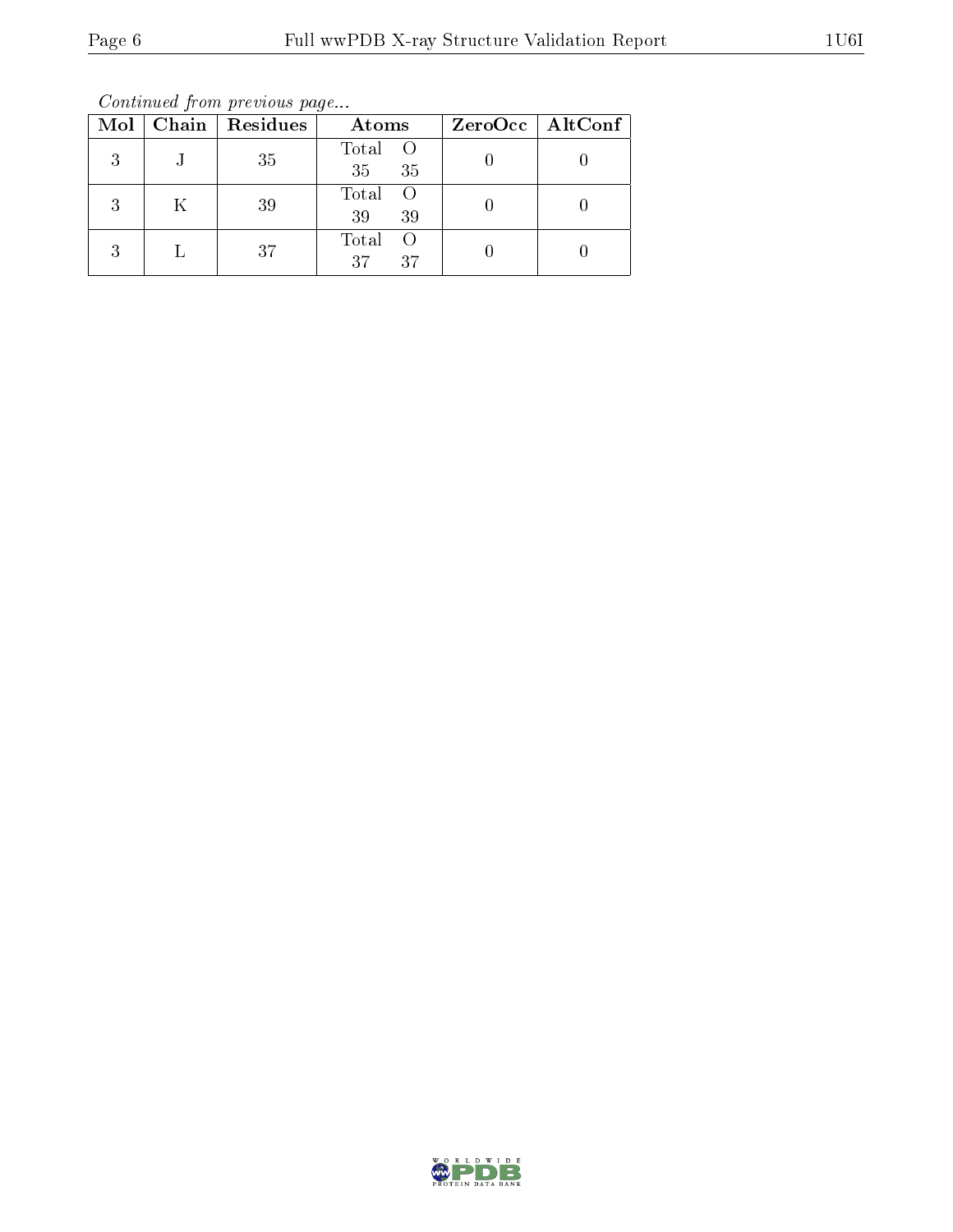# 3 Residue-property plots  $(i)$

These plots are drawn for all protein, RNA and DNA chains in the entry. The first graphic for a chain summarises the proportions of the various outlier classes displayed in the second graphic. The second graphic shows the sequence view annotated by issues in geometry and electron density. Residues are color-coded according to the number of geometric quality criteria for which they contain at least one outlier: green  $= 0$ , yellow  $= 1$ , orange  $= 2$  and red  $= 3$  or more. A red dot above a residue indicates a poor fit to the electron density (RSRZ  $> 2$ ). Stretches of 2 or more consecutive residues without any outlier are shown as a green connector. Residues present in the sample, but not in the model, are shown in grey.

• Molecule 1: F420-dependent methylenetetrahydromethanopterin dehydrogenase



• Molecule 1: F420-dependent methylenetetrahydromethanopterin dehydrogenase

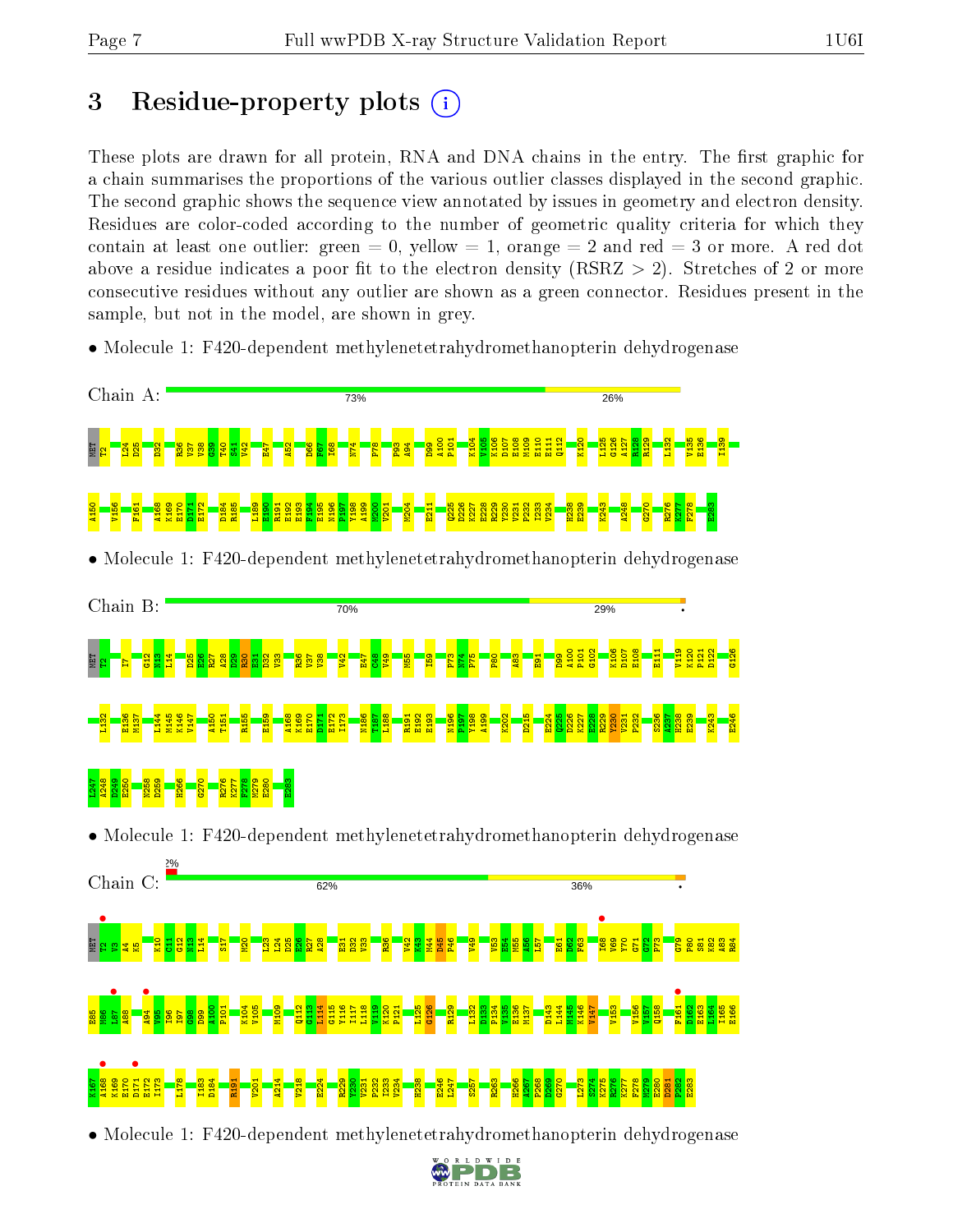

Chain G:

72%

**28%** 

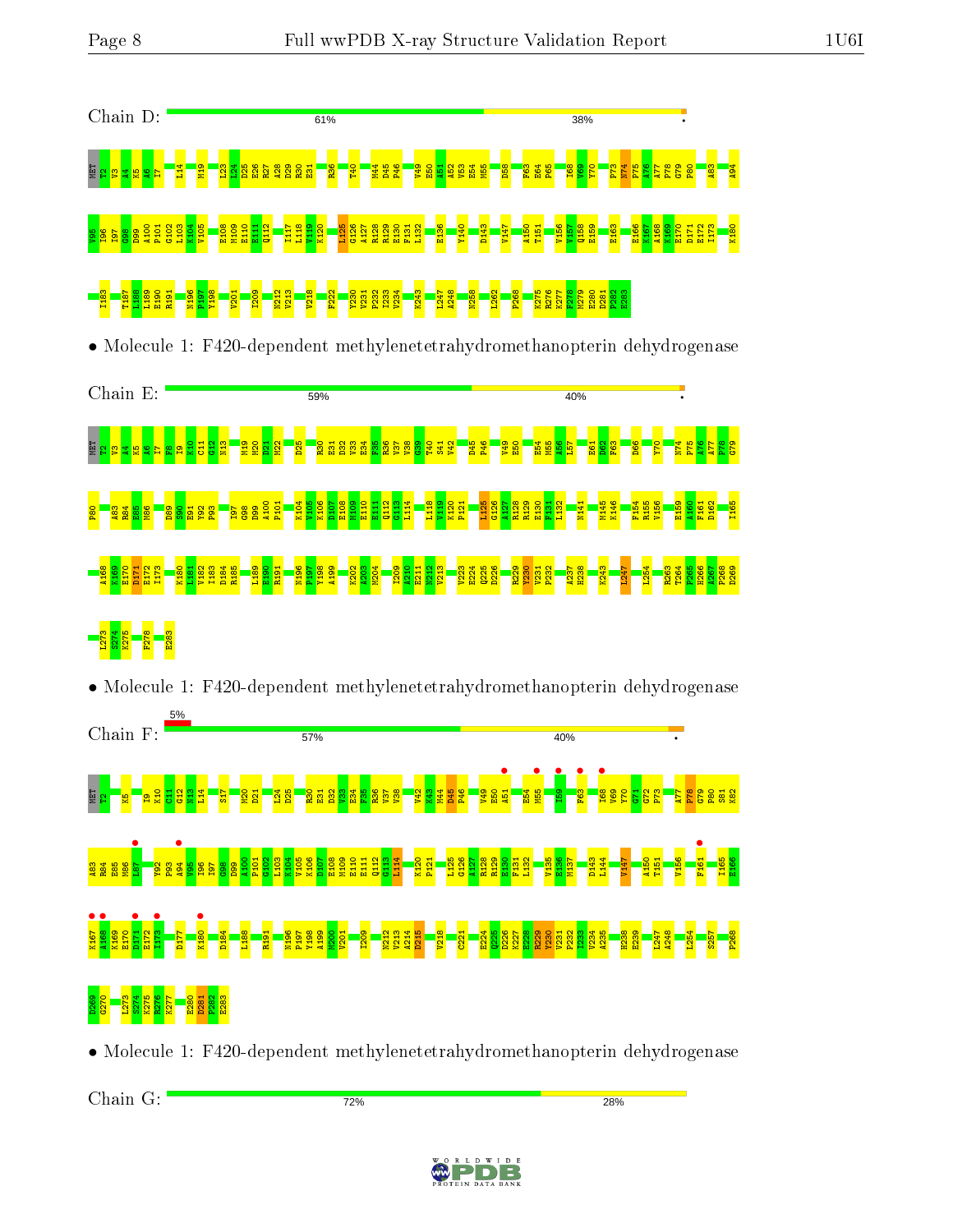

• Molecule 1: F420-dependent methylenetetrahydromethanopterin dehydrogenase



• Molecule 1: F420-dependent methylenetetrahydromethanopterin dehydrogenase



#### K180 L181 V182 I183 T187 <mark>ទីទីទី</mark> N196 P197 Y198 V201 A205 I209 N212 V213 V218 F222  $\frac{23}{22}$   $\frac{23}{22}$   $\frac{23}{22}$ K243 L247 A248 L262 P268 K275 R276 K277 F278 M279 E280 D281 P282 E283

• Molecule 1: F420-dependent methylenetetrahydromethanopterin dehydrogenase

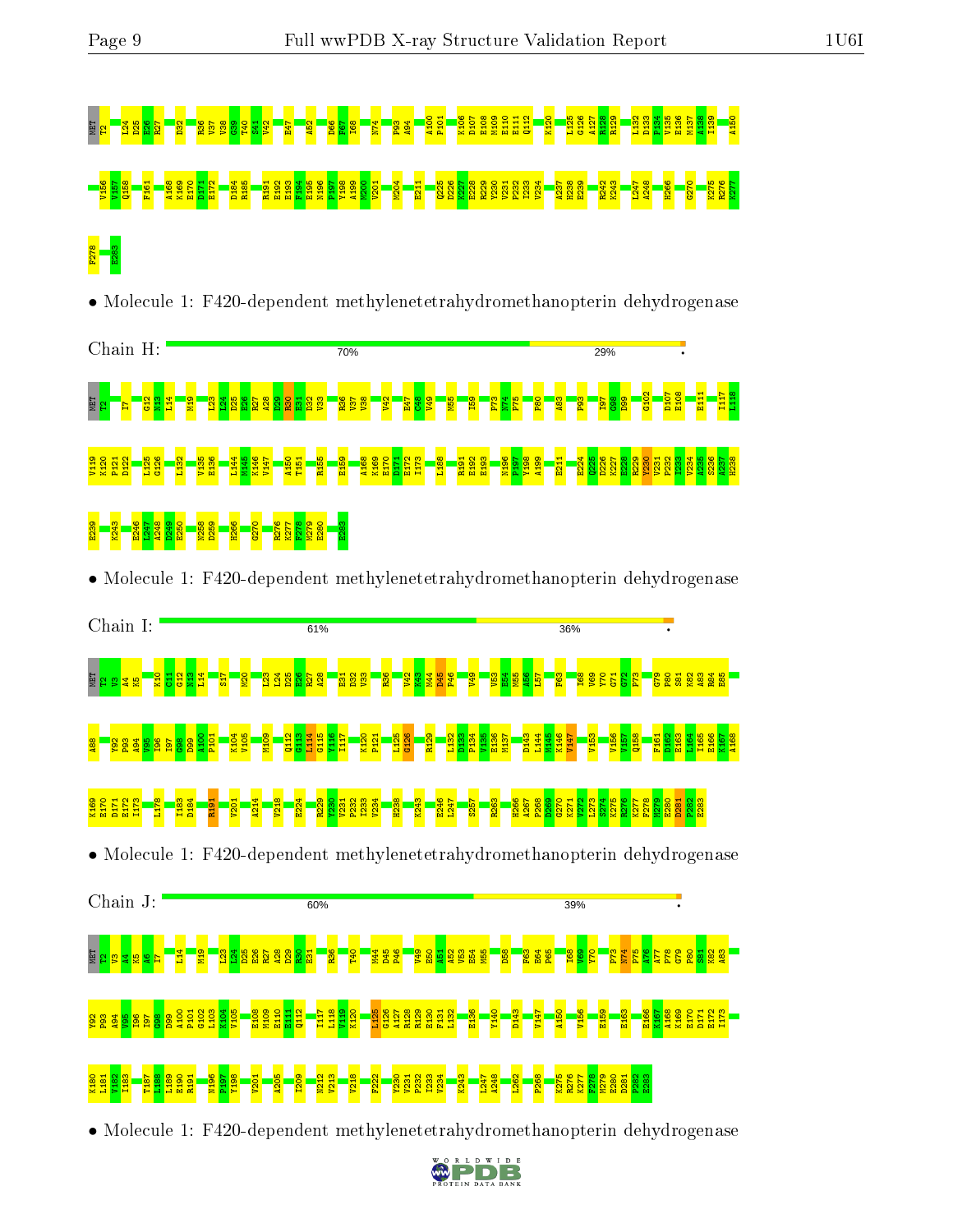



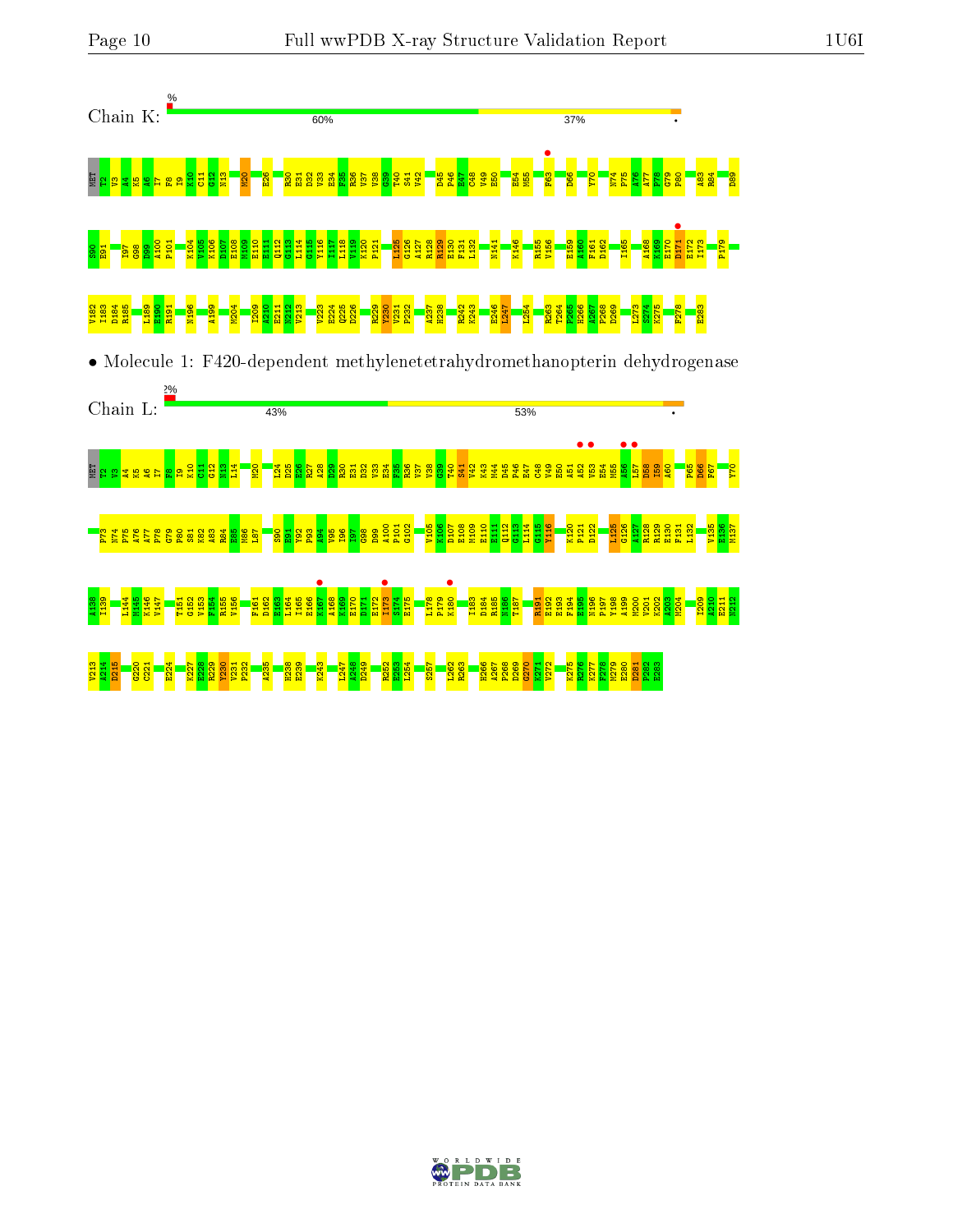# 4 Data and refinement statistics  $(i)$

| Property                                                             | Value                                                          | Source     |
|----------------------------------------------------------------------|----------------------------------------------------------------|------------|
| Space group                                                          | C121                                                           | Depositor  |
| Cell constants                                                       | $118.90\text{\AA}$<br>$150.90\text{\AA}$<br>$219.20\text{\AA}$ |            |
| a, b, c, $\alpha$ , $\beta$ , $\gamma$                               | $90.00^\circ$<br>$90.01^\circ$<br>$90.00^\circ$                | Depositor  |
| Resolution $(A)$                                                     | 19.35<br>$-2.20$                                               | Depositor  |
|                                                                      | 19.35<br>1.99<br>$\frac{1}{2}$                                 | <b>EDS</b> |
| % Data completeness                                                  | $95.0(19.35-2.20)$                                             | Depositor  |
| (in resolution range)                                                | $94.2(19.35-1.99)$                                             | <b>EDS</b> |
| $R_{merge}$                                                          | 0.14                                                           | Depositor  |
| $\mathrm{R}_{sym}$                                                   | 0.06                                                           | Depositor  |
| $\langle I/\sigma(I) \rangle^{-1}$                                   | 2.24 (at $1.99\text{\AA})$                                     | Xtriage    |
| Refinement program                                                   | $\overline{\text{CNS} 1.1}$                                    | Depositor  |
|                                                                      | 0.189<br>0.235<br>$\mathbf{A}$                                 | Depositor  |
| $R, R_{free}$                                                        | 0.189<br>0.231                                                 | DCC        |
| $R_{free}$ test set                                                  | 11645 reflections $(4.70\%)$                                   | wwPDB-VP   |
| Wilson B-factor $(A^2)$                                              | 25.3                                                           | Xtriage    |
| Anisotropy                                                           | 0.746                                                          | Xtriage    |
| Bulk solvent $k_{sol}(e/\mathring{A}^3)$ , $B_{sol}(\mathring{A}^2)$ | $0.35$ , $31.3\,$                                              | <b>EDS</b> |
| L-test for twinning <sup>2</sup>                                     | $>$ = 0.44, < $L^2$ > = 0.27<br>< L                            | Xtriage    |
| Estimated twinning fraction                                          | $0.467$ for $-h,-k,l$                                          | Xtriage    |
| $F_o, F_c$ correlation                                               | 0.97                                                           | <b>EDS</b> |
| Total number of atoms                                                | 26858                                                          | wwPDB-VP   |
| Average B, all atoms $(A^2)$                                         | 39.0                                                           | wwPDB-VP   |

Xtriage's analysis on translational NCS is as follows: The analyses of the Patterson function reveals a significant off-origin peak that is  $92.12\%$  of the origin peak, indicating pseudo-translational symmetry. The chance of finding a peak of this or larger height randomly in a structure without pseudo-translational symmetry is equal to 1.0800e-08. The detected translational NCS is most likely also responsible for the elevated intensity ratio.

<sup>&</sup>lt;sup>2</sup>Theoretical values of  $\langle |L| \rangle$ ,  $\langle L^2 \rangle$  for acentric reflections are 0.5, 0.333 respectively for untwinned datasets, and 0.375, 0.2 for perfectly twinned datasets.



<span id="page-10-1"></span><span id="page-10-0"></span><sup>1</sup> Intensities estimated from amplitudes.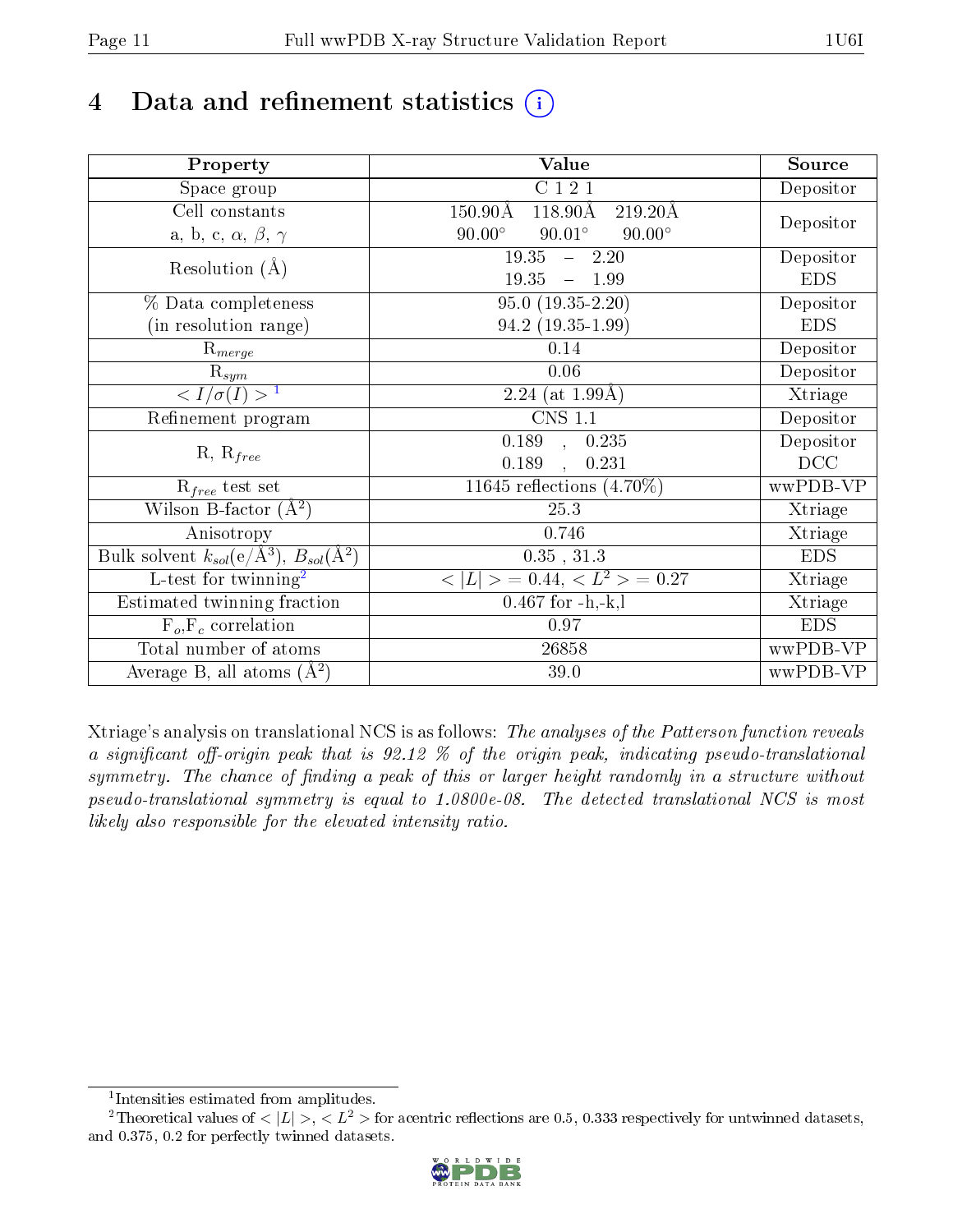# 5 Model quality  $(i)$

# 5.1 Standard geometry  $(i)$

Bond lengths and bond angles in the following residue types are not validated in this section: MG

The Z score for a bond length (or angle) is the number of standard deviations the observed value is removed from the expected value. A bond length (or angle) with  $|Z| > 5$  is considered an outlier worth inspection. RMSZ is the root-mean-square of all Z scores of the bond lengths (or angles).

| $\operatorname{Mol}$<br>Chain |         |      | <b>Bond lengths</b> | Bond angles |         |
|-------------------------------|---------|------|---------------------|-------------|---------|
|                               |         | RMSZ | # $ Z  > 5$         | RMSZ        | Z   > 5 |
| 1                             | А       | 0.37 | 0/2215              | 0.61        | 0/2989  |
| 1                             | Β       | 0.37 | 0/2215              | 0.61        | 0/2989  |
| $\mathbf{1}$                  | С       | 0.36 | 0/2215              | 0.58        | 0/2989  |
| 1                             | D       | 0.35 | 0/2215              | 0.58        | 0/2989  |
| 1                             | Ε       | 0.34 | 0/2215              | 0.56        | 0/2989  |
| 1                             | F       | 0.36 | 0/2215              | 0.63        | 0/2989  |
| 1                             | G       | 0.37 | 0/2215              | 0.61        | 0/2989  |
| 1                             | Η       | 0.36 | 0/2215              | 0.61        | 0/2989  |
| 1                             | Ι       | 0.34 | 0/2215              | 0.58        | 0/2989  |
| 1                             | J.      | 0.34 | 0/2215              | 0.58        | 0/2989  |
| 1                             | $\rm K$ | 0.33 | 0/2215              | 0.56        | 0/2989  |
| 1                             | L       | 0.34 | 0/2215              | 0.61        | 0/2989  |
| All                           | All     | 0.35 | 0/26580             | 0.59        | 0/35868 |

There are no bond length outliers.

There are no bond angle outliers.

There are no chirality outliers.

There are no planarity outliers.

## 5.2 Too-close contacts  $(i)$

In the following table, the Non-H and H(model) columns list the number of non-hydrogen atoms and hydrogen atoms in the chain respectively. The H(added) column lists the number of hydrogen atoms added and optimized by MolProbity. The Clashes column lists the number of clashes within the asymmetric unit, whereas Symm-Clashes lists symmetry related clashes.

|  |  |  | Mol   Chain   Non-H   H(model)   H(added)   Clashes   Symm-Clashes |
|--|--|--|--------------------------------------------------------------------|
|  |  |  |                                                                    |

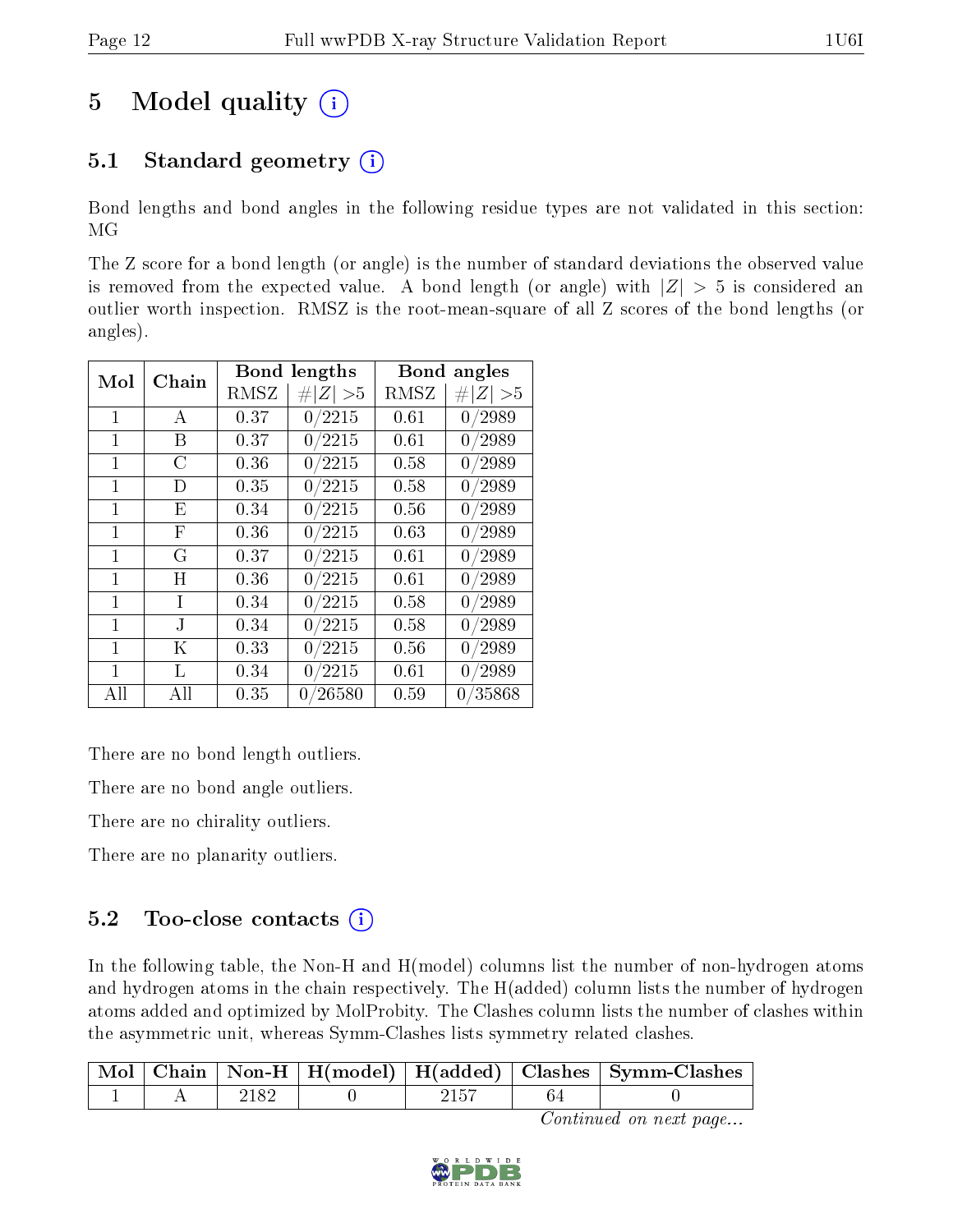| Mol            | $\overline{\text{Chain}}$ | contentava prom procto ao pago<br>$\overline{\text{Non-H}}$ | H (model)        | H(added)          | <b>Clashes</b>   | Symm-Clashes     |
|----------------|---------------------------|-------------------------------------------------------------|------------------|-------------------|------------------|------------------|
| $\mathbf{1}$   | $\boldsymbol{B}$          | 2182                                                        | $\overline{0}$   | $\overline{2157}$ | 69               | $\theta$         |
| $\mathbf{1}$   | $\mathcal{C}$             | 2182                                                        | $\overline{0}$   | 2157              | 100              | $\boldsymbol{0}$ |
| $\overline{1}$ | $\overline{D}$            | 2182                                                        | $\overline{0}$   | 2157              | 99               | $\overline{0}$   |
| $\overline{1}$ | ${\rm E}$                 | 2182                                                        | $\overline{0}$   | 2157              | 103              | $\overline{0}$   |
| $\overline{1}$ | $\overline{\mathrm{F}}$   | 2182                                                        | $\overline{0}$   | 2157              | $\overline{113}$ | $\overline{0}$   |
| $\mathbf{1}$   | $\overline{G}$            | 2182                                                        | $\overline{0}$   | 2157              | 70               | $\overline{0}$   |
| $\mathbf{1}$   | H                         | $2182\,$                                                    | $\boldsymbol{0}$ | $2157\,$          | 68               | $\boldsymbol{0}$ |
| $\overline{1}$ | $\overline{I}$            | 2182                                                        | $\overline{0}$   | $\overline{2157}$ | 101              | $\overline{0}$   |
| $\overline{1}$ | $\overline{\text{J}}$     | 2182                                                        | $\overline{0}$   | 2157              | 99               | $\overline{0}$   |
| $\mathbf 1$    | $\overline{\mathrm{K}}$   | 2182                                                        | $\boldsymbol{0}$ | $\overline{2157}$ | $\overline{103}$ | $\boldsymbol{0}$ |
| $\overline{1}$ | L                         | 2182                                                        | $\overline{0}$   | 2157              | 157              | $\boldsymbol{0}$ |
| $\overline{2}$ | $\bf{A}$                  | $\overline{2}$                                              | $\overline{0}$   | $\overline{0}$    | $\boldsymbol{0}$ | $\overline{0}$   |
| $\overline{2}$ | $\overline{B}$            | $\overline{2}$                                              | $\overline{0}$   | $\overline{0}$    | $\overline{0}$   | $\overline{0}$   |
| $\overline{2}$ | G                         | $\overline{2}$                                              | $\overline{0}$   | $\overline{0}$    | $\overline{0}$   | $\overline{0}$   |
| $\overline{2}$ | $\overline{H}$            | $\overline{2}$                                              | $\boldsymbol{0}$ | $\boldsymbol{0}$  | $\boldsymbol{0}$ | $\boldsymbol{0}$ |
| $\overline{3}$ | $\overline{A}$            | $\overline{81}$                                             | $\overline{0}$   | $\overline{0}$    | $\overline{6}$   | $\overline{0}$   |
| $\overline{3}$ | $\overline{\mathbf{B}}$   | 112                                                         | $\boldsymbol{0}$ | $\boldsymbol{0}$  | $\boldsymbol{9}$ | $\boldsymbol{0}$ |
| $\overline{3}$ | $\mathcal{C}$             | 27                                                          | $\boldsymbol{0}$ | $\boldsymbol{0}$  | $\,1$            | $\boldsymbol{0}$ |
| $\overline{3}$ | $\mathbf D$               | 35                                                          | $\overline{0}$   | $\overline{0}$    | $\overline{1}$   | $\overline{0}$   |
| $\overline{3}$ | $\overline{E}$            | $\overline{38}$                                             | $\overline{0}$   | $\overline{0}$    | $\overline{5}$   | $\overline{0}$   |
| $\overline{3}$ | $\overline{F}$            | 42                                                          | $\overline{0}$   | $\overline{0}$    | $\sqrt{2}$       | $\boldsymbol{0}$ |
| $\overline{3}$ | $\overline{G}$            | $\overline{88}$                                             | $\overline{0}$   | $\overline{0}$    | $\overline{7}$   | $\boldsymbol{0}$ |
| $\overline{3}$ | $\overline{H}$            | 100                                                         | $\boldsymbol{0}$ | $\boldsymbol{0}$  | $\overline{8}$   | $\boldsymbol{0}$ |
| $\overline{3}$ | $\overline{I}$            | $\overline{32}$                                             | $\overline{0}$   | $\overline{0}$    | $\overline{1}$   | $\boldsymbol{0}$ |
| $\overline{3}$ | $\overline{\text{J}}$     | 35                                                          | $\overline{0}$   | $\overline{0}$    | $\overline{2}$   | $\overline{0}$   |
| $\overline{3}$ | $\overline{\mathrm{K}}$   | 39                                                          | $\boldsymbol{0}$ | $\boldsymbol{0}$  | $\overline{3}$   | $\boldsymbol{0}$ |
| $\overline{3}$ | $\overline{\mathrm{L}}$   | $\overline{37}$                                             | $\overline{0}$   | $\overline{0}$    | $\overline{4}$   | $\boldsymbol{0}$ |
| All            | All                       | 26858                                                       | $\boldsymbol{0}$ | 25884             | 1038             | $\boldsymbol{0}$ |

The all-atom clashscore is defined as the number of clashes found per 1000 atoms (including hydrogen atoms). The all-atom clashscore for this structure is 20.

All (1038) close contacts within the same asymmetric unit are listed below, sorted by their clash magnitude.

| Atom-1               | Atom-2                        | Interatomic    | Clash         |
|----------------------|-------------------------------|----------------|---------------|
|                      |                               | distance $(A)$ | overlap $(A)$ |
| 1: D: 156: VAL:H G22 | 1: D: 191: ARG: HH11          | 1.13           | 1.14          |
| 1:J:156:VAL:H G22    | 1:J:191:ARG:HH11              | 1.14           | 1.08          |
| 1:G:132:LEU:HG       | 3:G:8432:HOH:O                | 1.61           | 0.98          |
| 1: L: 5: LYS: HG2    | 1: L: 34: GLU: HB3            | 1.49           | 0.92          |
| $1:$ F:126: $GLY:H$  | $1:$ F:238:HIS:HE1            | 1.21           | 0.87          |
| 1: L: 126: GLY: H    | $1:L:238:HIS:\overline{H E1}$ | 120            | 0.87          |

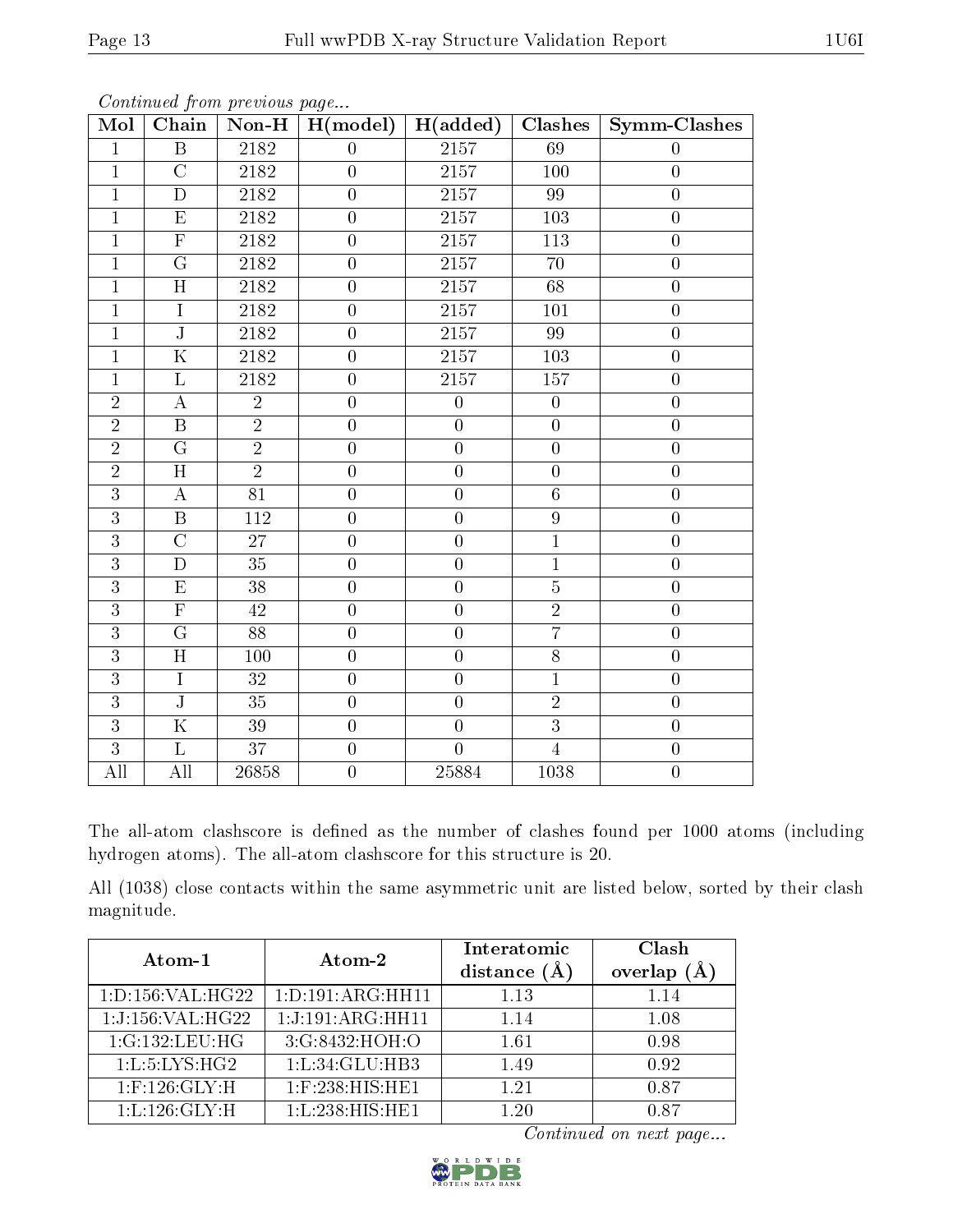| Communica from precious page |                               | Interatomic    | Clash           |
|------------------------------|-------------------------------|----------------|-----------------|
| Atom-1                       | Atom-2                        | distance $(A)$ | overlap $(\AA)$ |
| 1:D:231:VAL:HB               | 1:D:232:PRO:HD3               | 1.58           | 0.85            |
| 1:A:36:ARG:HD2               | 1: B:55: MET:HE1              | 1.57           | 0.84            |
| 1:C:231:VAL:HB               | 1:C:232:PRO:HD3               | 1.59           | 0.84            |
| 1:J:231:VAL:HB               | 1:J:232:PRO:H <sub>D3</sub>   | 1.57           | 0.84            |
| 1:J:247:LEU:HG               | 1:K:243:LYS:HD2               | 1.60           | 0.84            |
| 1:L:277:LYS:HB2              | 1: L:280: GLU:HB2             | 1.60           | 0.83            |
| 1: D: 247: LEU: HG           | 1: E: 243: LYS: HD2           | 1.60           | 0.83            |
| 1:I:231:VAL:HB               | 1:1:232:PRO:HD3               | 1.60           | 0.82            |
| 1:J:156:VAL:H G22            | 1:J:191:ARG:NH1               | 1.93           | 0.82            |
| 1:L:14:LEU:HDI3              | 1:L:73:PRO:HB3                | 1.58           | 0.82            |
| 1:D:156:VAL:HG22             | 1:D:191:ARG:NH1               | 1.92           | 0.82            |
| 1:A:126:GLY:H                | 1: A:238: HIS: HE1            | 1.29           | 0.80            |
| 1:G:126:GLY:H                | 1:G:238:HIS:HE1               | 1.28           | 0.80            |
| 1: C:81: SER: HA             | 1:C:84:ARG:HE                 | 1.47           | 0.79            |
| 1:G:36:ARG:HD2               | 1:H:55:MET:CE                 | 2.11           | 0.79            |
| 1:K:126:GLY:H                | 1:K:238:HIS:HE1               | 1.27           | 0.79            |
| 1:1:81:SER:HA                | 1:1:84:ARG:HE                 | 1.46           | 0.79            |
| 1:K:38:VAL:HG12              | 1:L:38:VAL:HG12               | 1.66           | 0.78            |
| 1: E: 126: GLY: H            | 1:E:238:HIS:HE1               | 1.27           | 0.78            |
| 1: L: 126: GLY: H            | 1:L:238:HIS:CE1               | $2.02\,$       | 0.78            |
| 1:L:7:ILE:HG12               | 1: L: 36: ARG: HB2            | 1.66           | 0.78            |
| $1:$ F:30:ARG:HE             | $1:$ F:270:GLY:HA2            | 1.47           | 0.78            |
| 1:G:231:VAL:HB               | 1:G:232:PRO:HD3               | 1.65           | 0.77            |
| 1: A:36: ARG: HD2            | 1: B:55:MET:CE                | 2.13           | 0.77            |
| 1:A:170:GLU:O                | 1: A:172: GLU: HG3            | 1.84           | 0.77            |
| $1:$ F:126: $GLY:H$          | 1:F:238:HIS:CE1               | 2.02           | 0.77            |
| 1:A:231:VAL:HB               | 1:A:232:PRO:HD3               | 1.65           | 0.77            |
| 1:G:36:ARG:HD2               | $1:$ H $:55:$ MET $:$ HE $1$  | 1.65           | 0.77            |
| 1:G:170:GLU:O                | 1:G:172:GLU:HG3               | 1.85           | 0.76            |
| 1:C:143:ASP:O                | 1:C:147:VAL:HG12              | 1.86           | 0.76            |
| 1:H:196:ASN:HD21             | $1:$ H $:198:$ TYR $:$ HB $2$ | 1.51           | 0.75            |
| 1:1:143:ASP:O                | 1:1:147:VAL:HG12              | 1.85           | 0.75            |
| 1:K:74:ASN:HD22              | 1:K:77:ALA:HB2                | 1.52           | 0.75            |
| 1:J:74:ASN:ND2               | 1:J:77:ALA:HB2                | 2.01           | 0.75            |
| 1:A:136:GLU:OE1              | 1:A:238:HIS:HD2               | 1.68           | 0.75            |
| 1:D:74:ASN:ND2               | 1: D: 77: ALA: HB2            | 2.02           | 0.75            |
| 1:J:40:THR:HG23              | 1:J:52:ALA:HB2                | 1.69           | 0.75            |
| 1:L:209:ILE:O                | 1:L:213:VAL:HG23              | 1.87           | 0.75            |
| 1:B:99:ASP:HB2               | 3:B:8111:HOH:O                | 1.87           | 0.74            |
| 1: L: 128: ARG: HE           | 1:L:221:CYS:HA                | 1.52           | 0.73            |
| $1:B:107: \overline{ASP:O}$  | 1:B:111:GLU:HG3               | 1.89           | 0.73            |

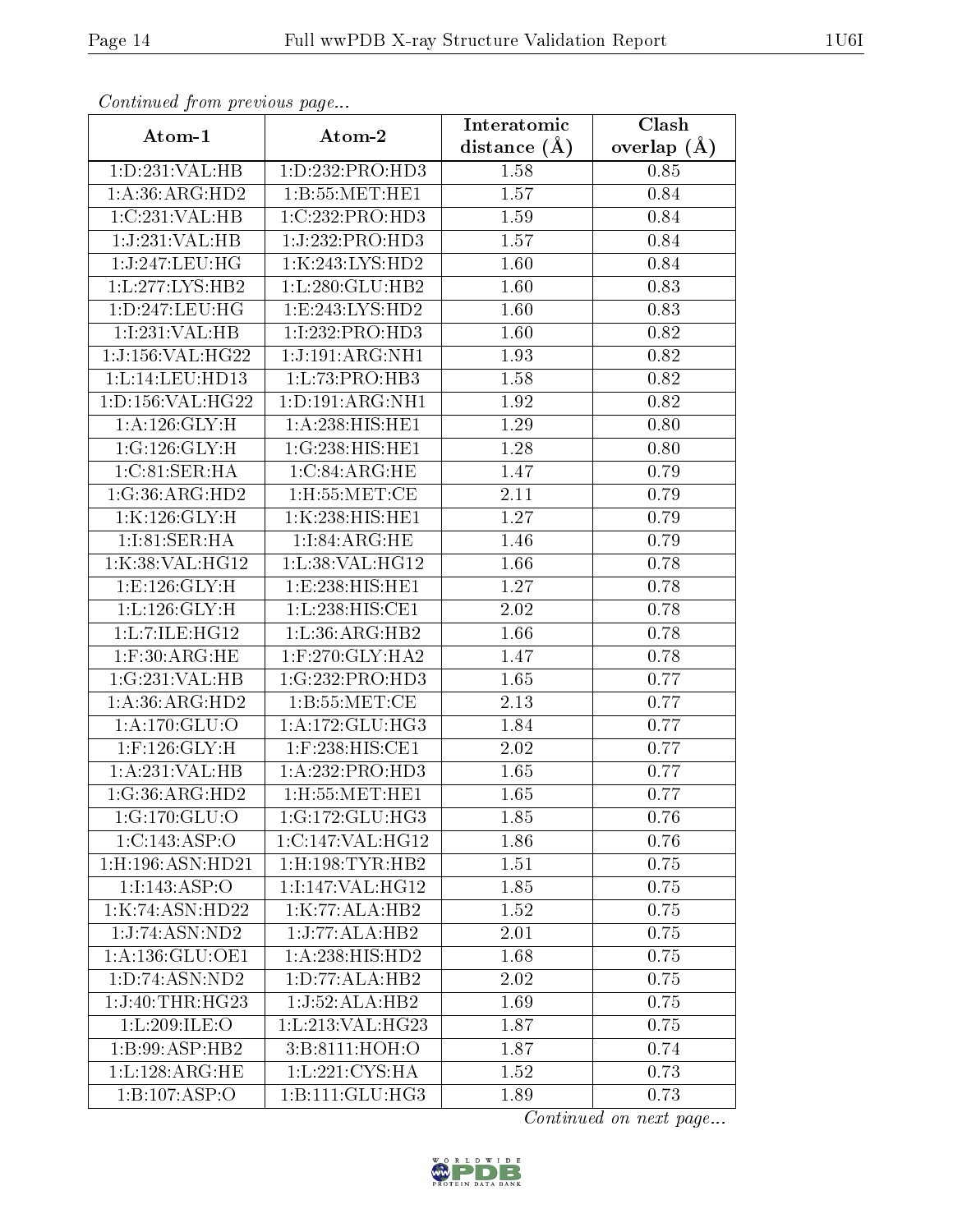| Continuea from previous page |                               | Interatomic    | Clash         |
|------------------------------|-------------------------------|----------------|---------------|
| Atom-1                       | Atom-2                        | distance $(A)$ | overlap $(A)$ |
| 1:B:196:ASN:HD21             | 1:B:198:TYR:HB2               | 1.54           | 0.73          |
| 1:H:188:LEU:HD22             | 3:H:8214:HOH:O                | 1.89           | 0.73          |
| 1:C:70:TYR:HB3               | 1:C:96:ILE:HD13               | 1.71           | 0.73          |
| 1:L:168:ALA:HA               | 1:L:173:ILE:HD11              | 1.71           | 0.72          |
| 1:L:79:GLY:O                 | 1:L:82:LYS:HB3                | 1.89           | 0.72          |
| 1:G:136:GLU:OE1              | 1:G:238:HIS:HD2               | 1.71           | 0.72          |
| 1:L:164:LEU:O                | 1: L: 168: ALA: HB2           | 1.88           | 0.72          |
| 1: E: 74: ASN: HD22          | 1:E:77:ALA:HB2                | 1.55           | 0.72          |
| 1: D: 40: THR: HG23          | 1: D: 52: ALA: HB2            | 1.70           | 0.71          |
| 1:G:129:ARG:HB2              | 1:G:129:ARG:NH2               | $2.05\,$       | 0.71          |
| 1:1:112:GLN:HB2              | 1:1:114:LEU:HD11              | 1.71           | 0.71          |
| 1:E:45:ASP:HB2               | 1:E:46:PRO:HD2                | 1.71           | 0.71          |
| 1:I:70:TYR:HB3               | 1:I:96:ILE:HD13               | 1.71           | 0.71          |
| $1:$ F:81:SER:HA             | $1:$ F:84:ARG:HE              | 1.55           | 0.71          |
| 1:L:128:ARG:NE               | 1:L:221:CYS:HA                | 2.06           | 0.71          |
| 1:A:239:GLU:HG3              | 1:F:201:VAL:HG12              | 1.73           | 0.70          |
| 1:K:45:ASP:HB2               | 1:K:46:PRO:HD2                | 1.71           | 0.70          |
| 1: L: 280: GLU:O             | 1:L:281:ASP:HB3               | 1.91           | 0.70          |
| 1: L: 175: GLU:O             | 1:L:178:LEU:HB2               | 1.90           | 0.70          |
| 1:H:107:ASP:O                | $1:$ H $:111:$ GLU $:$ H $G3$ | 1.91           | 0.70          |
| 1:F:196:ASN:HD22             | 1:F:199:ALA:H                 | 1.39           | 0.70          |
| 1:H:99:ASP:HB2               | 3:H:8105:HOH:O                | 1.92           | 0.70          |
| 1:C:112:GLN:HB2              | 1:C:114:LEU:HD11              | 1.73           | 0.70          |
| $1:$ F:30:ARG:HE             | $1:$ F:270:GLY:CA             | 2.06           | 0.69          |
| 1:A:129:ARG:NH2              | 1:A:129:ARG:HB2               | 2.07           | 0.69          |
| 1: D:31: GLU: HG2            | 1: D:268: PRO:O               | 1.94           | 0.68          |
| 1:H:168:ALA:HB2              | $1:$ H:173:ILE:HD11           | 1.75           | 0.68          |
| 1:J:31:GLU:HG2               | 1:J:268:PRO:O                 | 1.94           | 0.68          |
| 1:L:146:LYS:HE2              | 1: L: 249: ASP: HB2           | 1.75           | 0.68          |
| 1:C:273:LEU:HD22             | 1:C:283:GLU:OXT               | 1.94           | 0.68          |
| 1:J:52:ALA:HA                | 1:J:55:MET:HE3                | 1.76           | 0.68          |
| 1: L:266: HIS: CD2           | 1:L:272:VAL:H G22             | 2.28           | 0.68          |
| 1:K:155:ARG:O                | 1:K:159:GLU:HG3               | 1.94           | 0.68          |
| 1:C:69:VAL:HG21              | 1:C:161:PHE:HE2               | 1.59           | 0.67          |
| 1: L: 76: ALA: HB2           | 1: L: 105: VAL:HG22           | 1.76           | 0.67          |
| 1:1:69:VAL:HG21              | 1:I:161:PHE:HE2               | 1.59           | 0.67          |
| 1:L:132:LEU:HD11             | 1: L: 137: MET: HA            | 1.76           | 0.67          |
| 1:J:19:MET:O                 | 1:J:23:LEU:HG                 | 1.95           | 0.67          |
| 1:I:273:LEU:HD22             | 1:I:283:GLU:OXT               | 1.95           | 0.66          |
| 1: D:52: ALA: HA             | 1: D: 55: MET: HE3            | 1.77           | 0.66          |
| 1:B:168:ALA:HB2              | 1:B:173:ILE:HD11              | 1.77           | 0.66          |

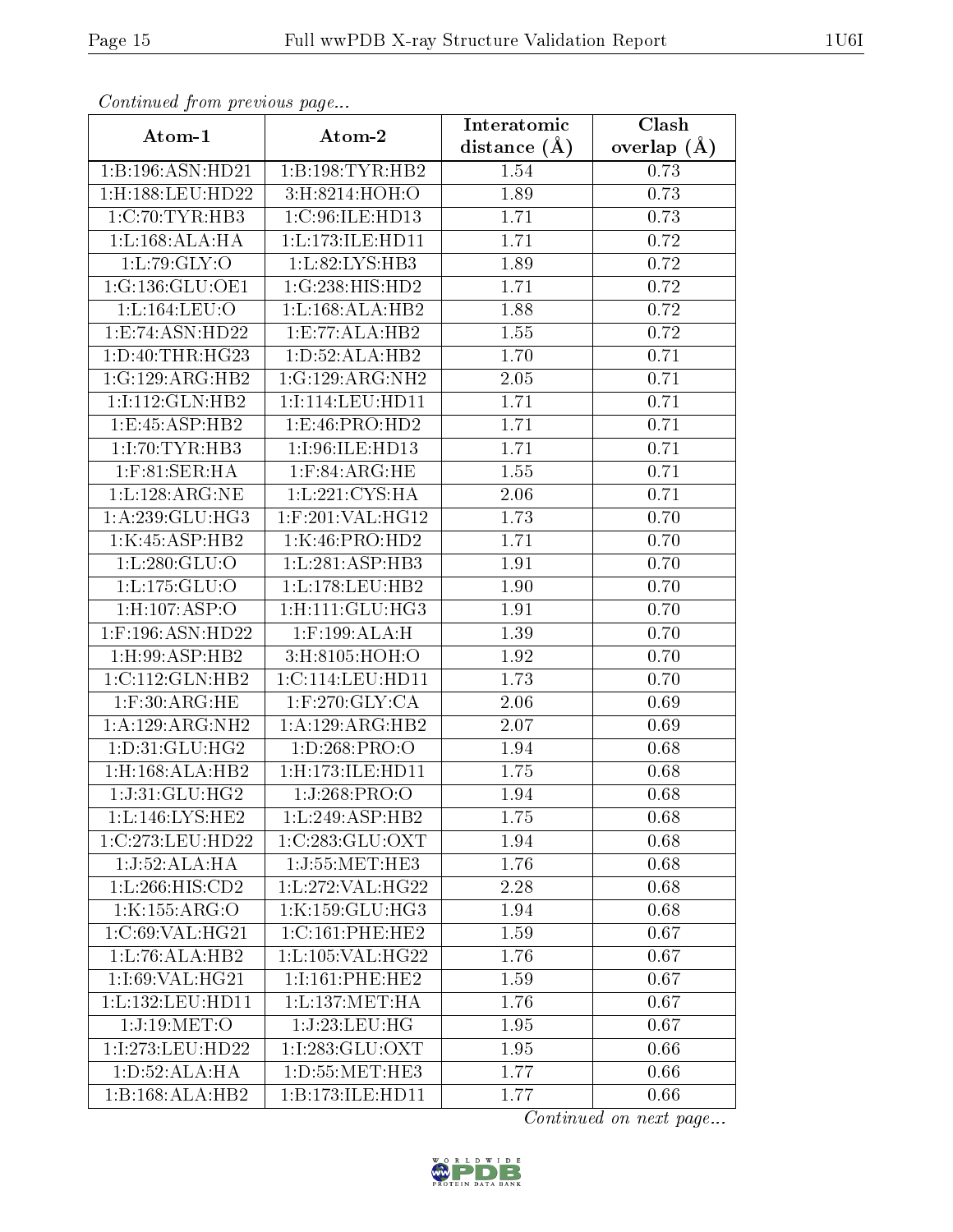| Continuea from previous page  |                                  | Interatomic    | Clash           |
|-------------------------------|----------------------------------|----------------|-----------------|
| Atom-1                        | Atom-2                           | distance $(A)$ | overlap $(\AA)$ |
| 1:E:37:VAL:O                  | $1:$ F:38:VAL:HA                 | 1.96           | 0.66            |
| 1:J:105:VAL:O                 | 1:J:109:MET:HG3                  | 1.96           | 0.66            |
| 1: D: 105: VAL: O             | 1: D: 109: MET:HG3               | 1.95           | 0.66            |
| 1:C:25:ASP:OD2                | 1:C:28:ALA:HA                    | 1.95           | 0.66            |
| 1:K:45:ASP:O                  | 1:K:49:VAL:HG23                  | 1.96           | 0.66            |
| $1: D:99: ASP: \overline{CG}$ | 1: D: 101: PRO: HD2              | 2.16           | 0.66            |
| 1: E: 155: ARG: O             | 1:E:159:GLU:HG3                  | 1.94           | 0.66            |
| 1:L:24:LEU:HDI1               | 1: L: 161: PHE: CD1              | 2.31           | 0.66            |
| $1:K:\overline{128:ARG:O}$    | 1:K:130:GLU:N                    | 2.29           | 0.66            |
| 1: D: 19: MET:O               | 1: D: 23: LEU: HG                | 1.96           | 0.65            |
| 1:E:45:ASP:O                  | 1:E:49:VAL:HG23                  | 1.96           | 0.65            |
| 1: L: 153: VAL: O             | 1: L: 156: VAL: HB               | 1.95           | 0.65            |
| 1:K:74:ASN:ND2                | 1:K:77:ALA:HB2                   | 2.10           | 0.65            |
| 1: A: 192: GLU: HG2           | 3:A:8211:HOH:O                   | 1.95           | 0.65            |
| 1:E:120:LYS:HG3               | 1:E:184:ASP:HB3                  | 1.79           | 0.65            |
| 1:F:170:GLU:O                 | $1:$ F:172:GLU:HG3               | 1.96           | 0.65            |
| 1:K:106:LYS:O                 | 1:K:110:GLU:HG3                  | 1.97           | 0.65            |
| 1:K:171:ASP:O                 | 1:K:172:GLU:HG3                  | 1.97           | 0.65            |
| 1:1:20:MET:SD                 | 1:I:97:ILE:HD12                  | 2.37           | 0.65            |
| 1:K:231:VAL:HB                | 1:K:232:PRO:HD3                  | 1.78           | 0.65            |
| $1:$ F:143:ASP:O              | 1:F:147:VAL:HG12                 | 1.97           | 0.65            |
| 1:E:231:VAL:HB                | 1: E: 232: PRO: HD3              | 1.79           | 0.64            |
| 1:G:133:ASP:O                 | 3:G:8432:HOH:O                   | 2.14           | 0.64            |
| 1:G:120:LYS:HD3               | 1:G:184:ASP:HB3                  | 1.80           | 0.64            |
| 1:L:47:GLU:CD                 | 1: L: 47: GLU: H                 | 2.01           | 0.64            |
| 1: E: 171: ASP:O              | 1:E:172:GLU:HG3                  | 1.96           | 0.64            |
| 1:J:99:ASP:CG                 | 1:J:101:PRO:HD2                  | 2.18           | 0.64            |
| 1: L: 196: ASN: HD22          | 1: L: 199: ALA: H                | 1.45           | 0.64            |
| 1:K:126:GLY:H                 | 1:K:238:HIS:CE1                  | 2.12           | 0.64            |
| 1:G:32:ASP:HB2                | 1:G:169:LYS:HE2                  | 1.80           | 0.64            |
| 1:K:31:GLU:HG2                | 1:K:268:PRO:O                    | 1.98           | 0.64            |
| $1: A: 126: \overline{GLY:H}$ | 1:A:238:HIS:CE1                  | 2.15           | 0.64            |
| 1:G:225:GLN:HA                | 1:G:225:GLN:HE21                 | 1.62           | 0.64            |
| 1:A:107:ASP:O                 | 1: A:111: GLU:HG3                | 1.98           | 0.64            |
| 1: L: 46: PRO: HD3            | 1: L: 78: PRO: HB2               | 1.80           | 0.64            |
| $1:$ F:231:VAL:HB             | $1:$ F:232:PRO:HD3               | 1.79           | 0.64            |
| 1:F:125:LEU:HD13              | 1:F:132:LEU:HD22                 | 1.79           | 0.63            |
| 1:F:170:GLU:HA                | $1:$ F:170: $\overline{GLU:OE1}$ | 1.97           | 0.63            |
| 1:H:246:GLU:O                 | $1:$ H $:250:$ GLU $:$ H $G3$    | 1.97           | 0.63            |
| 1:K:120:LYS:HG3               | 1:K:184:ASP:HB3                  | 1.80           | 0.63            |
| 1: D: 262: LEU: HB2           | 1:D:276:ARG:NH2                  | 2.13           | 0.63            |

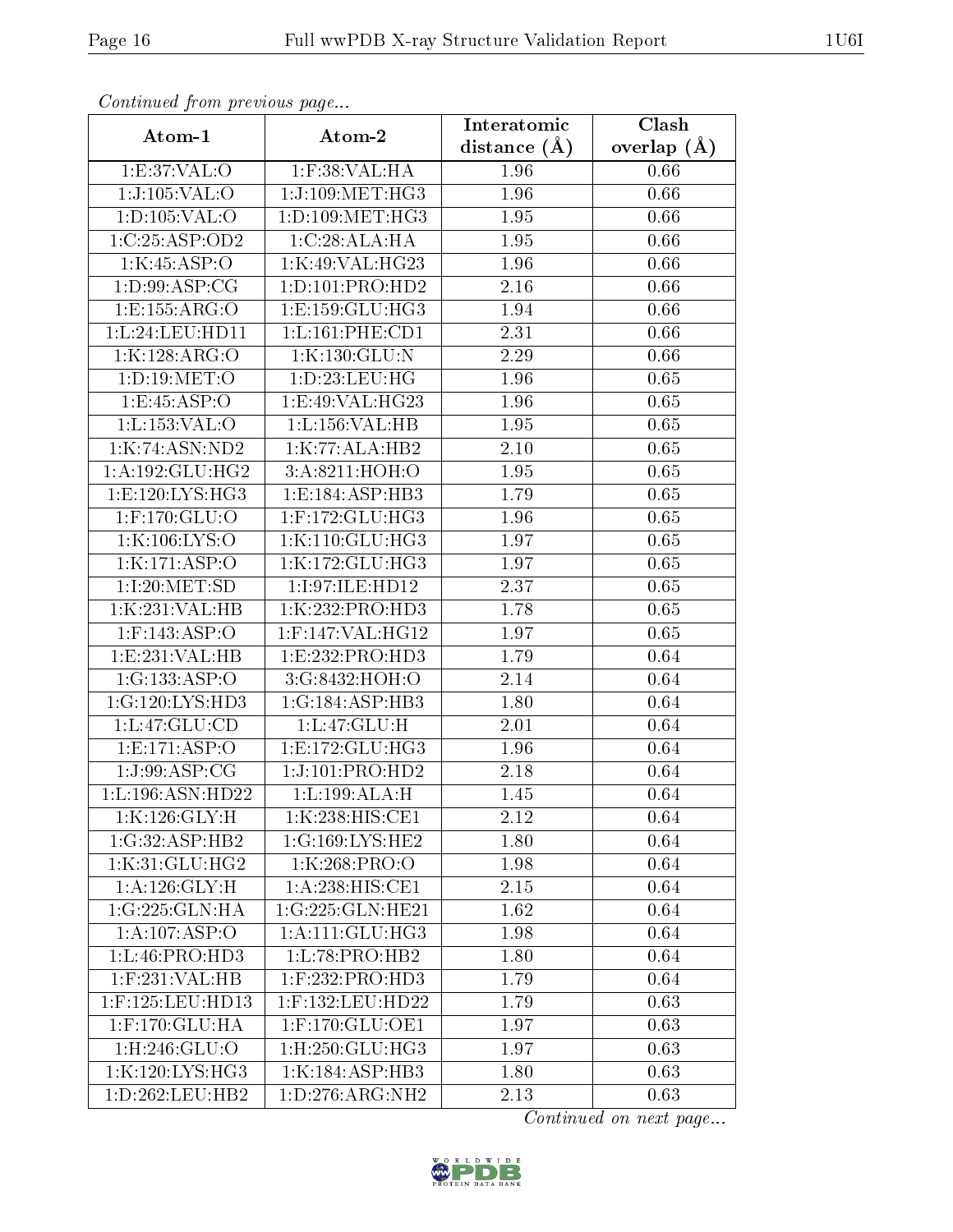| Continuata from previous page |                                                        | Interatomic    | Clash           |
|-------------------------------|--------------------------------------------------------|----------------|-----------------|
| Atom-1                        | Atom-2                                                 | distance $(A)$ | overlap $(\AA)$ |
| 1: E: 126: GLY: H             | 1:E:238:HIS:CE1                                        | 2.12           | 0.63            |
| 1:E:42:VAL:HG21               | $1:$ F:25:ASP:O                                        | 1.98           | 0.63            |
| 1:J:143:ASP:O                 | 1:J:147:VAL:HG23                                       | 1.98           | 0.63            |
| 1:G:126:GLY:H                 | 1:G:238:HIS:CE1                                        | 2.14           | 0.63            |
| 1:L:191:ARG:NH1               | 3: L:8170:HOH:O                                        | 2.30           | 0.63            |
| 1: L: 131: PHE: CZ            | 1:L:235:ALA:HA                                         | 2.34           | 0.63            |
| 1:B:239:GLU:HG3               | 1:C:201:VAL:HG12                                       | 1.81           | 0.63            |
| 1: E: 106: LYS: O             | 1: E: 110: GLU: HG3                                    | 1.98           | 0.63            |
| 1:G:107:ASP:O                 | 1:G:111:GLU:HG3                                        | 1.98           | 0.63            |
| 1:E:128:ARG:O                 | 1:E:130:GLU:N                                          | 2.31           | 0.63            |
| 1:E:49:VAL:HG21               | 1:E:79:GLY:HA3                                         | 1.80           | 0.63            |
| 1: E: 74: ASN: ND2            | 1: E: 77: ALA: HB2                                     | 2.12           | 0.63            |
| $1:$ F:275:LYS:NZ             | $1:$ F:281:ASP:H                                       | 1.97           | 0.63            |
| 1:A:32:ASP:HB2                | 1:A:169:LYS:HE2                                        | 1.79           | 0.63            |
| 1:A:226:ASP:HB3               | $1:A:229: \overline{\text{ARG}:H}\overline{\text{G}3}$ | 1.80           | 0.63            |
| 1:E:180:LYS:HD2               | 3:E:8230:HOH:O                                         | 1.99           | 0.63            |
| 1: B:246: GLU:O               | 1:B:250:GLU:HG3                                        | 1.99           | 0.62            |
| 1: E: 31: GLU: HG2            | 1:E:268:PRO:O                                          | 1.99           | 0.62            |
| 1:G:40:THR:HG23               | 1:G:52:ALA:HB2                                         | 1.80           | 0.62            |
| 1:J:74:ASN:HD22               | 1:J:77:ALA:HB2                                         | 1.64           | 0.62            |
| 1:J:156:VAL:HA                | 1:J:191:ARG:HH12                                       | 1.65           | 0.62            |
| 1:K:55:MET:SD                 | 1: L:59: ILE: HD12                                     | 2.39           | 0.62            |
| 1:D:209:ILE:O                 | 1: D: 213: VAL: HG23                                   | 1.99           | 0.62            |
| 1:I:109:MET:O                 | 1:I:114:LEU:HD12                                       | 2.00           | 0.62            |
| 1:C:20:MET:SD                 | 1:C:97:ILE:HD12                                        | 2.40           | 0.62            |
| 1:G:225:GLN:HA                | 1:G:225:GLN:NE2                                        | 2.13           | 0.62            |
| 1: L: 25: ASP: OD1            | 1: L:30: ARG: HB3                                      | 2.00           | 0.62            |
| $1:$ F:31:GLU:HG2             | 1:F:268:PRO:O                                          | 1.99           | 0.62            |
| 1:I:25:ASP:OD2                | 1:1:28:ALA:HA                                          | 1.99           | 0.62            |
| 1:C:114:LEU:HD12              | 1:C:114:LEU:H                                          | 1.64           | 0.62            |
| 1: L: 155: ARG: HG2           | 1:L:191:ARG:HH12                                       | 1.63           | 0.62            |
| 1: D: 187: THR: O             | 1: D: 190: GLU: HG2                                    | 2.00           | 0.62            |
| 1:I:114:LEU:HD12              | 1:I:114:LEU:H                                          | 1.64           | 0.62            |
| 1:J:209:ILE:O                 | 1:J:213:VAL:HG23                                       | 1.99           | 0.62            |
| 1:J:74:ASN:O                  | 1:J:80:PRO:HG2                                         | 2.00           | 0.62            |
| 1:L:75:PRO:O                  | 1:L:105:VAL:HG21                                       | 2.00           | 0.62            |
| 1: D: 14: LEU: HD13           | 1:D:73:PRO:HB3                                         | 1.82           | 0.61            |
| 1: D: 74: ASN: HD22           | 1:D:77:ALA:HB2                                         | 1.65           | 0.61            |
| 1:G:226:ASP:HB3               | 1:G:229:ARG:HG3                                        | 1.80           | 0.61            |
| 1:K:49:VAL:HG21               | 1:K:79:GLY:HA3                                         | 1.82           | 0.61            |
| 1: L: 10: LYS: HG2            | 1: L: 20: MET: HE2                                     | 1.81           | 0.61            |

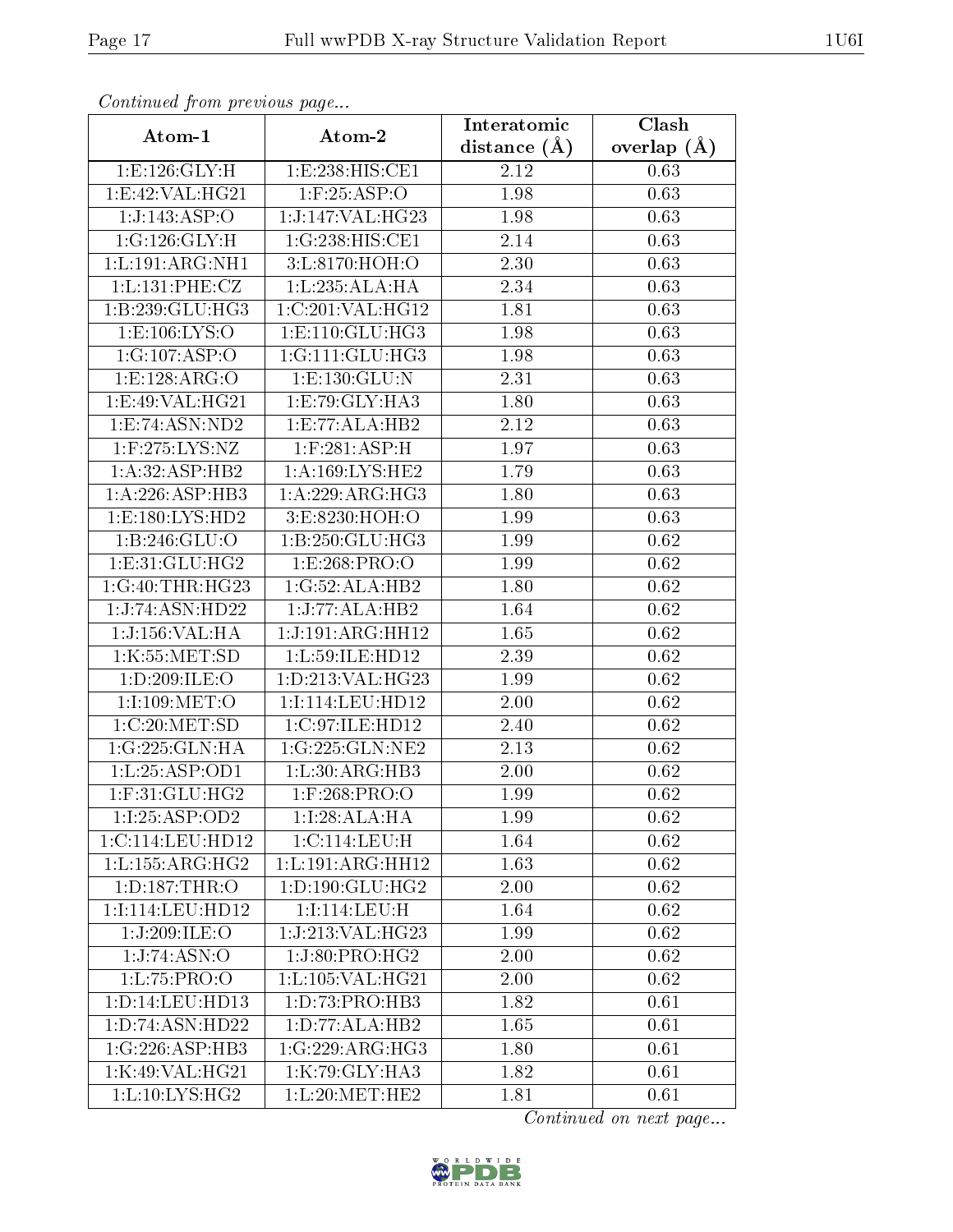| Communa from previous page           |                             | Interatomic      | Clash           |
|--------------------------------------|-----------------------------|------------------|-----------------|
| Atom-1                               | Atom-2                      | distance $(\AA)$ | overlap $(\AA)$ |
| 1:L:45:ASP:HB2                       | 1:L:46:PRO:HD2              | 1.82             | 0.61            |
| $1:$ F:49:VAL:CG1                    | $1:$ F:83:ALA:HB2           | 2.30             | 0.61            |
| 1:J:187:THR:O                        | 1:J:190:GLU:HG2             | 2.01             | 0.61            |
| 1: H: 55: MET:O                      | 1: H:59: ILE: HG13          | 2.00             | 0.61            |
| 1:L:82:LYS:HE3                       | 1: L:86: MET:SD             | 2.40             | 0.61            |
| 1:A:225:GLN:HE21                     | 1:A:225:GLN:HA              | 1.64             | 0.61            |
| 1:C:129:ARG:NH2                      | 1:C:129:ARG:HB2             | 2.15             | 0.61            |
| 1: D: 143: ASP: O                    | 1:D:147:VAL:HG23            | 2.00             | 0.61            |
| 1:J:128:ARG:HB3                      | 1:J:130:GLU:OE2             | 2.00             | 0.61            |
| 1: A:225: GLN:NE2                    | 1:A:225:GLN:HA              | 2.15             | 0.61            |
| 1: A:40:THR:HG23                     | 1:A:52:ALA:HB2              | 1.81             | 0.60            |
| 1:J:262:LEU:HB2                      | 1:J:276:ARG:NH2             | 2.15             | 0.60            |
| 1:E:196:ASN:ND2                      | 1:E:199:ALA:H               | 1.99             | 0.60            |
| 1:C:109:MET:O                        | 1:C:114:LEU:HD12            | 2.01             | 0.60            |
| $1:$ F:97:ILE:HD11                   | $1:$ F:161:PHE:CZ           | 2.35             | 0.60            |
| 1:1:129:ARG:HB2                      | 1:1:129:ARG:NH2             | 2.16             | 0.60            |
| 1:K:196:ASN:ND2                      | 1:K:199:ALA:H               | 2.00             | 0.60            |
| 1:L:130:GLU:H                        | $1:\v{L}:130:\v{GLU:CD}$    | 2.04             | 0.60            |
| 1:G:239:GLU:HG3                      | 1:L:201:VAL:HG12            | 1.82             | 0.60            |
| 1:F:196:ASN:HD21                     | $1:$ F:198:TYR:HB2          | 1.65             | 0.60            |
| 1:B:277:LYS:HB2                      | 1:B:280:GLU:HB2             | 1.84             | 0.60            |
| 1:L:57:LEU:HD22                      | 1:L:90:SER:HB2              | 1.83             | 0.60            |
| 1: A: 120: LYS: HD3                  | 1: A: 184: ASP: HB3         | 1.82             | 0.60            |
| 1:A:32:ASP:OD1                       | 1:A:270:GLY:HA3             | 2.01             | 0.60            |
| 1: D: 156: VAL:HA                    | 1:D:191:ARG:HH12            | 1.64             | 0.60            |
| 1: D: 128: ARG: HB3                  | 1: D: 130: GLU: OE2         | 2.01             | 0.60            |
| 1: D: 156: VAL: CG2                  | 1: D: 191: ARG: HH11        | 2.03             | 0.60            |
| 1: L: 55: MET:O                      | 1:L:59:ILE:HG12             | 2.02             | 0.60            |
| 1:A:196:ASN:ND2                      | 1: A:198: TYR:H             | 2.00             | 0.60            |
| 1:E:196:ASN:HD22                     | 1:E:199:ALA:H               | 1.48             | 0.60            |
| $1:$ H $:108:$ GLU $:$ HG3           | 3:H:8415:HOH:O              | 2.02             | 0.60            |
| $1:$ H $:239:$ GLU $:$ HG3           | 1:I:201:VAL:HG12            | 1.83             | 0.60            |
| $1:\mathbb{L}:266:\mathbb{H}$ IS:HD2 | 1:L:272:VAL:HG22            | 1.65             | 0.60            |
| 1:C:45:ASP:O                         | 1:C:49:VAL:HG23             | 2.02             | 0.59            |
| 1:L:152:GLY:HA3                      | 1: L: 193: GLU: OE1         | 2.02             | 0.59            |
| 1:G:137:MET:HB2                      | $3:G:8432:\overline{HOH:O}$ | 2.02             | 0.59            |
| 1:D:74:ASN:O                         | 1: D: 80: PRO:HG2           | 2.01             | 0.59            |
| 1:G:36:ARG:HD2                       | 1:H:55:MET:HE3              | 1.85             | 0.59            |
| 1: L: 275: LYS: NZ                   | 1:L:281:ASP:H               | 2.00             | 0.59            |
| $1:$ F:24:LEU:HD21                   | $1:$ F:161:PHE:HB2          | 1.83             | 0.59            |
| 1:C:32:ASP:OD1                       | $1:C:270:$ GLY:HA3          | 2.02             | 0.59            |

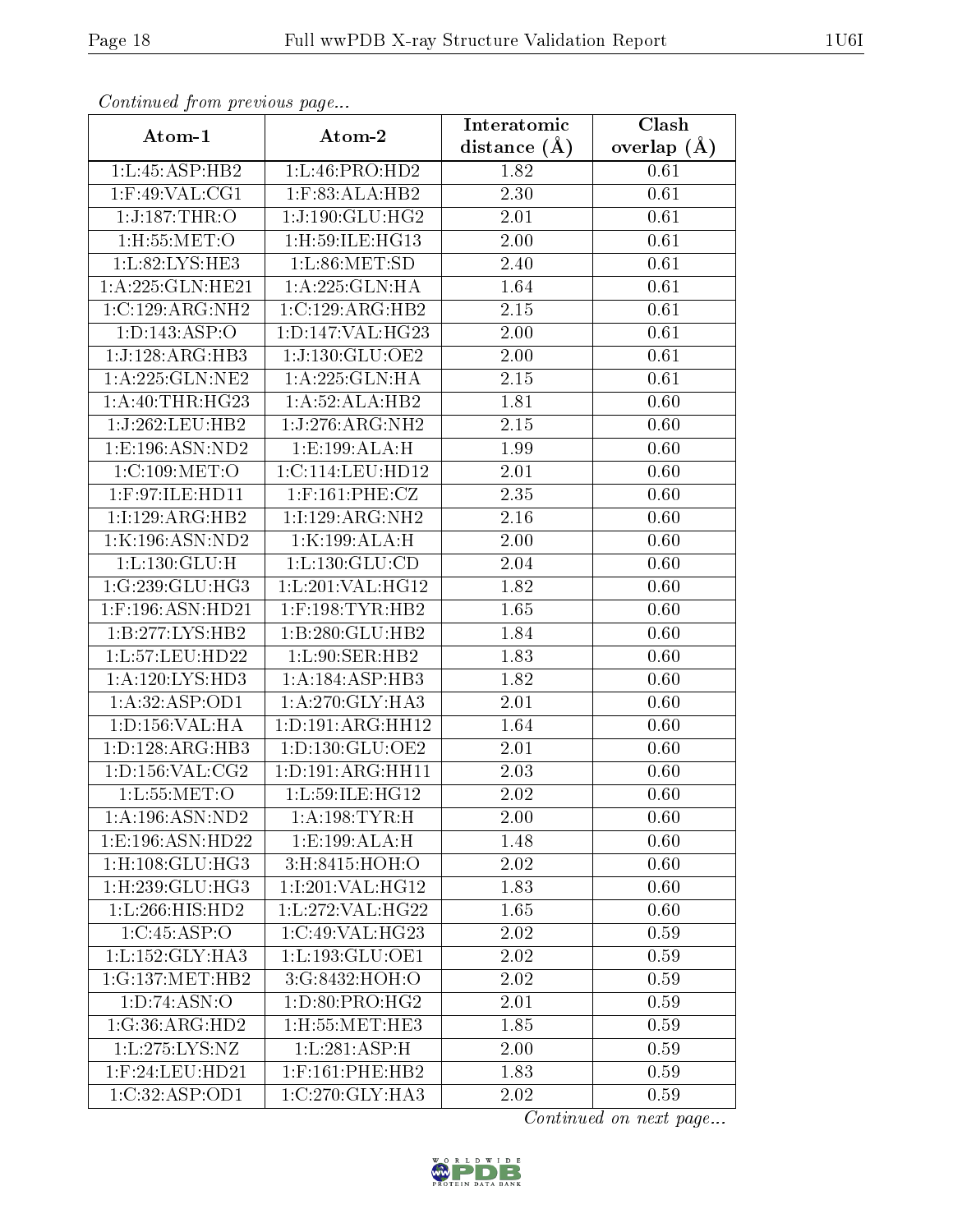| Communa from previous page        |                               | Interatomic    | Clash           |
|-----------------------------------|-------------------------------|----------------|-----------------|
| Atom-1                            | Atom-2                        | distance $(A)$ | overlap $(\AA)$ |
| 1:E:213:VAL:HG13                  | 1:E:237:ALA:HB1               | 1.85           | 0.59            |
| 1:G:196:ASN:ND2                   | 1:G:198:TYR:H                 | 2.01           | 0.59            |
| 1:J:262:LEU:HB2                   | 1:J:276:ARG:CZ                | 2.33           | 0.59            |
| $1:J:44:\text{MET}:S\overline{D}$ | 1:J:73:PRO:HG2                | 2.43           | 0.59            |
| 1:J:110:GLU:CD                    | 1:J:180:LYS:HE3               | 2.23           | 0.59            |
| 1: B: 55: MET:O                   | 1: B:59: ILE: HG13            | 2.02           | 0.59            |
| 1:D:103:LEU:HD11                  | 1: D: 120: LYS: HD3           | $1.85\,$       | 0.59            |
| 1: D:49: VAL:HG21                 | 1: D: 79: GLY: HA3            | 1.83           | 0.59            |
| 1:J:156:VAL:CG2                   | 1:J:191:ARG:HH11              | 2.04           | 0.59            |
| 1:K:213:VAL:HG13                  | 1:K:237:ALA:HB1               | 1.84           | 0.59            |
| 1:L:120:LYS:HB2                   | 1:L:184:ASP:HB3               | 1.85           | 0.59            |
| 1:D:99:ASP:OD2                    | 1: D: 101: PRO: HD2           | 2.03           | 0.58            |
| 1:H:277:LYS:HB2                   | $1:$ H $:280:$ GLU $:$ HB $2$ | 1.84           | 0.58            |
| $1:$ F:97:ILE:HD11                | $1:$ F:161:PHE:HZ             | 1.67           | 0.58            |
| 1:L:49:VAL:HG11                   | 1:L:83:ALA:HB2                | 1.85           | 0.58            |
| 1:B:150:ALA:HB3                   | 1:B:248:ALA:HB1               | 1.85           | 0.58            |
| 1:F:197:PRO:O                     | 1:F:201:VAL:HG23              | 2.03           | 0.58            |
| 1:F:32:ASP:OD1                    | $1:$ F:270: $GLY:HA3$         | 2.03           | 0.58            |
| 1:G:229:ARG:O                     | 1:G:233:ILE:HG13              | 2.02           | 0.58            |
| 1:K:196:ASN:HD22                  | 1:K:199:ALA:H                 | 1.50           | 0.58            |
| 1:F:69:VAL:HG21                   | $1:$ F:161:PHE:HE2            | 1.68           | 0.58            |
| 1:J:103:LEU:HDI1                  | 1:J:120:LYS:HD3               | 1.86           | 0.58            |
| 1:J:14:LEU:HD13                   | 1:J:73:PRO:HB3                | 1.85           | 0.58            |
| 1:K:243:LYS:HA                    | 1:K:243:LYS:HE2               | 1.85           | 0.58            |
| 1: L: 51: ALA: O                  | 1: L: 55: MET:HG3             | 2.04           | 0.58            |
| 1:D:75:PRO:HD2                    | 1: D: 102: GLY: CA            | 2.34           | 0.58            |
| 1: F: 51: ALA: O                  | $1:$ F:55:MET:HG3             | 2.03           | 0.58            |
| 1:I:32:ASP:OD1                    | $1:1:270:GLY:H$ A3            | 2.03           | 0.57            |
| 1:J:49:VAL:HG21                   | 1:J:79:GLY:HA3                | 1.85           | 0.57            |
| 1:H:150:ALA:HB3                   | 1:H:248:ALA:HB1               | 1.85           | 0.57            |
| 1: L:84: ARG:HH21                 | 1: L: 109: MET: HG2           | 1.69           | 0.57            |
| $1:$ F:230:TYR:HD2                | $1:$ F:231:VAL:N              | 2.02           | 0.57            |
| 1: A: 104: LYS: NZ                | 3:A:8593:HOH:O                | 2.37           | 0.57            |
| 1:C:20:MET:HE2                    | 1:C:71:GLY:HA3                | 1.86           | 0.57            |
| 1: D: 110: GLU: CD                | 1:D:180:LYS:HE3               | 2.24           | 0.57            |
| 1: B:145: MET:HG3                 | $3: B:8031:\overline{HOH:O}$  | 2.05           | 0.57            |
| 1:G:32:ASP:OD1                    | 1:G:270:GLY:HA3               | 2.03           | 0.57            |
| 1:K:42:VAL:HG21                   | 1: L: 25: ASP:O               | 2.04           | 0.57            |
| 1:L:227:LYS:HA                    | 1: L:230: TYR: CE2            | 2.39           | 0.57            |
| 1: L: 230: TYR: HD2               | 1:L:231:VAL:N                 | 2.03           | 0.57            |
| 1: D:44:MET:SD                    | 1: D: 73: PRO:HG2             | 2.44           | 0.57            |

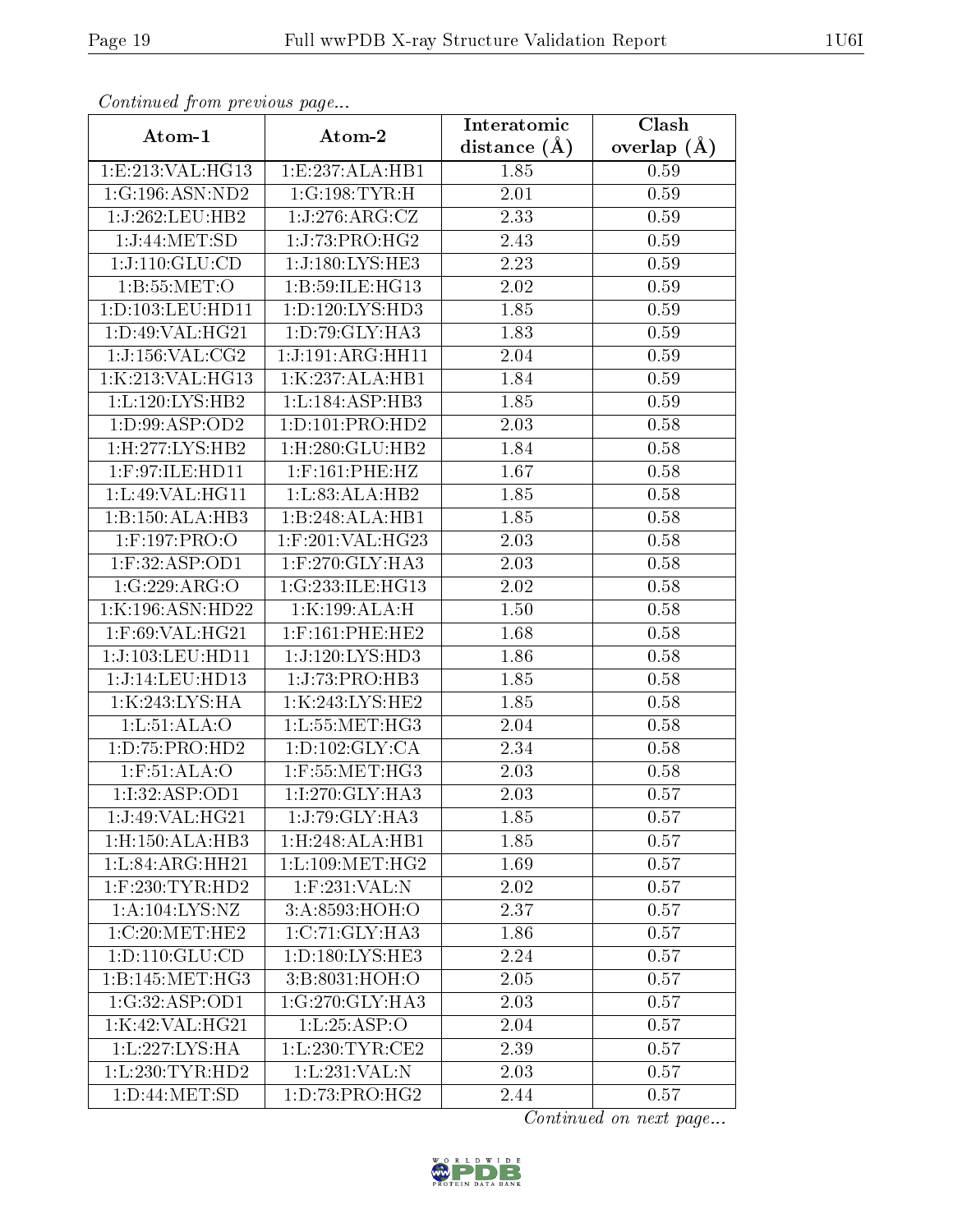| Communa from previous page   |                     | Interatomic       | Clash         |
|------------------------------|---------------------|-------------------|---------------|
| Atom-1                       | Atom-2              | distance $(A)$    | overlap $(A)$ |
| 1:H:192:GLU:O                | 1: H: 276: ARG: NH1 | 2.38              | 0.57          |
| 1:J:100:ALA:HB3              | 1:J:101:PRO:HD3     | 1.87              | 0.57          |
| 1:J:243:LYS:HG3              | 1:K:247:LEU:HG      | 1.87              | 0.57          |
| 1:K:49:VAL:HG11              | 1:K:79:GLY:O        | $2.05\,$          | 0.57          |
| 1: L:49: VAL:CG1             | 1:L:83:ALA:HB2      | 2.35              | 0.57          |
| 1:B:192:GLU:O                | 1:B:276:ARG:NH1     | 2.37              | 0.57          |
| 1:K:37:VAL:O                 | 1:L:38:VAL:HA       | 2.04              | 0.57          |
| 1:C:49:VAL:CG1               | 1:C:83:ALA:HB2      | 2.34              | 0.57          |
| 1:G:201:VAL:HG12             | 1: L: 239: GLU: HG3 | 1.87              | 0.57          |
| 1:I:120:LYS:NZ               | 1:I:184:ASP:HB3     | 2.19              | 0.57          |
| 1:G:137:MET:N                | 3:G:8432:HOH:O      | 2.37              | 0.57          |
| 1:1:45:ASP:O                 | 1:1:49:VAL:HG23     | 2.04              | 0.57          |
| 1:K:5:L <sub>Y</sub> S:HB3   | 1:K:63:PHE:CE2      | 2.40              | 0.57          |
| 1:L:229:ARG:O                | 1:L:232:PRO:HD2     | 2.04              | 0.57          |
| 1:B:136:GLU:OE1              | 1:B:238:HIS:HD2     | 1.88              | 0.56          |
| 1: E:49: VAL:HG11            | 1:E:79:GLY:O        | 2.05              | 0.56          |
| 1:J:247:LEU:HG               | 1:K:243:LYS:CD      | 2.33              | 0.56          |
| 1:E:156:VAL:HG22             | 1: E: 191: ARG: NH1 | 2.19              | 0.56          |
| 1:L:76:ALA:HB2               | 1:L:105:VAL:CG2     | 2.35              | 0.56          |
| $1:$ F:161:PHE:O             | $1:$ F:165:ILE:HG13 | 2.05              | 0.56          |
| 1:E:38:VAL:HA                | 1:F:37:VAL:O        | $\overline{2.05}$ | 0.56          |
| 1:I:49:VAL:CG1               | 1:I:83:ALA:HB2      | 2.36              | 0.56          |
| 1:C:24:LEU:HD21              | 1:C:161:PHE:HB2     | 1.87              | 0.56          |
| 1:J:75:PRO:HD2               | 1:J:102:GLY:CA      | 2.34              | 0.56          |
| 1: L: 170: GLU:O             | 1: L: 172: GLU: HG3 | 2.05              | 0.56          |
| 1:C:120:LYS:NZ               | 1:C:184:ASP:HB3     | $2.20\,$          | 0.56          |
| 1: D: 247: LEU: HG           | 1: E:243: LYS: CD   | 2.32              | 0.56          |
| $1:$ F:12:GLY:HA2            | $1:$ F:42:VAL:O     | 2.05              | 0.56          |
| $1:$ F:44:MET:HE3            | $1:$ F:80:PRO:HG2   | 1.86              | 0.56          |
| 1:L:168:ALA:CB               | 1:L:173:ILE:HD11    | 2.36              | 0.56          |
| 1: L: 50: GLU:O              | 1: L: 54: GLU: HG3  | 2.06              | 0.56          |
| $1:A:227:LY\overline{S:HG3}$ | 3:A:8232:HOH:O      | 2.04              | 0.56          |
| 1:A:229:ARG:O                | 1:A:233:ILE:HG13    | 2.06              | 0.56          |
| 1:B:119:VAL:HGI2             | 1:B:121:PRO:HD2     | 1.87              | 0.56          |
| 1: D: 262: LEU: HB2          | 1: D: 276: ARG: CZ  | 2.35              | 0.56          |
| 1: D: 50: GLU: HG2           | 1: D: 54: GLU: OE2  | 2.06              | 0.56          |
| 1:E:5:LYS:HB3                | 1: E: 63: PHE: CE2  | 2.41              | 0.56          |
| 1:F:212:ASN:HB3              | 3:F:8175:HOH:O      | 2.06              | 0.56          |
| 1:F:227:LYS:HA               | $1:$ F:230:TYR:CE2  | 2.41              | 0.56          |
| 1:K:5:LYS:HG2                | 1:K:34:GLU:HB3      | 1.88              | 0.56          |
| 1:A:201:VAL:HG12             | 1:F:239:GLU:HG3     | 1.88              | 0.56          |

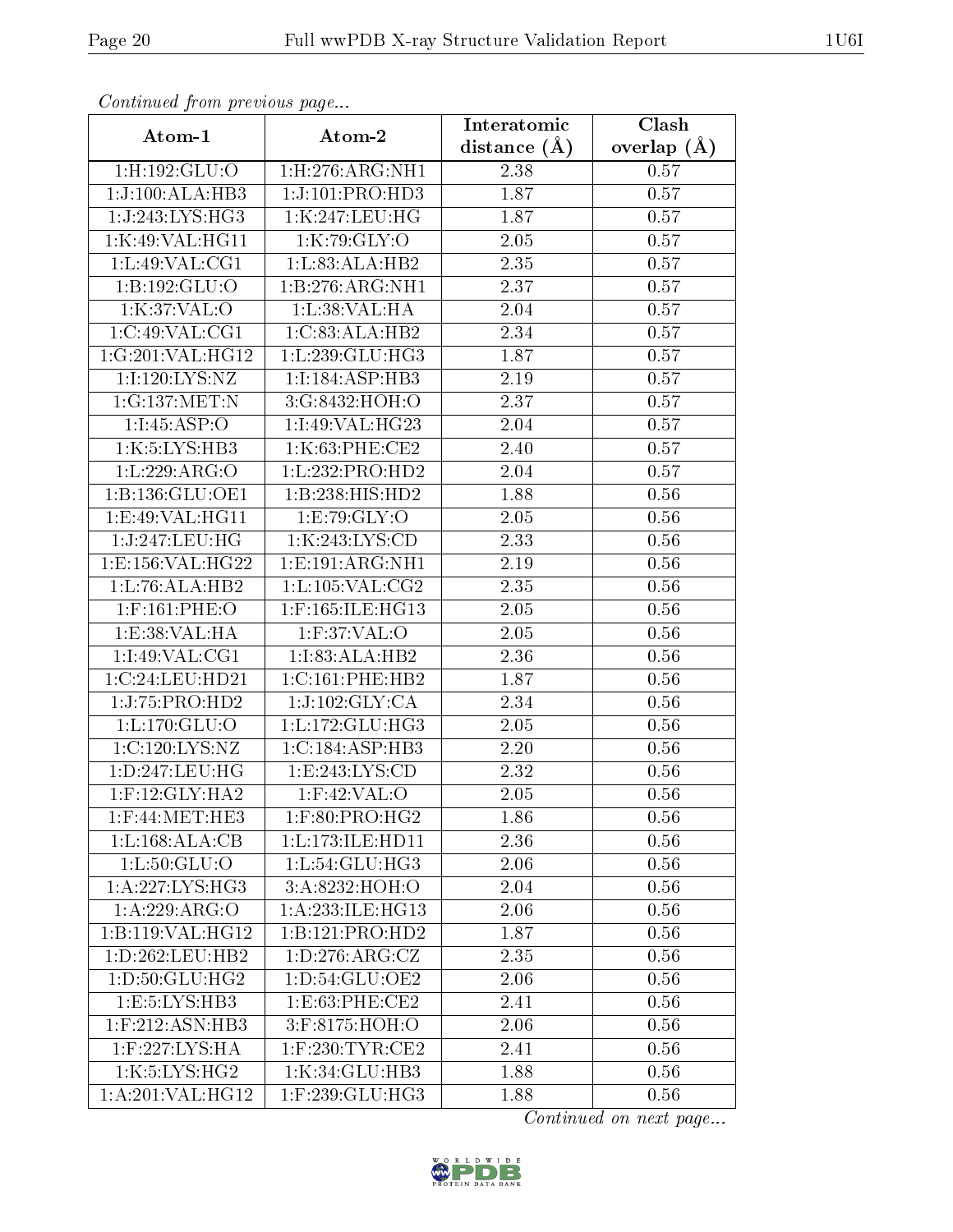| Continuea from previous page       |                               | Interatomic    | Clash           |
|------------------------------------|-------------------------------|----------------|-----------------|
| Atom-1                             | Atom-2                        | distance $(A)$ | overlap $(\AA)$ |
| 1:E:243:LYS:HE2                    | 1:E:243:LYS:HA                | 1.87           | 0.56            |
| 1:1:134:PRO:O                      | 1:I:137:MET:HB3               | 2.06           | 0.56            |
| $1:$ H $:243:LYS:HG3$              | 1:I:247:LEU:HG                | 1.88           | 0.56            |
| 1:B:91:GLU:HG2                     | 3:B:8630:HOH:O                | 2.06           | 0.55            |
| 1: D: 243: LYS: HG3                | 1:E:247:LEU:HG                | 1.87           | 0.55            |
| 1:L:173:ILE:HG22                   | 1:L:173:ILE:O                 | 2.06           | 0.55            |
| 1:K:127:ALA:HB1                    | 1: L: 27: ARG: HG2            | 1.88           | 0.55            |
| 1:C:134:PRO:O                      | 1:C:137:MET:HB3               | 2.07           | 0.55            |
| 1:J:99:ASP:OD2                     | 1:J:101:PRO:HD2               | 2.06           | 0.55            |
| $1:$ F:84:ARG:HH22                 | $1:$ F:105:VAL:HB             | 1.71           | 0.55            |
| 1:H:196:ASN:ND2                    | $1:$ H $:198:$ TYR $:$ HB $2$ | 2.22           | 0.55            |
| 1:I:153:VAL:HG13                   | 1:I:183:ILE:HG21              | 1.89           | 0.55            |
| 1: L: 196: ASN: HD21               | 1:L:198:TYR:HB2               | 1.71           | 0.55            |
| $1:$ F:110:GLU:HG2                 | $1:$ F:180:LYS:HE3            | 1.87           | 0.55            |
| 1:C:168:ALA:HA                     | 1:C:173:ILE:HD11              | 1.89           | 0.55            |
| 1:I:24:LEU:HD21                    | 1:1:161:PHE:HB2               | 1.88           | 0.55            |
| 1:J:156:VAL:H <sub>G11</sub>       | 1:J:183:ILE:HD12              | 1.89           | 0.55            |
| 1:L:196:ASN:ND2                    | 1:L:254:LEU:HD13              | 2.22           | 0.55            |
| 1:L:231:VAL:HB                     | 1:L:232:PRO:HD3               | 1.88           | 0.55            |
| 1:G:126:GLY:HA3                    | 1:G:234:VAL:HB                | 1.89           | 0.55            |
| 1:I:24:LEU:HD21                    | 1:1:161:PHE:CB                | 2.37           | 0.55            |
| 1:E:49:VAL:HG21                    | 1: E: 79: GLY: CA             | 2.36           | 0.55            |
| 1:J:50:GLU:HG2                     | 1:J:54:GLU:OE2                | 2.07           | 0.55            |
| 1:K:120:LYS:HE2                    | 1:K:211:GLU:OE1               | 2.07           | 0.55            |
| 1:L:75:PRO:HD3                     | 1:L:98:GLY:HA3                | 1.89           | 0.55            |
| $1:B:191:\overline{\text{ARG:NE}}$ | 3:B:8558:HOH:O                | 2.40           | 0.55            |
| 1:L:25:ASP:OD2                     | 1:L:28:ALA:HA                 | 2.08           | 0.55            |
| 1:D:45:ASP:O                       | 1:D:49:VAL:HG23               | 2.08           | $0.54\,$        |
| $1:$ F:10:LYS:HG2                  | $1:$ F:20:MET:HE2             | 1.89           | 0.54            |
| $1:A:126:GLY:H\rm{A}3$             | 1:A:234:VAL:HB                | 1.89           | 0.54            |
| 1:1:191:ARG:HB3                    | 1:1:191:ARG:HH11              | 1.71           | 0.54            |
| 1: H: 250: GLU: CD                 | 1:I:243:LYS:HZ1               | 2.10           | 0.54            |
| 1:J:54:GLU:O                       | 1:J:58:ASP:HB2                | 2.07           | 0.54            |
| 1: L: 12: GLY: HA2                 | 1: L:42: VAL:O                | 2.07           | 0.54            |
| 1: D: 25: ASP: OD2                 | 1:D:28:ALA:HA                 | 2.08           | 0.54            |
| $1:$ F:280:GLU:O                   | $1:$ F:281:ASP:HB3            | 2.08           | 0.54            |
| 1:J:125:LEU:HB3                    | 1:J:140:TYR:CE2               | 2.42           | 0.54            |
| 1:J:25:ASP:OD2                     | 1:J:28:ALA:HA                 | 2.07           | 0.54            |
| 1:K:49:VAL:HG21                    | 1:K:79:GLY:CA                 | 2.37           | 0.54            |
| 1:B:243:LYS:HG3                    | 1:C:247:LEU:HG                | 1.88           | 0.54            |
| 1:E:125:LEU:HD13                   | 1:E:132:LEU:HD22              | 1.90           | 0.54            |

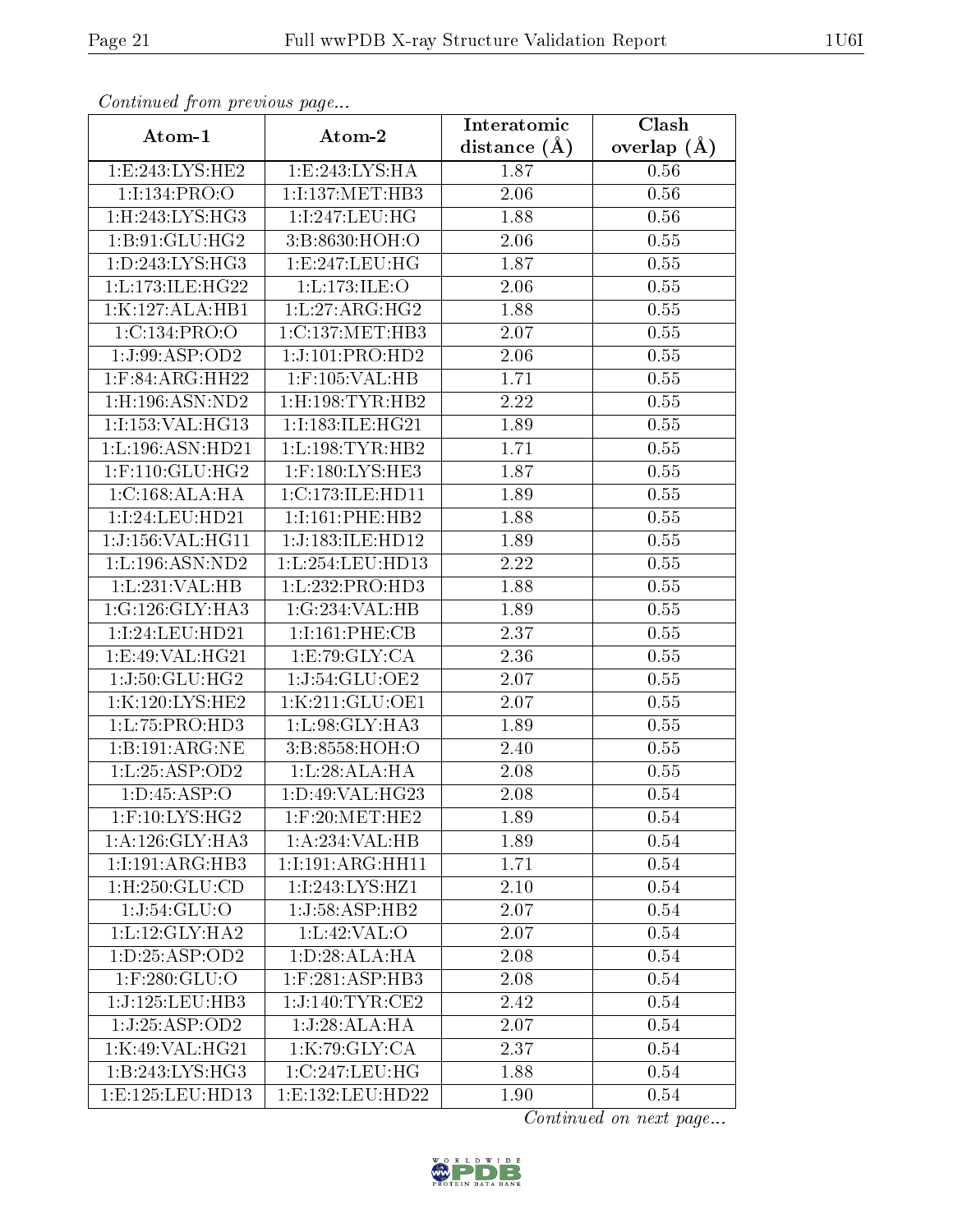| Commuca from previous page            |                                        | Interatomic    | Clash         |
|---------------------------------------|----------------------------------------|----------------|---------------|
| Atom-1                                | Atom-2                                 | distance $(A)$ | overlap $(A)$ |
| 1:L:14:LEU:HDI1                       | 1:L:99:ASP:HB3                         | 1.89           | 0.54          |
| 1:L:46:PRO:HG2                        | 1:L:47:GLU:OE2                         | 2.07           | $0.54\,$      |
| 1: E: 5: LYS: HG2                     | 1: E: 34: GLU: HB3                     | 1.89           | 0.54          |
| 1:F:50:GLU:HG3                        | $1:$ F:86:MET:SD                       | 2.47           | 0.54          |
| 1:C:24:LEU:HD21                       | 1:C:161:PHE:CB                         | 2.38           | $0.54\,$      |
| 1:1:277:LYS:HB2                       | 1:I:280:GLU:HB2                        | 1.89           | 0.54          |
| 1:A:192:GLU:O                         | 1: A:276:ARG:NH1                       | 2.41           | $0.54\,$      |
| 1: D:49: VAL: CG1                     | 1: D: 83: ALA: HB2                     | 2.38           | $0.54\,$      |
| 1:J:49:VAL:CG1                        | 1:J:83:ALA:HB2                         | 2.37           | 0.54          |
| 1:K:129:ARG:NH1                       | 1: L:268: PRO:HB3                      | 2.22           | 0.54          |
| 1:K:156:VAL:HG22                      | 1:K:191:ARG:NH1                        | 2.23           | 0.54          |
| 1:C:277:LYS:HB2                       | 1:C:280:GLU:HB2                        | 1.89           | 0.54          |
| $1:$ F:128:ARG:HE                     | $1:$ F:221:CYS:HA                      | 1.72           | 0.54          |
| 1:H:231:VAL:HB                        | 1: H: 232: PRO: HD3                    | 1.89           | 0.54          |
| 1:K:126:GLY:N                         | 1:K:238:HIS:HE1                        | 2.03           | 0.54          |
| 1:A:93:PRO:HA                         | 3: A:8095: HOH:O                       | 2.08           | 0.53          |
| 1:D:243:LYS:HD2                       | 3:E:8330:HOH:O                         | 2.07           | 0.53          |
| 1: L: 146: LYS: CE                    | 1: L: 249: ASP: HB2                    | 2.37           | 0.53          |
| 1: L:9: ILE: CG2                      | 1:L:52:ALA:HB1                         | 2.38           | 0.53          |
| 1:C:191:ARG:HH11                      | 1:C:191:ARG:HB3                        | 1.74           | 0.53          |
| 1: L: 168: ALA: CA                    | 1:L:173:ILE:HD11                       | 2.38           | 0.53          |
| 1:A:196:ASN:HD22                      | 1:A:199:ALA:H                          | 1.56           | 0.53          |
| 1:D:7:ILE:HD12                        | 1:D:65:PRO:HG3                         | 1.91           | 0.53          |
| 1: E: 156: VAL: CG2                   | 1: E: 191: ARG: NH1                    | 2.72           | 0.53          |
| 1:J:198:TYR:HA                        | 1:J:201:VAL:HG22                       | 1.90           | 0.53          |
| 1: L: 121: PRO: HD3                   | 1:L:184:ASP:HA                         | 1.91           | 0.53          |
| 1:K:38:VAL:HA                         | 1: L:37: VAL:O                         | 2.09           | 0.53          |
| 1:C:55:MET:HE3                        | 1: D: 36: ARG: HD2                     | 1.91           | 0.53          |
| 1:I:191:ARG:HB3                       | 1:I:191:ARG:NH1                        | 2.23           | 0.53          |
| 1:G:192:GLU:O                         | 1:G:276:ARG:NH1                        | 2.42           | 0.53          |
| 1:I:168:ALA:HA                        | 1:I:173:ILE:HD11                       | 1.91           | 0.53          |
| 1:L:32:ASP:OD1                        | 1:L:270:GLY:HA3                        | 2.08           | 0.53          |
| 1:G:196:ASN:HD22                      | 1:G:199:ALA:H                          | 1.55           | 0.53          |
| 1:B:231:VAL:HB                        | 1:B:232:PRO:HD3                        | 1.90           | 0.53          |
| 1:J:7:ILE:CD1                         | 1:J:65:PRO:HG3                         | 2.39           | 0.53          |
| 1:A:150:ALA:HB3                       | 1:A:248:ALA:HB1                        | 1.91           | 0.53          |
| 1: D: 156: VAL:HGI1                   | 1: D: 183: ILE: HD12                   | 1.89           | 0.53          |
| $1:$ F:280:G $\overline{\text{LU}:O}$ | $1:$ F:281: $\overline{\text{ASP:CB}}$ | 2.57           | 0.53          |
| 1:F:167:LYS:HD3                       | $1:$ F:177:ASP:OD1                     | 2.09           | 0.53          |
| 1:K:114:LEU:HD23                      | 3:K:8444:HOH:O                         | 2.08           | 0.53          |
| 1:B:122:ASP:OD1                       | 1:B:144:LEU:HD21                       | 2.09           | 0.53          |

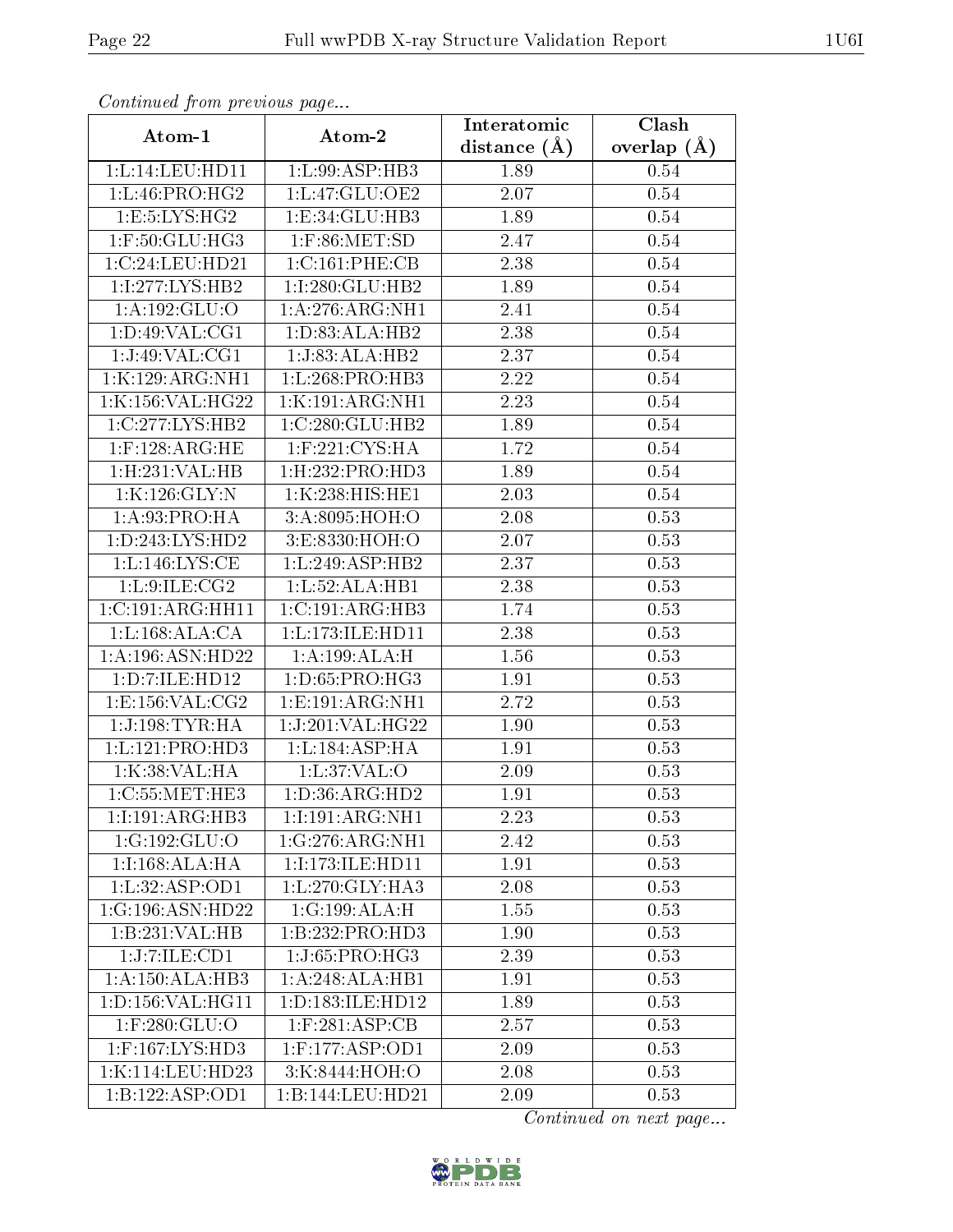| Continuea from previous page |                           | Interatomic    | Clash         |
|------------------------------|---------------------------|----------------|---------------|
| Atom-1                       | Atom-2                    | distance $(A)$ | overlap $(A)$ |
| 1:C:153:VAL:HG13             | 1:C:183:ILE:HG21          | 1.91           | 0.53          |
| 1:D:258:ASN:ND2              | 3:D:8463:HOH:O            | 2.41           | 0.53          |
| 1: E: 170: GLU: OE2          | 1: E: 170: GLU: HA        | 2.09           | 0.53          |
| $1:$ F:120:LYS:N             | $1:$ F:121:PRO:HD2        | 2.24           | 0.53          |
| 1:A:196:ASN:HD21             | 1: A:198: TYR: HB2        | 1.75           | 0.52          |
| 1:C:49:VAL:HG21              | 1:C:79:GLY:CA             | 2.39           | $0.52\,$      |
| 1:G:196:ASN:HD21             | 1:G:198:TYR:HB2           | 1.74           | 0.52          |
| 1:1:5:LYS:NZ                 | 1:I:63:PHE:O              | 2.39           | 0.52          |
| 1:G:106:LYS:O                | 1:G:110:GLU:HG3           | 2.09           | 0.52          |
| 1:L:120:LYS:N                | 1: L: 121: PRO: HD2       | 2.24           | 0.52          |
| 1: A: 189: LEU: HD13         | $1:$ F:229:ARG:HB3        | 1.91           | 0.52          |
| 1:C:82:LYS:O                 | 1:C:85:GLU:HB3            | $2.10\,$       | 0.52          |
| 1:C:97:ILE:HD11              | 1: C: 161: PHE: CZ        | 2.44           | 0.52          |
| 1: D: 54: GLU: O             | 1: D: 58: ASP: HB2        | 2.09           | 0.52          |
| 1:F:25:ASP:OD1               | $1:$ F:30:ARG:HB2         | 2.09           | 0.52          |
| 1:H:196:ASN:HD22             | 1:H:199:ALA:H             | 1.56           | 0.52          |
| 1:K:40:THR:HG22              | 1: L:36: ARG:HD3          | 1.91           | 0.52          |
| $1:$ F:215:ASP:N             | $1:$ F:215:ASP:OD2        | 2.42           | 0.52          |
| 1:I:132:LEU:HD11             | 1:1:137:MET:HA            | 1.92           | $0.52\,$      |
| 1: A: 136: GLU: OE1          | 1:A:238:HIS:CD2           | 2.57           | 0.52          |
| 1:D:7:ILE:CD1                | 1:D:65:PRO:HG3            | 2.39           | 0.52          |
| 1:E:229:ARG:C                | 1:E:232:PRO:HD2           | 2.30           | 0.52          |
| $1:$ F:44:MET:SD             | 1:F:73:PRO:HG2            | 2.49           | 0.52          |
| 1:I:20:MET:HE2               | 1:I:71:GLY:HA3            | 1.91           | 0.52          |
| 1: D: 100: ALA: HB3          | 1: D: 101: PRO: HD3       | 1.90           | $0.52\,$      |
| 1: D: 125: LEU: HB3          | 1: D: 140: TYR: CE2       | 2.44           | 0.52          |
| 1: L:9: ILE: HA              | 1:L:38:VAL:O              | 2.09           | 0.52          |
| $1:$ F:125:LEU:CD1           | 1:F:132:LEU:HD22          | 2.39           | 0.52          |
| $1:$ F:167:LYS:HD3           | $1:$ F:177:ASP:CG         | 2.30           | 0.52          |
| 1:G:150:ALA:HB3              | 1:G:248:ALA:HB1           | 1.91           | 0.52          |
| 1:J:126:GLY:HA3              | 1:J:234:VAL:HB            | 1.90           | 0.52          |
| 1: E: 120: LYS: HE2          | 1: E: 211: GLU: OE1       | 2.10           | 0.52          |
| 1:H:243:LYS:HE3              | 1:I:246:GLU:OE1           | 2.10           | 0.52          |
| 1:B:196:ASN:HD22             | 1:B:199:ALA:H             | 1.57           | 0.52          |
| 1:1:97:1LE:HD11              | 1:1:161:PHE:CZ            | 2.45           | 0.52          |
| 1:I:232:PRO:HG3              | 1:J:279:MET:HE1           | 1.92           | 0.52          |
| $1:$ F:108:GLU:O             | $1:$ F:112:GLN:HG3        | 2.10           | 0.52          |
| 1:H:136:GLU:OE1              | $1:$ H $:238:$ HIS:HD $2$ | 1.92           | 0.52          |
| $1:1:263:ARG:\overline{NH1}$ | 1:J:131:PHE:CE1           | 2.78           | 0.52          |
| 1:C:99:ASP:CG                | 1:C:101:PRO:HD2           | 2.30           | 0.51          |
| 1:1:99:ASP:CG                | 1:1:101:PRO:HD2           | 2.29           | 0.51          |

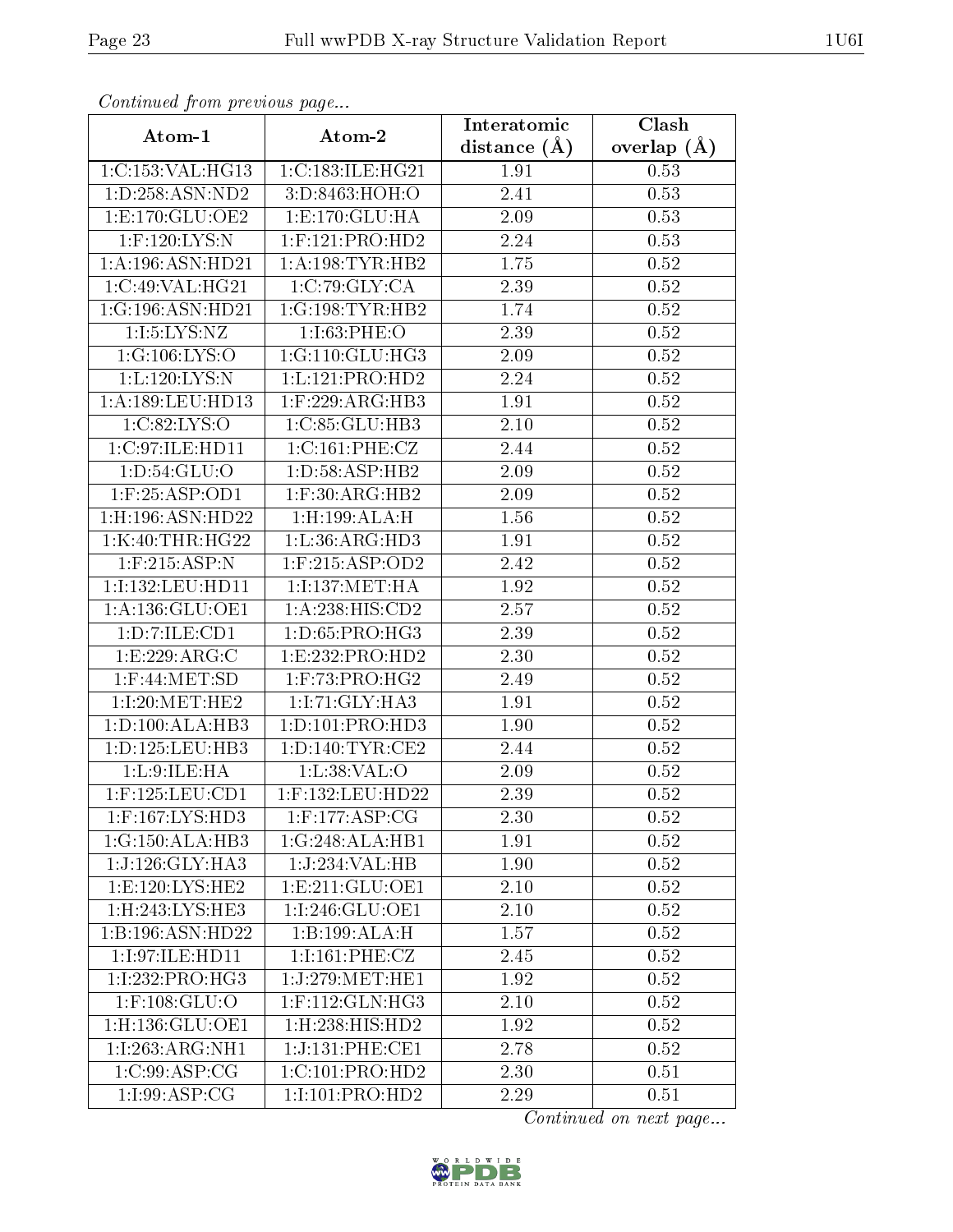| Communa from previous page      |                                 | Interatomic    | Clash         |
|---------------------------------|---------------------------------|----------------|---------------|
| Atom-1                          | Atom-2                          | distance $(A)$ | overlap $(A)$ |
| 1:K:125:LEU:HD13                | 1:K:132:LEU:HD22                | 1.91           | 0.51          |
| 1:K:229:ARG:C                   | 1:K:232:PRO:HD2                 | 2.30           | 0.51          |
| 1:K:7:ILE:HG12                  | 1:K:36:ARG:HB2                  | 1.92           | 0.51          |
| 1: A: 106: LYS: O               | 1: A:110: GLU:HG3               | 2.10           | 0.51          |
| 1:L:165:ILE:HG22                | 1: L: 165: ILE: O               | 2.10           | 0.51          |
| 1:C:132:LEU:HD11                | 1:C:137:MET:HA                  | 1.91           | 0.51          |
| 1:C:232:PRO:HG3                 | 1: D: 279: MET: HE1             | 1.92           | 0.51          |
| 1: D:63: PHE:O                  | 1: D:64: GLU:HB2                | 2.11           | 0.51          |
| 1: E: 156: VAL: HG11            | 1:E:183:ILE:HD12                | 1.92           | 0.51          |
| 1:K:156:VAL:HG11                | 1:K:183:ILE:HD12                | 1.91           | 0.51          |
| 1: L: 44: MET: SD               | 1:L:73:PRO:HG2                  | 2.51           | 0.51          |
| 1: D: 159: GLU: O               | 1: D: 163: GLU: HG3             | 2.10           | 0.51          |
| 1: D: 198: TYR: HA              | 1:D:201:VAL:HG22                | 1.91           | 0.51          |
| $1:$ F:226:ASP:HB3              | $1:$ F:229:ARG:HG3              | 1.91           | 0.51          |
| 1:H:135:VAL:HG23                | 3:H:8476:HOH:O                  | 2.11           | 0.51          |
| 1: L: 100: ALA: HB3             | 1:L:101:PRO:HD3                 | 1.91           | 0.51          |
| 1: L:99: ASP:CG                 | 1: L: 101: PRO: HD2             | 2.30           | 0.51          |
| 1:C:191:ARG:NH1                 | 1:C:191:ARG:HB3                 | 2.26           | 0.51          |
| 1:F:209:ILE:O                   | 1:F:213:VAL:HG23                | 2.11           | 0.51          |
| $1:$ F:84:ARG:NH2               | $1:$ F:105:VAL:HB               | 2.26           | 0.51          |
| 1:J:63:PHE:O                    | 1:J:64:GLU:HB2                  | 2.10           | 0.51          |
| 1:L:197:PRO:O                   | 1:L:201:VAL:HG23                | $2.10\,$       | 0.51          |
| 1:E:25:ASP:O                    | $1:$ F:42:VAL:HG21              | <b>2.11</b>    | 0.51          |
| 1:A:191:ARG:NH1                 | 3:A:8007:HOH:O                  | 2.43           | 0.51          |
| 1: D: 126: GLY: HA3             | 1: D: 234: VAL: HB              | 1.91           | 0.51          |
| 1:K:170:GLU:HA                  | 1:K:170:GLU:OE2                 | 2.11           | 0.51          |
| 1:E:7:ILE:HG12                  | 1:E:36:ARG:HB2                  | 1.92           | 0.51          |
| $1: E:268: PRO: \overline{HG3}$ | $1: \overline{F:129:ARG:HH11}$  | 1.76           | 0.51          |
| 1:H:14:LEU:HDI3                 | 1:H:73:PRO:HG3                  | 1.91           | 0.51          |
| 1:B:243:LYS:HE3                 | 1:C:246:GLU:OE1                 | 2.10           | 0.51          |
| $1:$ F:5:LYS:HG2                | $1:$ F:34:GLU: $\overline{HB3}$ | 1.92           | 0.51          |
| 1:1:257:SER:HA                  | 1:K:254:LEU:HD22                | 1.93           | 0.51          |
| 1:1:49:VAL:HG21                 | 1:1:79:GLY:CA                   | 2.41           | 0.51          |
| 1:L:66:ASP:OD2                  | 1: L:66: ASP:N                  | 2.44           | 0.51          |
| 1:A:100:ALA:HB3                 | 1:A:101:PRO:HD3                 | 1.92           | 0.50          |
| 1:C:126:GLY:HA3                 | 1:C:234:VAL:HB                  | 1.93           | 0.50          |
| 1:1:136:GLU:OE1                 | 1:I:238:HIS:HD2                 | 1.93           | 0.50          |
| 1:J:45:ASP:O                    | 1:J:49:VAL:HG23                 | 2.11           | 0.50          |
| 1:B:196:ASN:ND2                 | 1:B:198:TYR:HB2                 | 2.23           | 0.50          |
| $1:$ F:14:LEU:HB3               | $1:$ F:17:SER:HB3               | 1.93           | 0.50          |
| 1:1:144:LEU:HA                  | 1:1:147:VAL:CG1                 | 2.40           | 0.50          |

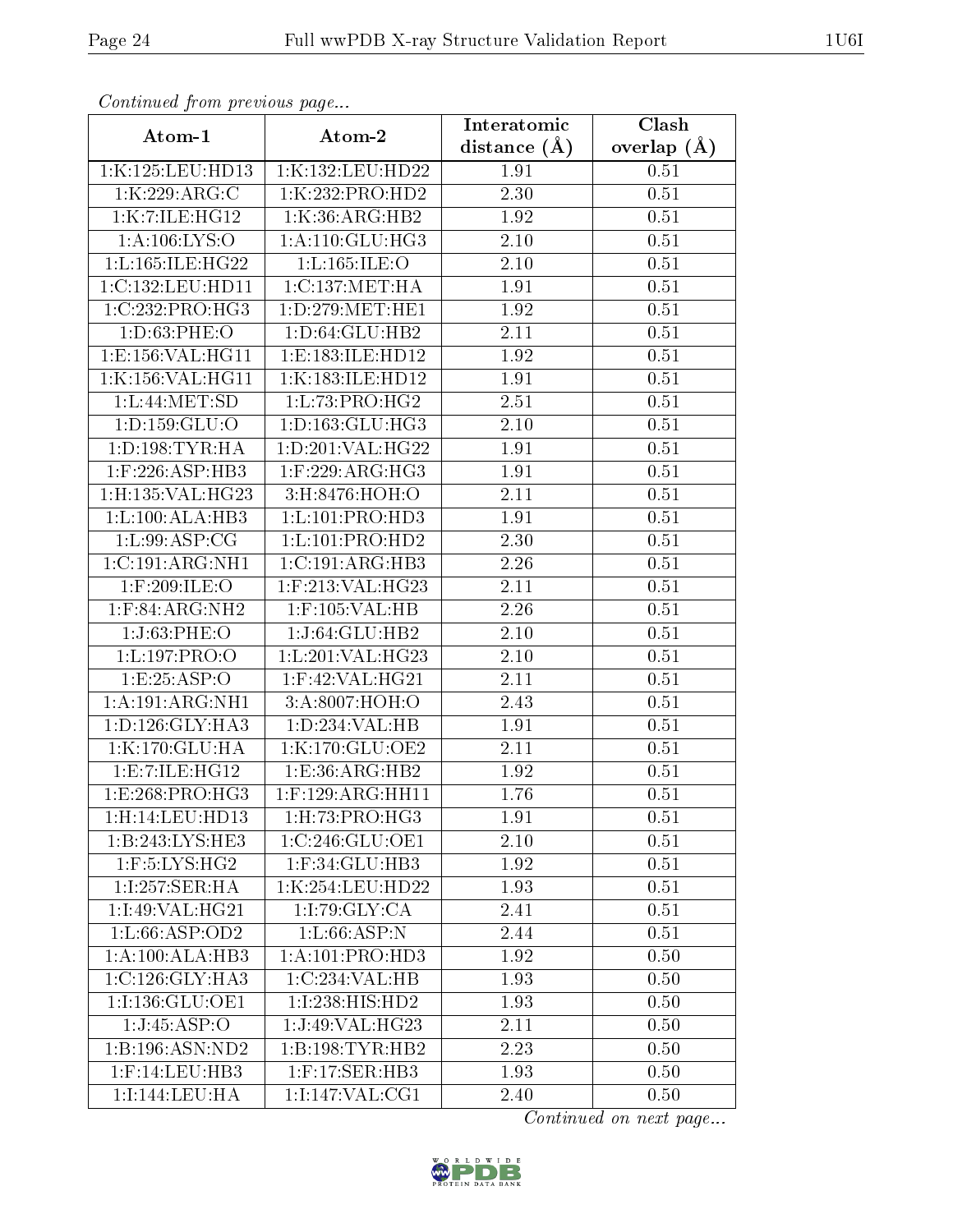| Continuati pont previous page |                              | Interatomic      | Clash           |
|-------------------------------|------------------------------|------------------|-----------------|
| Atom-1                        | Atom-2                       | distance $(\AA)$ | overlap $(\AA)$ |
| 1:K:3:VAL:O                   | 1:K:3:VAL:HG13               | 2.12             | 0.50            |
| 1:L:194:PHE:HB2               | 1:L:200:MET:HB2              | 1.93             | 0.50            |
| 1:L:184:ASP:HB2               | 1: L:211: GLU:OE2            | $2.10\,$         | 0.50            |
| 1:C:36:ARG:HD2                | 1: D: 55: MET: HE1           | 1.92             | 0.50            |
| 1:E:162:ASP:OD1               | 1:E:266:HIS:NE2              | 2.40             | 0.50            |
| 1:1:12:GLY:HA2                | 1:1:42:VAL:O                 | 2.12             | 0.50            |
| 1:C:144:LEU:HA                | 1:C:147:VAL:CG1              | 2.41             | 0.50            |
| 1:J:7:ILE:HD12                | 1:J:65:PRO:H <sub>G3</sub>   | 1.91             | 0.50            |
| 1:B:188:LEU:HA                | 1:B:191:ARG:HG3              | 1.93             | 0.50            |
| 1:C:101:PRO:O                 | 1:C:104:LYS:HE2              | 2.12             | 0.50            |
| 1:C:263:ARG:NH1               | 1: D: 131: PHE: CE1          | 2.80             | 0.50            |
| 1:I:82:LYS:O                  | 1:I:85:GLU:HB3               | 2.10             | 0.50            |
| 1: D: 168: ALA: HB2           | 1:D:173:ILE:HD11             | 1.94             | 0.50            |
| 1: E: 126: GLY:N              | 1:E:238:HIS:HE1              | 2.04             | 0.50            |
| 1:C:257:SER:HA                | 1:E:254:LEU:HD22             | 1.93             | 0.50            |
| 1:E:3:VAL:HG13                | 1: E:3: VAL:O                | 2.12             | 0.50            |
| 1:D:45:ASP:HB2                | 1: D: 46: PRO: HD2           | 1.94             | 0.50            |
| 1:J:168:ALA:HB2               | 1:J:173:ILE:HD11             | 1.93             | 0.50            |
| 1:E:38:VAL:HG12               | 1:F:38:VAL:HG12              | 1.93             | 0.50            |
| $1:$ H $:188:$ LEU $:$ HA     | 1: H: 191: ARG: HG3          | 1.94             | 0.50            |
| 1:I:84:ARG:HH22               | 1:I:105:VAL:HB               | 1.77             | 0.50            |
| 1:J:108:GLU:O                 | 1:J:112:GLN:HG3              | 2.11             | 0.50            |
| 1:J:159:GLU:O                 | 1:J:163:GLU:HG3              | <b>2.11</b>      | 0.49            |
| 1:K:66:ASP:CB                 | 1:K:168:ALA:HB1              | 2.42             | 0.49            |
| 1:E:55:MET:CE                 | $1:$ F:36:ARG:HD2            | 2.43             | 0.49            |
| $1:$ F:126: $GLY:HA3$         | 1:F:234:VAL:HB               | 1.94             | 0.49            |
| 1:G:225:GLN:CA                | 1:G:225:GLN:HE21             | 2.22             | 0.49            |
| $1:$ F:151:THR:O              | $1:$ F:188:LEU:HD21          | 2.12             | 0.49            |
| $1:$ F:9:ILE:HA               | $1:$ F:38:VAL:O              | 2.13             | 0.49            |
| 1:J:156:VAL:HA                | 1:J:191:ARG:NH1              | 2.27             | 0.49            |
| 1:K:55:MET:CE                 | $1: L:36: \widehat{ARG:HD2}$ | 2.42             | 0.49            |
| 1: E: 100: ALA: HB3           | 1:E:101:PRO:HD3              | 1.95             | 0.49            |
| 1: E: 146: LYS: HE3           | 3:E:8353:HOH:O               | 2.12             | 0.49            |
| 1:G:228:GLU:HA                | $1:$ H $:279:$ MET $:$ CE    | 2.42             | 0.49            |
| 1:H:122:ASP:OD1               | 1:H:144:LEU:HD21             | 2.12             | 0.49            |
| 1:J:27:ARG:HB2                | 1:J:29:ASP:OD2               | 2.12             | 0.49            |
| 1:K:189:LEU:HD21              | 1:K:204:MET:CE               | 2.43             | 0.49            |
| 1:K:156:VAL:CG2               | 1:K:191:ARG:NH1              | 2.75             | 0.49            |
| 1:L:24:LEU:HD21               | 1: L: 161: PHE: HB2          | 1.93             | 0.49            |
| 1:C:12:GLY:HA2                | 1:C:42:VAL:O                 | 2.12             | 0.49            |
| 1:F:5:LYS:HB3                 | $1:$ F:63:PHE:CE2            | 2.46             | 0.49            |

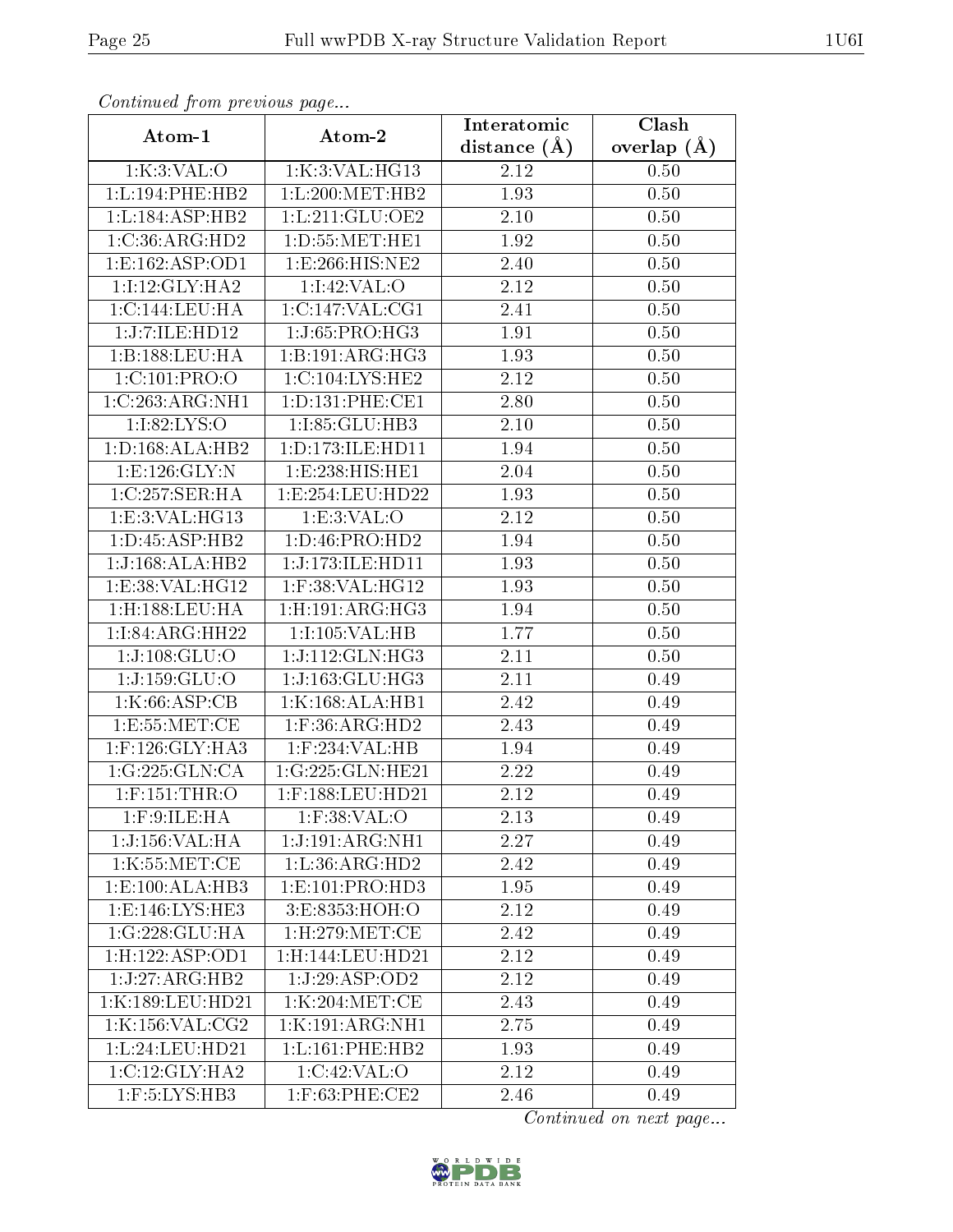| Continuea from previous page        |                     | Interatomic  | Clash           |
|-------------------------------------|---------------------|--------------|-----------------|
| Atom-1                              | Atom-2              | distance (Å) | overlap $(\AA)$ |
| 1:G:136:GLU:OE1                     | 1:G:238:HIS:CD2     | 2.59         | 0.49            |
| 1:J:45:ASP:HB2                      | 1:J:46:PRO:HD2      | 1.94         | 0.49            |
| 1:A:228:GLU:HA                      | 1: B: 279: MET:CE   | 2.42         | 0.49            |
| 1: D: 156: VAL: HA                  | 1: D: 191: ARG: NH1 | 2.27         | 0.49            |
| 1:F:156:VAL:HA                      | $1:$ F:191:ARG:NH2  | 2.27         | 0.49            |
| 1:E:128:ARG:HH12                    | 1:E:225:GLN:NE2     | 2.10         | 0.49            |
| 1:G:100:ALA:HB3                     | 1:G:101:PRO:HD3     | 1.95         | 0.49            |
| 1:K:146:LYS:HE3                     | 3:K:8274:HOH:O      | 2.12         | 0.49            |
| 1: L: 108: GLU:O                    | 1:L:112:GLN:HG3     | 2.12         | 0.49            |
| 1: L: 162: ASP: O                   | 1: L: 166: GLU: HG2 | 2.13         | 0.49            |
| 1:L:46:PRO:HD3                      | 1:L:78:PRO:CB       | 2.43         | 0.49            |
| 1: E: 30: ARG: HG2                  | 1:E:32:ASP:OD2      | 2.13         | 0.49            |
| 1:G:25:ASP:O                        | 1: H:42: VAL:HG21   | 2.13         | 0.49            |
| 1:I:126:GLY:HA3                     | 1:1:234:VAL:HB      | 1.93         | 0.49            |
| 1:K:196:ASN:ND2                     | 1:K:254:LEU:HD13    | 2.28         | 0.49            |
| 1: L: 107: ASP: O                   | 1: L: 110: GLU: N   | 2.45         | 0.49            |
| 1:L:267:ALA:HB1                     | 1: L:268: PRO:HD2   | 1.94         | 0.49            |
| 1: L:50: GLU: HG3                   | $1: L:86$ : MET: CE | 2.43         | 0.49            |
| 1:C:161:PHE:O                       | 1:C:165:ILE:HG13    | 2.13         | 0.49            |
| 1:E:229:ARG:O                       | 1: E: 232: PRO: HD2 | 2.13         | 0.49            |
| 1:K:189:LEU:HD21                    | 1:K:204:MET:HE1     | 1.93         | 0.49            |
| $1:$ F:20:MET:HG3                   | 1: F:21:ASP:N       | 2.28         | 0.48            |
| $1:$ F:275:LYS:HE3                  | $1:$ F:280:GLU:HB3  | 1.94         | 0.48            |
| 1: L:24:LEU:HA                      | 1:L:266:HIS:HE1     | 1.78         | 0.48            |
| 1:L:44:MET:HE3                      | 1:L:80:PRO:HG2      | 1.95         | 0.48            |
| 1:C:136:GLU:OE1                     | 1:C:238:HIS:HD2     | 1.95         | 0.48            |
| 1: D: 108: GLU: O                   | 1: D: 112: GLN: HG3 | 2.13         | 0.48            |
| 1: L:30: ARG: HG3                   | $1: L:270:$ GLY:HA2 | 1.94         | 0.48            |
| $1: E:66: \overline{\text{ASP:CB}}$ | 1: E: 168: ALA: HB1 | 2.42         | 0.48            |
| 1:F:120:LYS:HG3                     | 1:F:184:ASP:HB3     | 1.94         | 0.48            |
| 1:1:156:VAL:HG11                    | 1:I:183:ILE:CD1     | 2.43         | 0.48            |
| 1:K:100:ALA:HB3                     | 1:K:101:PRO:HD3     | 1.95         | 0.48            |
| 1: L: 43: LYS: HB3                  | 1: L: 48: CYS: SG   | 2.53         | 0.48            |
| 1: L:99: ASP:OD2                    | 1: L: 101: PRO: HD2 | 2.13         | 0.48            |
| 1:A:196:ASN:ND2                     | 1: A:198: TYR:N     | 2.61         | 0.48            |
| 1:C:70:TYR:HB3                      | 1:C:96:ILE:CD1      | 2.41         | 0.48            |
| 1:E:55:MET:HE1                      | $1:$ F:36:ARG:HD2   | 1.95         | 0.48            |
| 1:G:126:GLY:N                       | 1:G:238:HIS:HE1     | 2.05         | 0.48            |
| 1:H:119:VAL:HG12                    | 1: H: 121: PRO: HD2 | 1.93         | 0.48            |
| 1: H: 27: ARG: NH1                  | 1:H:266:HIS:O       | 2.46         | 0.48            |
| $1:$ H $:75:$ P $RO:$ H $D2$        | 1:H:102:GLY:CA      | 2.43         | 0.48            |

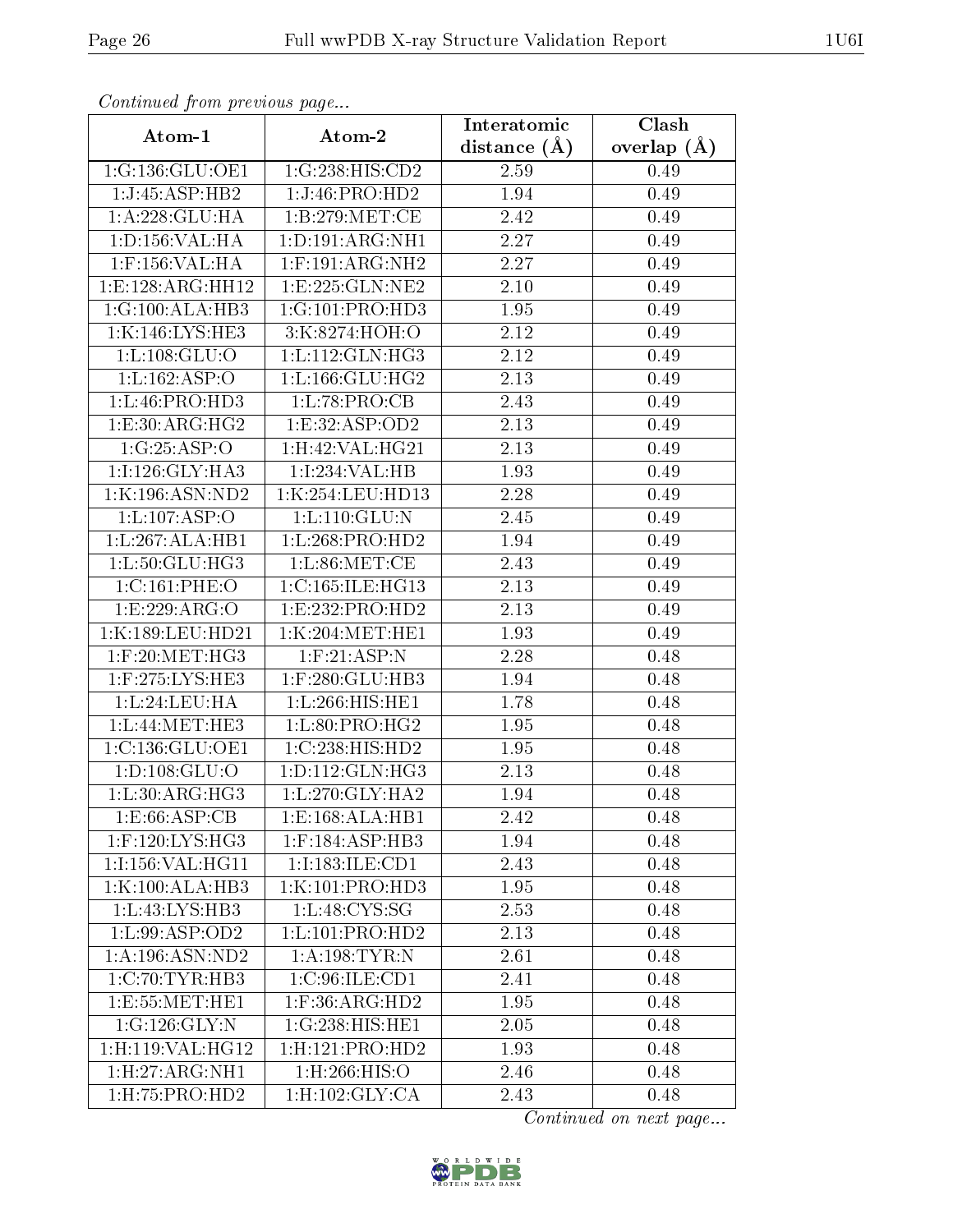| Comunaca jiom previous page |                     | Interatomic    | Clash           |
|-----------------------------|---------------------|----------------|-----------------|
| Atom-1                      | Atom-2              | distance $(A)$ | overlap $(\AA)$ |
| 1:B:155:ARG:NH1             | 1:B:193:GLU:OE2     | 2.47           | 0.48            |
| 1: D: 75: PRO: HD2          | 1: D: 102: GLY: HA2 | 1.96           | 0.48            |
| 1: D: 70: TYR: HB3          | 1: D:96: ILE: HD13  | 1.96           | 0.48            |
| 1:1:229:ARG:O               | 1:1:233:1LE:HG13    | 2.13           | 0.48            |
| 1:L:128:ARG:NH1             | 1:L:221:CYS:O       | 2.47           | 0.48            |
| 1:1:27:ARG:NH1              | 1:1:266:HIS:O       | 2.46           | 0.48            |
| 1:I:55:MET:HE3              | 1:J:36:ARG:HD2      | 1.95           | 0.48            |
| 1:K:128:ARG:HH12            | 1:K:225:GLN:NE2     | 2.10           | 0.48            |
| 1:K:30:ARG:HG2              | 1:K:32:ASP:OD2      | 2.14           | 0.48            |
| 1:L:83:ALA:O                | 1:L:87:LEU:HB2      | 2.13           | 0.48            |
| 1:B:236:SER:HA              | 1:C:201:VAL:HG13    | 1.96           | 0.48            |
| 1:B:27:ARG:NH1              | 1:B:266:HIS:O       | 2.47           | 0.48            |
| 1: D: 27: ARG: HB2          | 1:D:29:ASP:OD2      | 2.13           | 0.48            |
| 1:F:132:LEU:HD11            | 1:F:137:MET:HA      | 1.94           | 0.48            |
| 1:F:5:LYS:HB3               | $1:$ F:63:PHE:CZ    | 2.49           | 0.48            |
| 1: L: 152: GLY: HA3         | 1:L:193:GLU:CD      | 2.34           | 0.48            |
| $1:$ F:277:LYS:HB2          | $1:$ F:280:GLU:HB2  | 1.96           | 0.48            |
| $1:$ F:46:PRO:HA            | $1:$ F:79:GLY:HA2   | 1.96           | 0.48            |
| 1:H:32:ASP:OD1              | 1:H:270:GLY:HA3     | 2.13           | 0.48            |
| 1:D:209:ILE:HA              | 1: D: 212: ASN: ND2 | 2.28           | 0.48            |
| 1: E:49: VAL: CG1           | 1: E: 83: ALA: HB2  | 2.44           | 0.48            |
| $1:$ F:32:ASP:HB2           | $1:$ F:169:LYS:NZ   | 2.29           | 0.48            |
| 1:G:129:ARG:CB              | 1:G:129:ARG:HH21    | 2.27           | 0.48            |
| 1:1:101:PRO:O               | 1:1:104:LYS:HE2     | 2.14           | 0.48            |
| 1:A:36:ARG:HD2              | 1:B:55:MET:HE3      | 1.96           | 0.47            |
| 1:C:10:LYS:HE2              | 1:C:17:SER:O        | 2.14           | 0.47            |
| 1:C:27:ARG:NH1              | 1:C:266:HIS:O       | 2.46           | 0.47            |
| 1:K:224:GLU:OE1             | 1:K:226:ASP:HB3     | 2.14           | 0.47            |
| 1: L: 53: VAL:HG21          | 1: L:83: ALA: HA    | 1.95           | 0.47            |
| 1:D:277:LYS:HB2             | 1: D: 280: GLU: HG3 | 1.95           | 0.47            |
| $1:$ F:20:MET:HG3           | 1: F:21: ASP:H      | 1.78           | 0.47            |
| $1:$ H $:236:$ SER $:$ HA   | 1:I:201:VAL:HG13    | 1.95           | 0.47            |
| 1:L:252:ARG:HD3             | 3:L:8546:HOH:O      | 2.13           | 0.47            |
| 1:A:25:ASP:O                | 1:B:42:VAL:HG21     | 2.14           | 0.47            |
| 1: B:47: GLU:OE1            | 1:B:47:GLU:N        | 2.45           | 0.47            |
| 1:B:75:PRO:HD2              | 1:B:102:GLY:CA      | 2.43           | 0.47            |
| 1: E: 22: MET: HB3          | $1:$ F:137:MET:HE1  | 1.97           | 0.47            |
| 1:K:196:ASN:HD22            | 1:K:199:ALA:N       | 2.11           | 0.47            |
| 1: L: 53: VAL: HG11         | 1: L:86: MET:HB2    | 1.94           | 0.47            |
| 1:B:186:ASN:ND2             | 3:B:8167:HOH:O      | 2.47           | 0.47            |
| 1:E:189:LEU:HD21            | 1:E:204:MET:CE      | 2.45           | 0.47            |

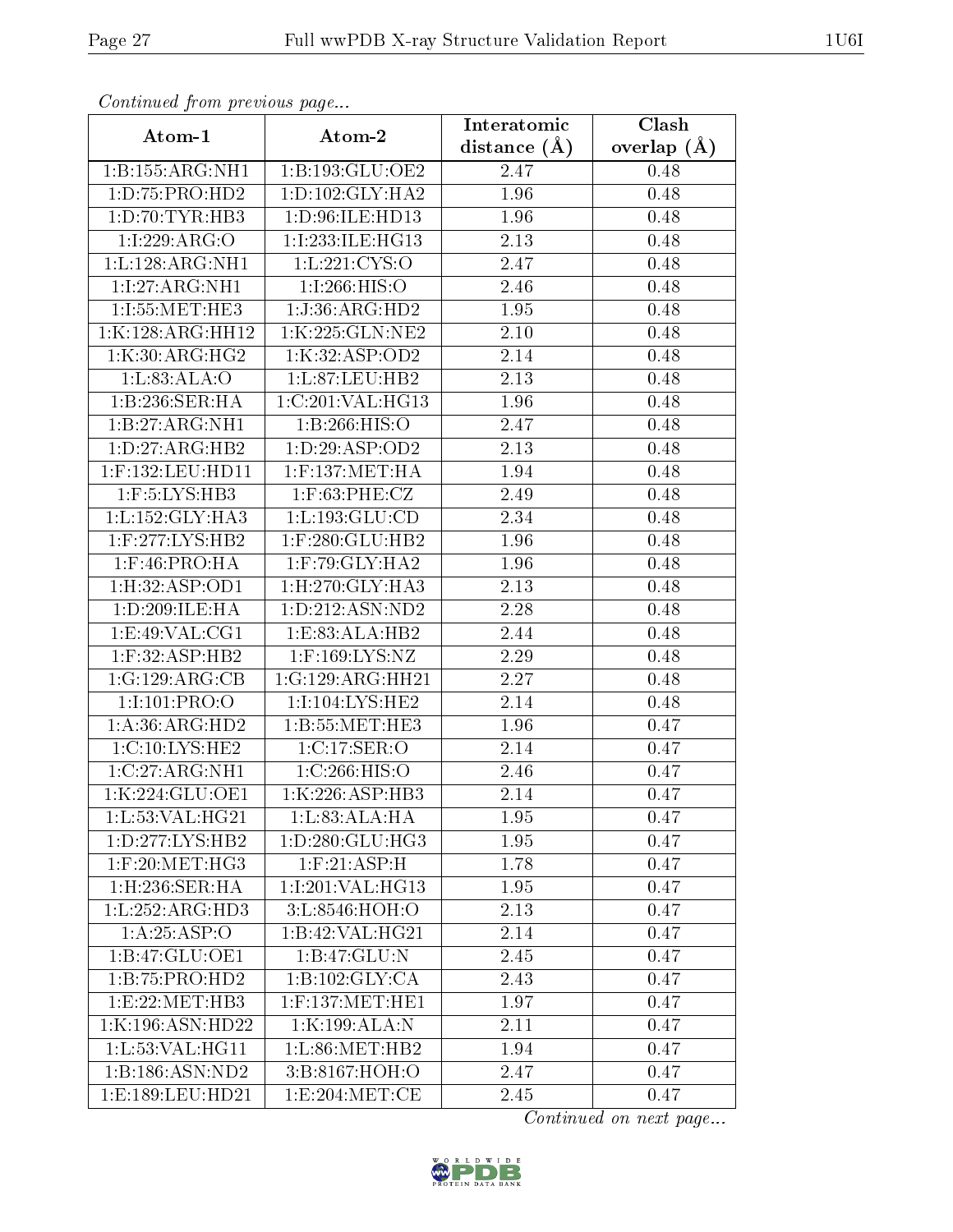| Commuca from previous page |                                      | Interatomic       | Clash         |
|----------------------------|--------------------------------------|-------------------|---------------|
| Atom-1                     | Atom-2                               | distance $(A)$    | overlap $(A)$ |
| 1:F:229:ARG:O              | $1:$ F:232:PRO:HD2                   | 2.15              | 0.47          |
| 1:G:196:ASN:ND2            | 1:G:198:TYR:N                        | $\overline{2.62}$ | 0.47          |
| 1:L:122:ASP:HA             | 1: L: 144: LEU: HD11                 | $1.95\,$          | 0.47          |
| 1:L:74:ASN:C               | 1:L:76:ALA:H                         | 2.18              | 0.47          |
| 1:B:126:GLY:H              | 1:B:238:HIS:HE1                      | 1.62              | 0.47          |
| 1:E:118:EU:HD12            | 1: E: 182: VAL:HG22                  | 1.96              | 0.47          |
| 1:J:209:ILE:HA             | 1:J:212:ASN:ND2                      | 2.29              | 0.47          |
| 1:C:84:ARG:HH22            | 1:C:105:VAL:HB                       | 1.78              | 0.47          |
| 1:E:224:GLU:OE1            | 1:E:226:ASP:HB3                      | 2.15              | 0.47          |
| 1: H:32: ASP:HB2           | $1:$ H:169:LYS:HE2                   | 1.96              | 0.47          |
| 1:I:17:SER:HB2             | 1:1:20:MET:HE2                       | 1.95              | 0.47          |
| 1: L: 215: ASP:OD2         | 1:L:215:ASP:N                        | 2.47              | 0.47          |
| 1:C:17:SER:HB2             | 1:C:20:MET:HE2                       | 1.96              | 0.47          |
| 1: E: 125: LEU: HD13       | 1: E: 132: LEU: CD2                  | 2.45              | 0.47          |
| 1:E:196:ASN:HD22           | 1:E:199:ALA:N                        | 2.10              | 0.47          |
| 1:E:75:PRO:HA              | 1:E:80:PRO:HB3                       | 1.97              | 0.47          |
| $1:$ F:44:MET:O            | $1:$ F:79:GLY:HA3                    | 2.14              | 0.47          |
| 1:1:161:PHE:O              | 1:I:165:ILE:HG13                     | 2.14              | 0.47          |
| 1:1:55:MET:CE              | 1:J:36:ARG:HD2                       | 2.45              | 0.47          |
| 1:K:278:PHE:CZ             | 1:L:231:VAL:HG12                     | 2.50              | 0.47          |
| 1:A:129:ARG:HH21           | 1:A:129:ARG:HB2                      | 1.80              | 0.47          |
| 1:A:156:VAL:HG22           | 1: A: 191: ARG: NE                   | 2.29              | 0.47          |
| 1:B:14:LEU:HD13            | 1:B:73:PRO:HG3                       | 1.97              | 0.47          |
| 1:C:156:VAL:HG11           | 1:C:183:ILE:CD1                      | 2.44              | 0.47          |
| 1:C:55:MET:CE              | 1:D:36:ARG:HD2                       | 2.44              | 0.47          |
| 1:K:49:VAL:CG1             | 1:K:83:ALA:HB2                       | $\overline{2}.45$ | 0.47          |
| 1:K:9:ILE:HA               | 1:K:38:VAL:O                         | 2.15              | 0.47          |
| 1: L: 183: ILE: HD12       | 1: L: 187: THR: HG21                 | 1.97              | 0.47          |
| 1:A:225:GLN:HE21           | 1:A:225:GLN:CA                       | 2.24              | 0.47          |
| 1:B:7:ILE:HG12             | $1:B:36:A\overline{\mathrm{RG:HB2}}$ | 1.96              | 0.47          |
| 1:C:97:ILE:HG12            | 1: C: 117: ILE: HB                   | 1.97              | 0.47          |
| 1: E: 196: ASN: ND2        | 1:E:254:LEU:HD13                     | 2.30              | 0.47          |
| 1:K:8:PHE:HB3              | 1:K:20:MET:HE1                       | 1.97              | 0.47          |
| 1:L:269:ASP:CG             | 1: L:270: GLY:H                      | 2.19              | 0.47          |
| 1: A:278: PHE: CZ          | 1:B:231:VAL:HG12                     | 2.50              | 0.47          |
| 1:G:127:ALA:HA             | 1:G:132:LEU:HD22                     | 1.97              | 0.47          |
| 1:H:236:SER:CA             | 1:I:201:VAL:HG13                     | 2.45              | 0.47          |
| 1:K:268:PRO:HG3            | 1: L: 129: ARG: NH1                  | 2.29              | 0.47          |
| 1:B:32:ASP:HB2             | $1:B:169:LYS:H\overline{E2}$         | 1.96              | 0.47          |
| 1:C:229:ARG:O              | 1:C:233:ILE:HG13                     | 2.15              | 0.47          |
| 1:D:26:GLU:OE1             | $1: D: 27: \overline{\text{RG:NH2}}$ | 2.44              | 0.47          |

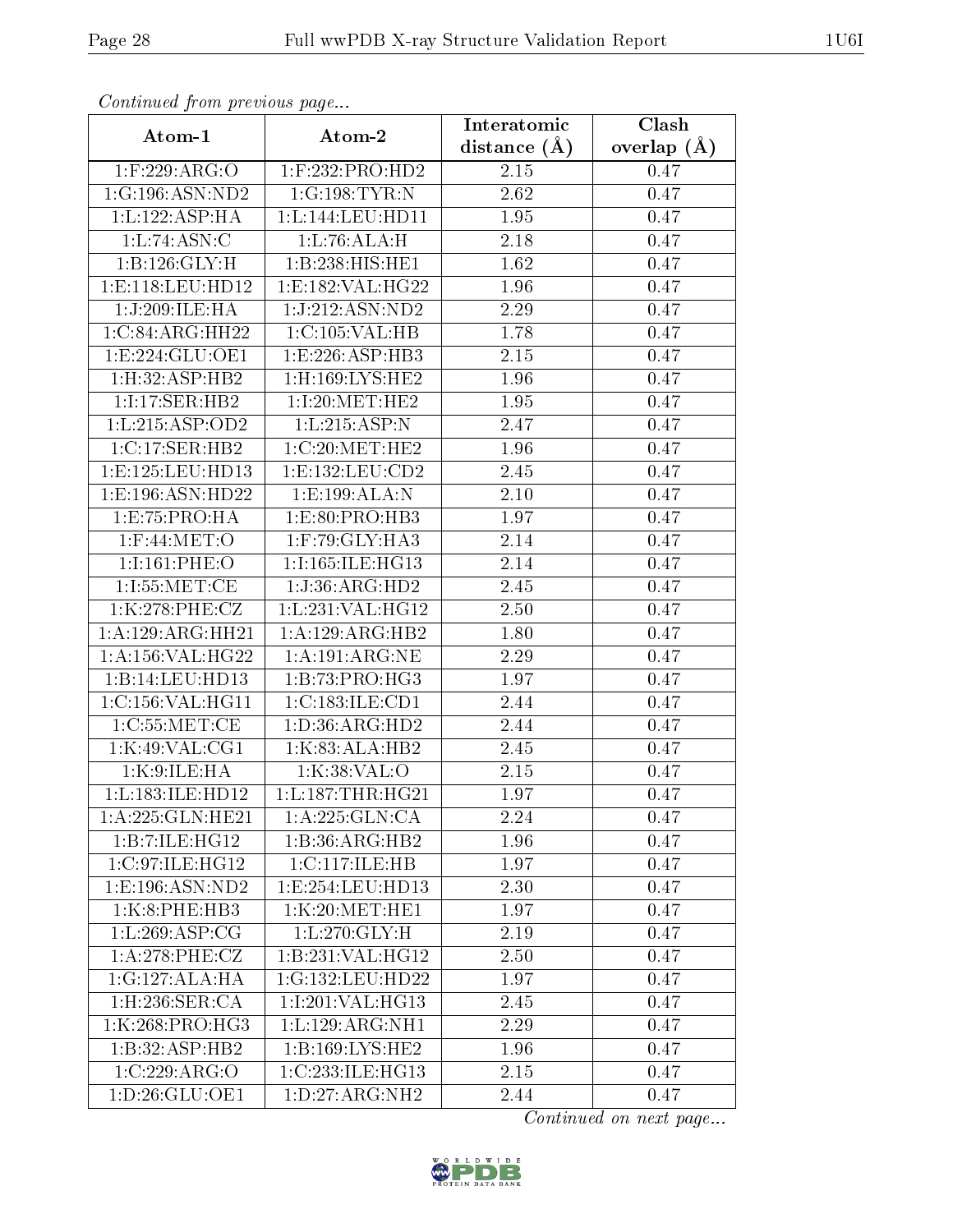| Continuati pom previous page |                     | Interatomic       | Clash         |
|------------------------------|---------------------|-------------------|---------------|
| Atom-1                       | Atom-2              | distance $(A)$    | overlap $(A)$ |
| 1: E: 36: ARG: HD2           | $1:$ F:55:MET:CE    | 2.45              | 0.47          |
| 1:G:278:PHE:CZ               | 1:H:231:VAL:HG12    | 2.50              | 0.47          |
| 1:1:10:LYS:HE2               | 1:1:17:SER:O        | 2.15              | 0.47          |
| 1: L: 161: PHE: O            | 1:L:165:ILE:N       | 2.48              | 0.47          |
| 1: L: 54: GLU:O              | 1:L:58:ASP:HB2      | 2.15              | 0.47          |
| 1: A:120: LYS: HE2           | 1: A:211: GLU:OE1   | 2.15              | 0.46          |
| 1:H:126:GLY:H                | 1: H:238:HIS:HE1    | $\overline{1.61}$ | 0.46          |
| 1:1:129:ARG:HB2              | 1:1:129:ARG:HH21    | 1.80              | 0.46          |
| 1:1:280:GLU:O                | 1:1:281:ASP:CB      | 2.62              | 0.46          |
| 1:I:53:VAL:O                 | 1:I:57:LEU:HG       | 2.15              | 0.46          |
| 1:1:27:ARG:HD2               | 1:J:127:ALA:O       | 2.16              | 0.46          |
| 1:J:75:PRO:HA                | 1:J:80:PRO:HB3      | 1.97              | 0.46          |
| 1:J:70:TYR:HB3               | 1:J:96:ILE:HD13     | 1.97              | 0.46          |
| 1:A:139:ILE:HG23             | 1:B:146:LYS:HE2     | 1.96              | 0.46          |
| 1:G:242:ARG:HD2              | 3:G:8201:HOH:O      | 2.13              | 0.46          |
| 1:K:162:ASP:OD1              | 1:K:266:HIS:NE2     | 2.38              | 0.46          |
| 1:C:44:MET:O                 | 1:C:79:GLY:HA3      | 2.16              | 0.46          |
| 1: E: 9: ILE: HA             | 1: E: 38: VAL: O    | 2.15              | 0.46          |
| 1:I:268:PRO:HD3              | 1:J:129:ARG:CZ      | 2.45              | 0.46          |
| 3:K:8611:HOH:O               | 1: L: 135: VAL:HGI1 | 2.14              | 0.46          |
| 1:B:108:GLU:HG3              | 3:B:8279:HOH:O      | 2.14              | 0.46          |
| 1:B:32:ASP:OD1               | 1:B:270:GLY:HA3     | 2.14              | 0.46          |
| 1:J:75:PRO:HD2               | 1:J:102:GLY:HA2     | 1.96              | 0.46          |
| 1:A:129:ARG:HH21             | 1:A:129:ARG:CB      | 2.29              | 0.46          |
| 1:F:273:LEU:HD22             | $1:$ F:283:GLU:OXT  | 2.15              | 0.46          |
| 1:B:170:GLU:O                | 1:B:172:GLU:HG3     | 2.15              | 0.46          |
| 1:C:168:ALA:CA               | 1:C:173:ILE:HD11    | 2.45              | 0.46          |
| $1:C:268:PRO:\overline{HD3}$ | 1:D:129:ARG:CZ      | 2.46              | 0.46          |
| 1:G:42:VAL:HG21              | 1:H:25:ASP:O        | 2.16              | 0.46          |
| 1: L:81:SER:HA               | 1: L:84: ARG: HE    | 1.80              | 0.46          |
| 1: L:83: ALA:O               | 1:L:87:LEU:HD12     | 2.16              | 0.46          |
| $1:C:5:\text{LYS}:NZ$        | 1:C:63:PHE:O        | 2.39              | 0.46          |
| 1: D: 196: ASN: HD21         | 1: D: 198: TYR: HB2 | 1.81              | 0.46          |
| 1:E:128:ARG:HD2              | 1: E: 230: TYR: CE2 | 2.51              | 0.46          |
| 1:J:277:LYS:HB2              | 1:J:280:GLU:HG3     | 1.96              | 0.46          |
| 1:L:254:LEU:O                | 1:L:257:SER:HB3     | 2.16              | 0.46          |
| $1:$ F:30:ARG:NE             | $1:$ F:270:GLY:HA2  | 2.24              | 0.46          |
| 1:I:32:ASP:HB2               | 1:I:169:LYS:NZ      | 2.31              | 0.46          |
| 1:1:45:ASP:HB2               | 1:I:46:PRO:HD2      | 1.98              | 0.46          |
| 1:J:103:LEU:HD23             | 1:J:118:LEU:CD1     | 2.46              | 0.46          |
| 1:C:263:ARG:HD2              | 3:C:8414:HOH:O      | 2.16              | 0.46          |

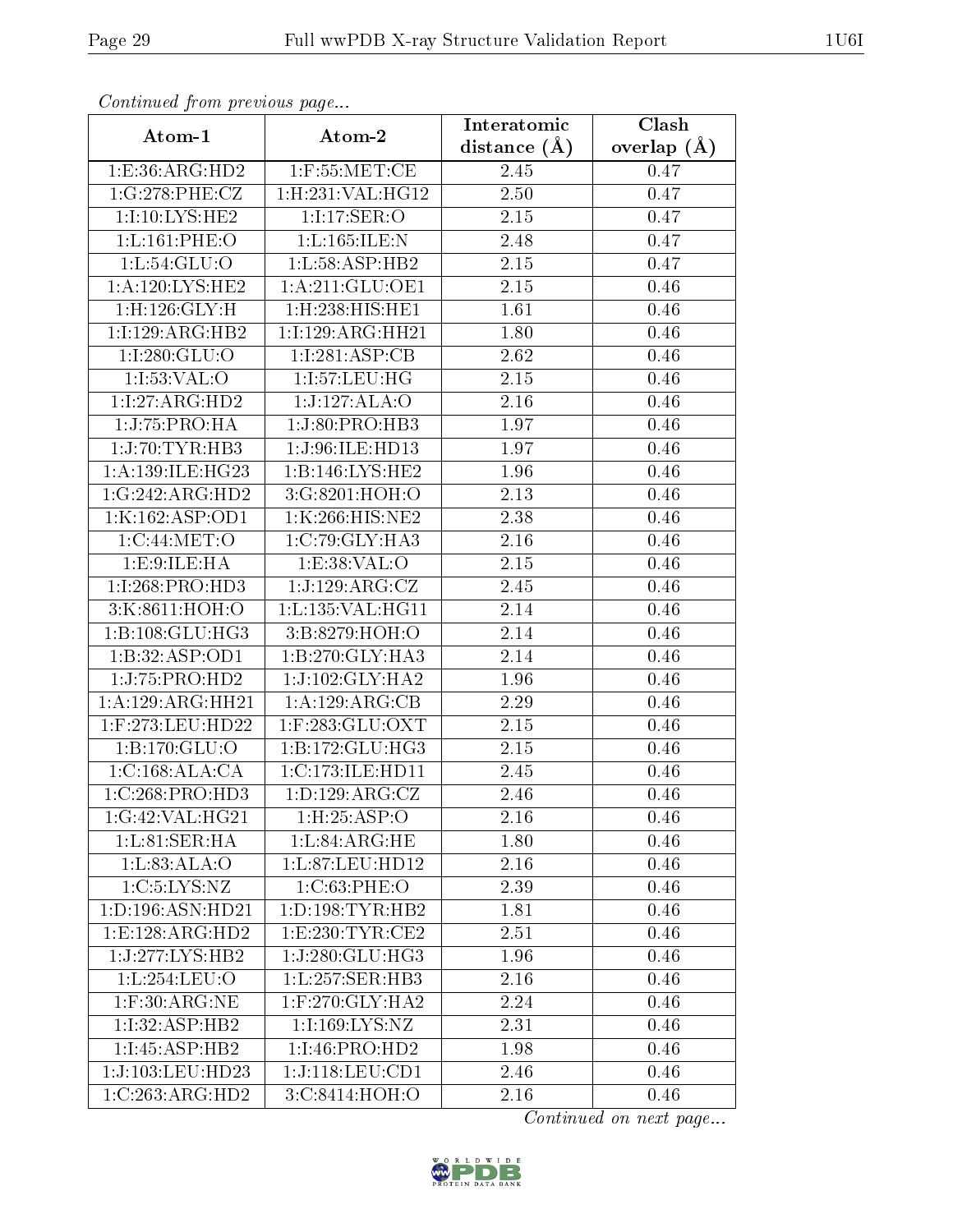| Continued from previous page |                                 | Interatomic       | Clash           |
|------------------------------|---------------------------------|-------------------|-----------------|
| Atom-1                       | Atom-2                          | distance $(A)$    | overlap $(\AA)$ |
| 1:E:13:ASN:HD21              | 1: E: 141: ASN: HD21            | 1.64              | 0.46            |
| 1:G:275:LYS:HE2              | 3:G:8084:HOH:O                  | 2.16              | 0.46            |
| 1:G:68:ILE:O                 | 1:G:94:ALA:HA                   | 2.16              | 0.46            |
| 1:1:263:ARG:NH1              | 1:J:136:GLU:OE2                 | 2.49              | 0.46            |
| 1:K:84:ARG:O                 | 1:K:114:LEU:HD11                | 2.16              | 0.46            |
| 1:K:118:LEU:HD12             | 1:K:182:VAL:HG22                | 1.98              | 0.46            |
| 1:E:278:PHE:CZ               | $1:$ F:231:VAL:HG12             | 2.50              | 0.46            |
| 1:G:139:ILE:HG23             | 1:H:146:LYS:HE2                 | 1.98              | 0.46            |
| 1:J:181:LEU:HA               | 3:J:8284:HOH:O                  | 2.14              | 0.46            |
| 1:K:125:LEU:HD13             | 1:K:132:LEU:CD2                 | 2.45              | 0.46            |
| 1:A:78:PRO:HD2               | 3:A:8072:HOH:O                  | 2.16              | 0.45            |
| 1:C:129:ARG:HB2              | 1:C:129:ARG:HH21                | $\overline{1.80}$ | 0.45            |
| 1:F:144:LEU:O                | 1:F:147:VAL:HG13                | 2.16              | 0.45            |
| 1:A:24:LEU:HD21              | 1: A:161:PHE:HB2                | 1.99              | 0.45            |
| 1:A:42:VAL:HG21              | 1:B:25:ASP:O                    | 2.16              | 0.45            |
| 1:C:166:GLU:O                | 1:C:170:CLU:HG2                 | 2.16              | 0.45            |
| 1:B:236:SER:CA               | 1:C:201:VAL:HG13                | 2.47              | 0.45            |
| 1:K:229:ARG:O                | 1:K:232:PRO:HD2                 | 2.16              | 0.45            |
| 1: L: 185: ARG: HG3          | 1: L:204: MET:O                 | 2.16              | 0.45            |
| 1: L: 243: LYS: HA           | 1: L: 243: LYS: HD3             | 1.76              | 0.45            |
| 1: L: 4: ALA: O              | 1:L:33:VAL:HA                   | 2.16              | 0.45            |
| 1:E:97:ILE:O                 | 1: E:97: ILE: HG22              | 2.16              | 0.45            |
| 1: L:40:THR:O                | 1:L:41:SER:HB3                  | 2.17              | 0.45            |
| 1:C:32:ASP:HB2               | 1:C:169:LYS:NZ                  | 2.32              | 0.45            |
| 1:C:46:PRO:HA                | 1:C:79:GLY:HA2                  | 1.99              | 0.45            |
| $1:$ H $:243:LYS:$ HE3       | 1:I:246:GLU:CD                  | 2.37              | 0.45            |
| $1:$ H:49:VAL:CG1            | 1:H:83:ALA:HB2                  | 2.46              | 0.45            |
| 1:1:105:VAL:O                | 1:1:109:MET:HG3                 | 2.17              | 0.45            |
| 1:K:75:PRO:HA                | 1:K:80:PRO:HB3                  | 1.97              | 0.45            |
| 1:D:130:GLU:H                | 1:D:130:GLU:CD                  | 2.19              | 0.45            |
| 1:G:24:LEU:HD21              | 1:G:161:PHE:HB2                 | 1.97              | 0.45            |
| 1:1:20:MET:CE                | 1:I:71:GLY:HA3                  | 2.47              | 0.45            |
| 1: L: 168: ALA: HA           | 1:L:173:ILE:CD1                 | 2.43              | 0.45            |
| 1:C:280:GLU:O                | 1:C:281:ASP:CB                  | 2.63              | 0.45            |
| 1: D: 63: PHE: HD2           | 1: D: 65: PRO: HD3              | 1.81              | 0.45            |
| 1: E: 11: CYS: HB2           | 1: E: 70: TYR: OH               | 2.16              | 0.45            |
| 1:J:46:PRO:HA                | $1:J:79:GLY:H\overline{A2}$     | 1.99              | 0.45            |
| 1: L: 116: TYR: CE2          | $1: L: 180: LYS: \overline{HA}$ | 2.52              | 0.45            |
| 1: A:68: ILE: O              | 1:A:94:ALA:HA                   | 2.17              | 0.45            |
| 1:E:125:LEU:HD22             | 1: E: 132: LEU: HD11            | 1.99              | 0.45            |
| 1:F:72:GLY:HA3               | 3:F:8141:HOH:O                  | 2.17              | 0.45            |

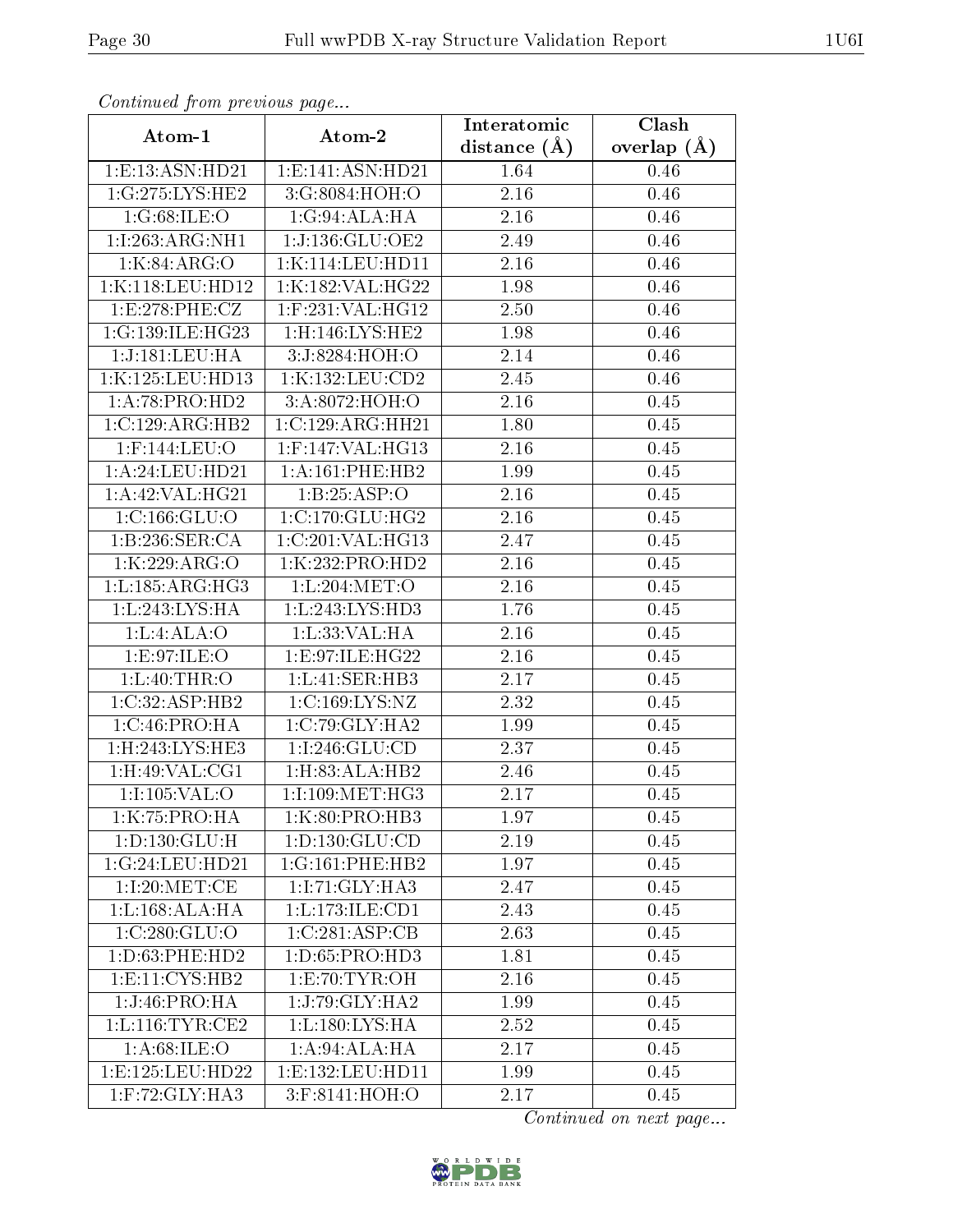| Continuea from previous page  |                               | Interatomic    | Clash           |
|-------------------------------|-------------------------------|----------------|-----------------|
| Atom-1                        | Atom-2                        | distance $(A)$ | overlap $(\AA)$ |
| 1:H:7:ILE:HG12                | 1: H:36: ARG: HB2             | 1.98           | 0.45            |
| $1:J:196:ASN:H\overline{D}21$ | 1:J:198:TYR:HB2               | 1.81           | 0.45            |
| 1:A:99:ASP:N                  | 1: A:99: ASP:OD2              | 2.48           | 0.45            |
| $1:$ H $:170:$ GLU $:$ O      | $1:$ H $:172:$ GLU $:$ H $G3$ | 2.17           | 0.45            |
| 1:1:166:GLU:O                 | 1:I:170:GLU:HG2               | 2.16           | 0.45            |
| 1:1:80:PRO:O                  | 1:1:84:ARG:HG3                | 2.17           | 0.45            |
| 1:J:63:PHE:HD2                | $1:J:65:PRO:H\overline{D3}$   | 1.81           | 0.45            |
| 1:B:49:VAL:CG1                | 1:B:83:ALA:HB2                | 2.47           | 0.45            |
| 1:C:263:ARG:NH1               | 1:D:136:GLU:OE2               | 2.50           | 0.45            |
| 1:E:50:GLU:HG3                | 1: E: 86: MET: SD             | 2.57           | 0.45            |
| $1:$ F:99:ASP:CG              | $1:$ F:101:PRO:HD2            | 2.37           | 0.45            |
| 1:F:32:ASP:HB2                | 1:F:169:LYS:HZ3               | 1.81           | 0.45            |
| 1:E:40:THR:HG22               | $1:$ F:36:ARG:HD3             | 1.99           | 0.45            |
| 1:H:12:GLY:HA2                | $1:H:42:\overline{VAL:O}$     | 2.16           | 0.45            |
| 1:G:243:LYS:HE3               | 1:L:247:LEU:HG                | 1.98           | 0.45            |
| 1:C:105:VAL:O                 | 1:C:109:MET:HG3               | 2.17           | 0.45            |
| 1:C:53:VAL:O                  | 1:C:57:LEU:HG                 | 2.17           | 0.45            |
| 1: D: 247: LEU: CD1           | 1:E:243:LYS:HG3               | 2.47           | 0.45            |
| 1: L: 155: ARG: HG2           | 1: L: 191: ARG: NH1           | 2.31           | 0.45            |
| 1:1:70:TYR:HB3                | 1:1:96:ILE:CD1                | 2.43           | 0.44            |
| 1:J:166:GLU:O                 | 1:J:170:GLU:HG2               | 2.17           | 0.44            |
| 1:I:36:ARG:HD2                | 1:J:55:MET:HE1                | 1.97           | 0.44            |
| 1:J:49:VAL:HG11               | 1:J:79:GLY:O                  | 2.17           | 0.44            |
| 1: A:37: VAL:O                | 1:B:38:VAL:HA                 | 2.17           | 0.44            |
| 1:B:191:ARG:NH2               | 3:B:8558:HOH:O                | 2.49           | 0.44            |
| 1:G:129:ARG:HB2               | 1:G:129:ARG:HH21              | 1.76           | 0.44            |
| 1:H:155:ARG:NH1               | 1:H:193:GLU:OE2               | 2.47           | 0.44            |
| 1:I:46:PRO:HA                 | 1:I:79:GLY:HA2                | 1.99           | 0.44            |
| 1: L:96: ILE: O               | 1: L: 116: TYR: HA            | 2.17           | 0.44            |
| 1: L: 146: LYS: NZ            | 3: L: 8183: HOH:O             | 2.50           | 0.44            |
| 1:C:23:LEU:O                  | 1:C:158:GLN:HG3               | 2.17           | 0.44            |
| $1:$ F:128:ARG:NE             | $1:$ F:221:CYS:HA             | 2.33           | 0.44            |
| 1:1:243:LYS:HA                | 1:I:243:LYS:HD3               | 1.78           | 0.44            |
| 1:J:247:LEU:CD1               | 1:K:243:LYS:HG3               | 2.47           | 0.44            |
| 1:A:191:ARG:HB3               | 1: A:191: ARG:NH1             | 2.33           | 0.44            |
| 1:B:243:LYS:HE3               | 1:C:246:GLU:CD                | 2.37           | 0.44            |
| 1:C:115:GLY:N                 | 1:C:178:LEU:HD13              | 2.32           | 0.44            |
| 1:D:46:PRO:HD3                | 1:D:78:PRO:HB2                | 2.00           | 0.44            |
| 1:G:191:ARG:NH1               | 1:G:191:ARG:HB3               | 2.33           | 0.44            |
| 1:H:47:GLU:N                  | 1:H:47:GLU:OE1                | 2.47           | 0.44            |
| 1:J:46:PRO:HD3                | 1:J:78:PRO:HB2                | 1.99           | 0.44            |

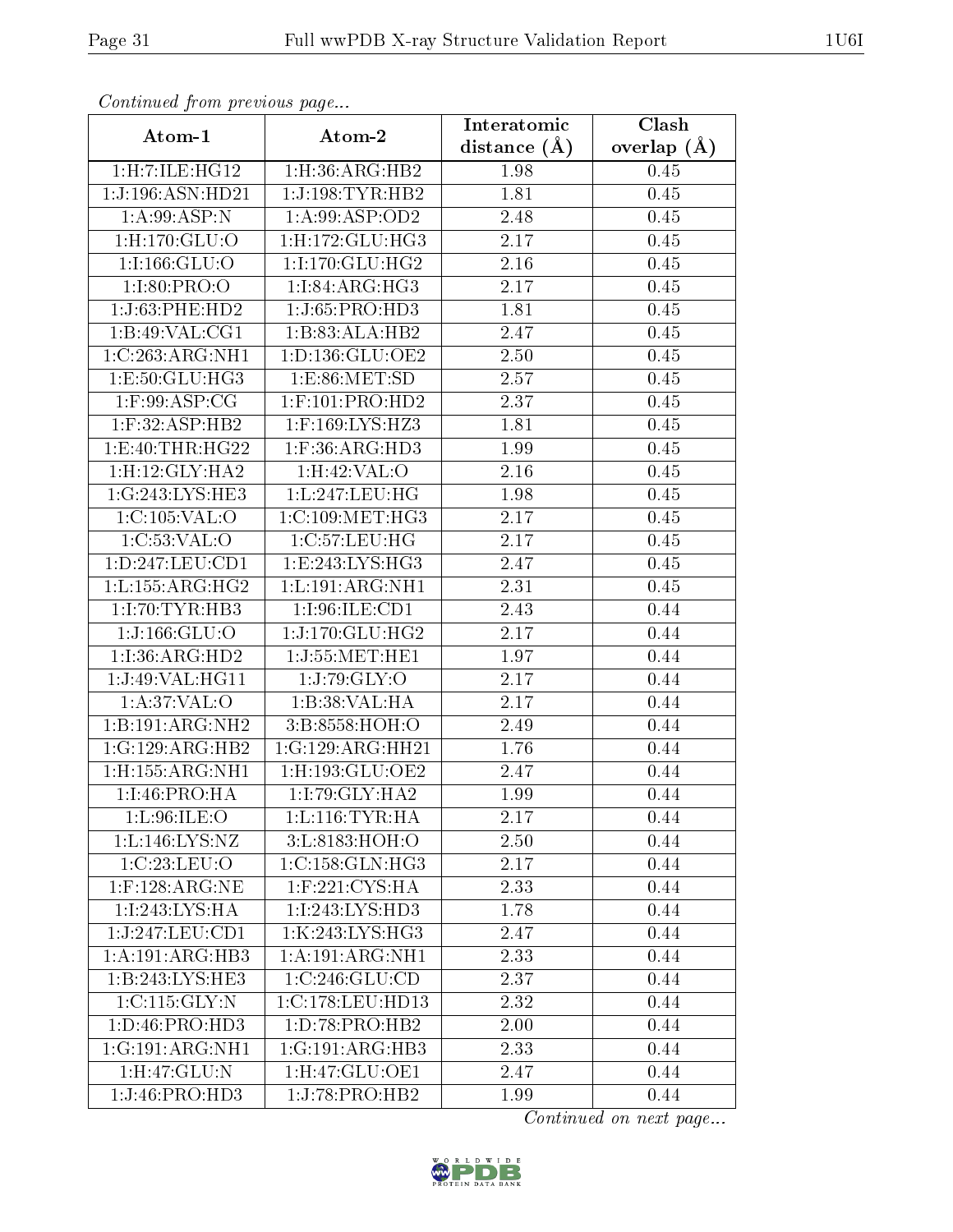| Continua from pretious page |                      | Interatomic    | Clash         |
|-----------------------------|----------------------|----------------|---------------|
| Atom-1                      | Atom-2               | distance $(A)$ | overlap $(A)$ |
| 1:K:242:ARG:O               | 1:K:246:GLU:HG3      | 2.17           | 0.44          |
| 1:G:243:LYS:HG3             | 1:L:247:LEU:HG       | 1.99           | 0.44          |
| 1:B:12:GLY:HA2              | 1:B:42:VAL:O         | 2.18           | 0.44          |
| 1:C:4:ALA:O                 | 1:C:33:VAL:HA        | 2.18           | 0.44          |
| 1:G:156:VAL:HG22            | 1:G:191:ARG:NE       | 2.32           | 0.44          |
| 1:G:37:VAL:O                | 1: H:38: VAL: HA     | 2.17           | 0.44          |
| 1: L: 275: LYS: HZ1         | 1:L:281:ASP:H        | 1.64           | 0.44          |
| 1: L:44: MET:O              | 1:L:79:GLY:HA3       | 2.17           | 0.44          |
| 1:B:30:ARG:HB3              | 1:B:33:VAL:HG22      | 2.00           | 0.44          |
| 1: D:49: VAL:HGI1           | 1: D: 79: GLY: O     | 2.18           | 0.44          |
| 1:E:209:ILE:O               | 1:E:213:VAL:HG23     | 2.18           | $0.44\,$      |
| 1:G:38:VAL:HA               | 1: H:37: VAL:O       | 2.18           | 0.44          |
| 1:H:80:PRO:HG3              | 3:H:8053:HOH:O       | 2.17           | 0.44          |
| 1:1:115:GLY:N               | 1:I:178:LEU:HD13     | 2.33           | 0.44          |
| 1:I:97:ILE:HG12             | 1:1:117:1LE:HB       | 2.00           | 0.44          |
| 1:1:14:LEU:HD13             | 1:1:73:PRO:HB3       | 1.99           | 0.44          |
| 1:I:23:LEU:O                | 1:I:158:GLN:HG3      | 2.18           | 0.44          |
| 1:K:263:ARG:HB2             | 1:K:275:LYS:HG3      | 2.00           | 0.44          |
| 1:L:224:GLU:HG3             | 1: L: 230: TYR: HB3  | 2.00           | 0.44          |
| 1:C:134:PRO:HG3             | 1: D:26: GLU:OE2     | 2.18           | 0.44          |
| 1:K:128:ARG:HD2             | 1:K:230:TYR:CE2      | 2.51           | 0.44          |
| 1: B: 119: VAL: CG1         | 1:B:121:PRO:HD2      | 2.47           | 0.44          |
| 1: E:84: ARG:O              | 1: E: 114: LEU: HD11 | 2.17           | 0.44          |
| 1:K:98:GLY:O                | 1:K:118:LEU:HA       | 2.18           | 0.44          |
| 1:C:49:VAL:HG21             | 1:C:79:GLY:C         | 2.38           | 0.44          |
| 1: E: 99: ASP: OD2          | 1:E:99:ASP:N         | 2.48           | 0.44          |
| $1:$ F:254:LEU:O            | $1:$ F:257:SER:HB3   | 2.18           | 0.44          |
| 1:K:196:ASN:ND2             | 1:K:199:ALA:N        | 2.65           | 0.44          |
| 1: E: 168: ALA: HB2         | 1:E:173:ILE:HD11     | 1.99           | 0.43          |
| $1:$ F:50:GLU:O             | 1:F:54:GLU:HB2       | 2.17           | 0.43          |
| 1:1:168:ALA:CA              | 1:1:173:1LE:HD11     | 2.47           | 0.43          |
| 1:J:189:LEU:HD13            | 1:K:229:ARG:HB3      | 1.99           | 0.43          |
| 1:K:125:LEU:HD22            | 1:K:132:LEU:HD11     | 2.00           | 0.43          |
| 1:L:100:ALA:C               | 1: L: 102: GLY: H    | 2.20           | 0.43          |
| 1:B:38:VAL:HG11             | 1:B:59:ILE:CD1       | 2.48           | 0.43          |
| 1:C:80:PRO:O                | 1:C:84:ARG:HG3       | 2.17           | 0.43          |
| 1:E:198:TYR:O               | 1: E: 202: LYS: HG3  | 2.18           | 0.43          |
| 1:L:202:LYS:HB3             | 1:L:247:LEU:HD22     | 2.00           | 0.43          |
| 1: A:228: GLU:HA            | 1: B:279:MET:HE1     | 1.99           | 0.43          |
| 1:B:155:ARG:O               | 1: B: 159: GLU: HB2  | 2.19           | 0.43          |
| 1:C:45:ASP:HB2              | 1:C:46:PRO:HD2       | 1.99           | 0.43          |

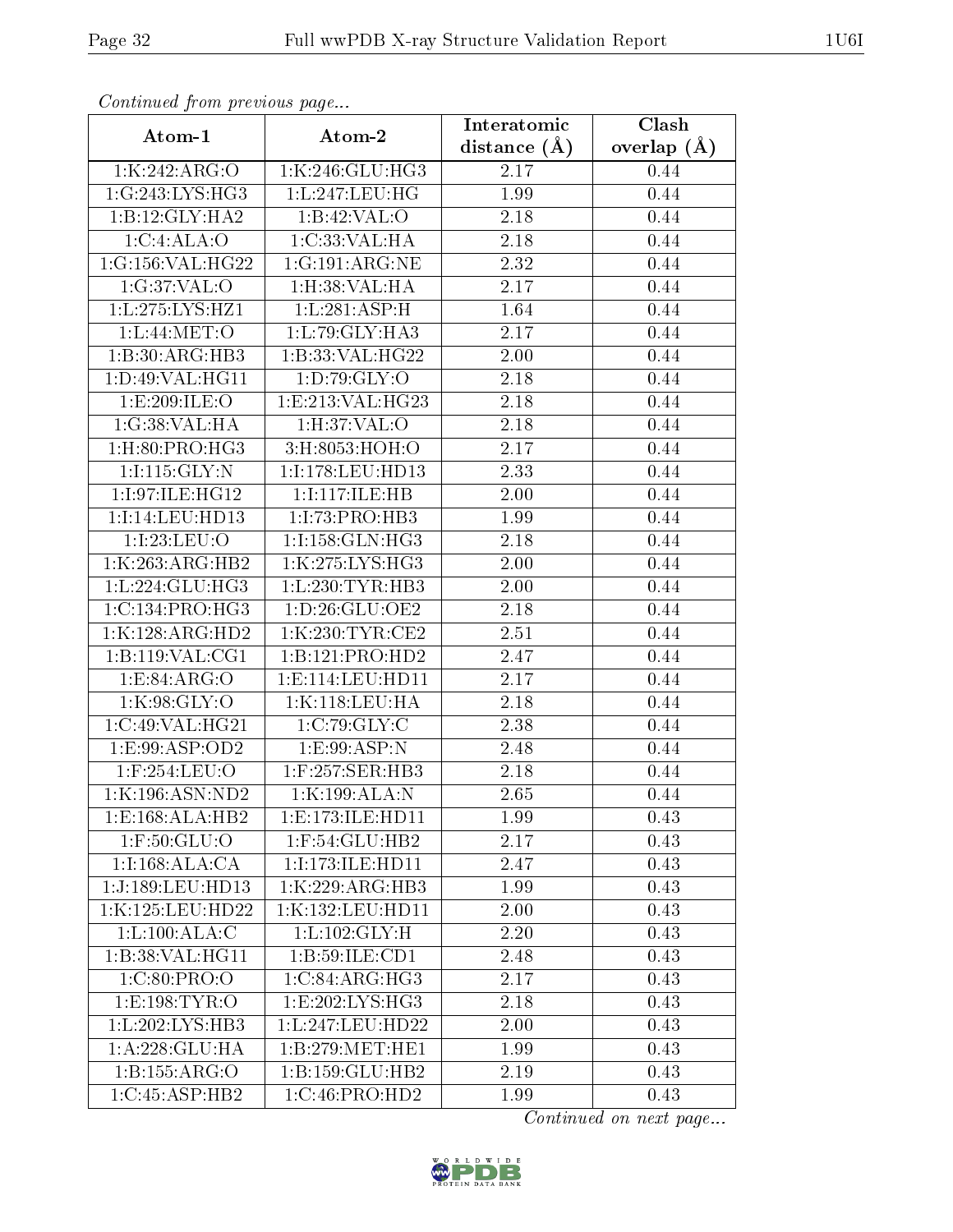| Continuati prom pretious page          |                              | Interatomic       | Clash         |
|----------------------------------------|------------------------------|-------------------|---------------|
| Atom-1                                 | Atom-2                       | distance $(A)$    | overlap $(A)$ |
| 1: C:68: ILE: O                        | 1:C:94:ALA:HA                | $2.18\,$          | 0.43          |
| $1:$ F:82:LYS:O                        | 1:F:85:GLU:HB3               | $\overline{2.18}$ | 0.43          |
| 1:I:44:MET:O                           | 1:I:79:GLY:HA3               | 2.17              | 0.43          |
| 1:J:156:VAL:HG11                       | 1:J:183:ILE:CD1              | 2.48              | 0.43          |
| 1:K:45:ASP:OD1                         | 1:K:48:CYS:SG                | 2.76              | 0.43          |
| 1:K:75:PRO:HA                          | 1:K:80:PRO:CB                | 2.48              | 0.43          |
| 1:K:97:ILE:O                           | 1:K:97:ILE:HG22              | 2.17              | 0.43          |
| 1: L: 125: LEU: HD21                   | 3:L:8231:HOH:O               | 2.18              | 0.43          |
| 1:L:135:VAL:O                          | 1:L:139:ILE:HG12             | 2.18              | 0.43          |
| 1:B:136:GLU:OE1                        | 1:B:238:HIS:CD2              | 2.71              | 0.43          |
| 1: D: 14: LEU: HA                      | 1: D: 14: LEU: HD12          | 1.88              | 0.43          |
| $1:$ F:150:ALA:HB3                     | $1:$ F:248:ALA:HB1           | 2.00              | 0.43          |
| $1:$ F:131:PHE:CZ                      | 1:F:235:ALA:HA               | 2.53              | 0.43          |
| 1:G:109:MET:HA                         | 1:G:112:GLN:OE1              | 2.18              | 0.43          |
| 1:I:263:ARG:HD2                        | 3:I:8544:HOH:O               | 2.17              | 0.43          |
| 1:K:168:ALA:HB2                        | 1:K:173:ILE:HD11             | 2.00              | 0.43          |
| 1:K:273:LEU:HD22                       | 1:K:283:GLU:HA               | 2.00              | 0.43          |
| 1: D: 75: PRO: HA                      | 1: D: 80: PRO: HB3           | 2.00              | 0.43          |
| 1:G:225:GLN:CA                         | 1:G:225:GLN:NE2              | 2.79              | 0.43          |
| 1:H:120:LYS:HE2                        | 1: H:211: GLU:OE1            | 2.18              | 0.43          |
| $1:$ H:227: $\overline{\text{LYS:}NZ}$ | 3:H:8326:HOH:O               | 2.51              | 0.43          |
| 1:1:4:ALA:O                            | 1:I:33:VAL:HA                | 2.18              | 0.43          |
| 1:1:84:ARG:NH2                         | 1:I:105:VAL:HB               | 2.34              | 0.43          |
| 1:J:5:LYS:HB3                          | 1:J:63:PHE:CZ                | 2.54              | 0.43          |
| 1: D:3: VAL:O                          | 1:D:3:VAL:HG13               | 2.19              | 0.43          |
| $1:$ F:77:ALA:HB1                      | 1:F:78:PRO:HD2               | 2.00              | 0.43          |
| 1:G:120:LYS:HE2                        | 1:G:211:GLU:OE1              | 2.19              | 0.43          |
| 1:H:38: VAL: HG11                      | $1:$ H $:59:$ ILE $:$ CD $1$ | 2.49              | 0.43          |
| 1:L:131:PHE:CE2                        | 1:L:235:ALA:HA               | 2.54              | 0.43          |
| 1: L: 58: ASP: C                       | 1: L:60:ALA:H                | 2.22              | 0.43          |
| 1: L: 77: ALA: HB1                     | 1: L: 78: PRO: HD2           | 1.99              | 0.43          |
| 1:A:129:ARG:NH2                        | 1:A:129:ARG:CB               | 2.80              | 0.43          |
| 1:C:278:PHE:HE1                        | 1:D:232:PRO:HG3              | 1.84              | 0.43          |
| 1:F:275:LYS:HZ2                        | $1:$ F:281:ASP:H             | 1.65              | 0.43          |
| 1:G:108:GLU:O                          | 1:G:112:GLN:HG3              | 2.19              | 0.43          |
| 1:1:88:ALA:CB                          | 1:I:112:GLN:HB3              | 2.49              | 0.43          |
| 1:1:68:ILE:O                           | 1:1:94:ALA:HA                | 2.18              | 0.43          |
| 1:I:97:ILE:HG23                        | 1:1:117:1LE:HB               | 2.01              | 0.43          |
| 1:J:49:VAL:O                           | 1:J:53:VAL:HG23              | 2.19              | 0.43          |
| 1:K:11:CYS:HB2                         | 1:K:70:TYR:OH                | 2.18              | 0.43          |
| 1:L:60:ALA:HB1                         | 1:L:65:PRO:CD                | 2.49              | 0.43          |

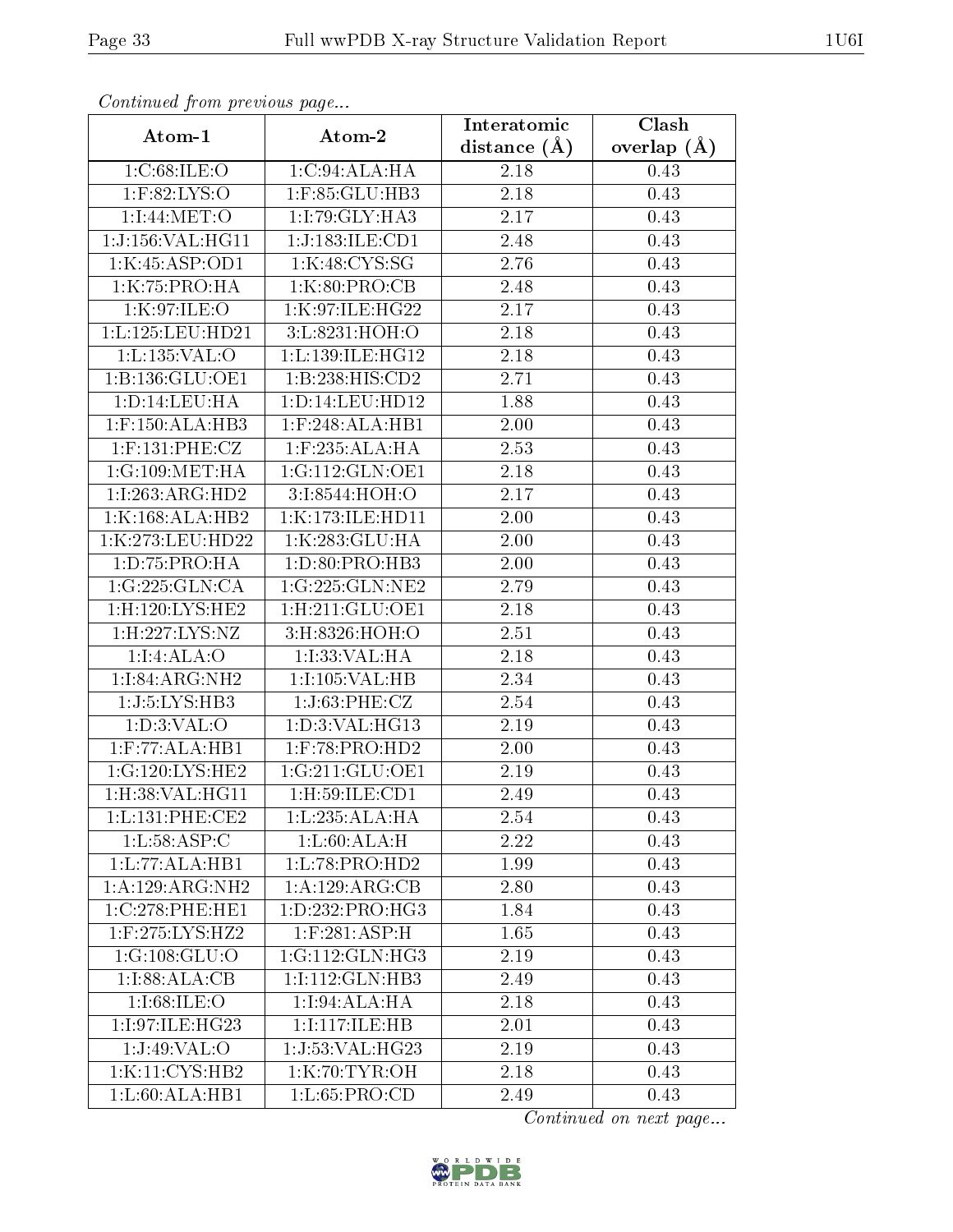| Commuca from previous page        |                                  | Interatomic       | Clash           |
|-----------------------------------|----------------------------------|-------------------|-----------------|
| Atom-1                            | Atom-2                           | distance $(A)$    | overlap $(\AA)$ |
| 1:L:7:LE:HG12                     | 1: L: 36: ARG: CB                | 2.44              | 0.43            |
| 1:A:127:ALA:HA                    | 1:A:132:LEU:HD22                 | $2.00\,$          | 0.43            |
| 1:C:120:LYS:HZ3                   | 1:C:184:ASP:HB3                  | 1.84              | 0.43            |
| 1:C:84:ARG:NH2                    | 1:C:105:VAL:HB                   | $\overline{2}.34$ | 0.43            |
| 1:D:189:LEU:HD13                  | 1:E:229:ARG:HB3                  | $2.01\,$          | 0.43            |
| 1: D:68: ILE: O                   | 1: D: 94: ALA: HA                | 2.19              | 0.43            |
| 1:1:134:PRO:HG3                   | 1:J:26:GLU:OE2                   | 2.19              | 0.43            |
| 1: E: 196: ASN: ND2               | 1: E: 199: ALA: N                | 2.65              | 0.43            |
| $1:$ F:45:ASP:HB2                 | $1:$ F:46:PRO:HD2                | 2.00              | 0.43            |
| 1:1:120:LYS:HZ3                   | 1:I:184:ASP:HB3                  | 1.82              | 0.43            |
| 1:J:125:LEU:HD23                  | 1:J:140:TYR:CD2                  | 2.54              | 0.43            |
| 1:K:26:GLU:N                      | 1:K:26:GLU:OE2                   | 2.49              | 0.43            |
| 1:L:93:PRO:HB2                    | 1:L:173:ILE:HG21                 | 2.01              | 0.43            |
| 1:C:88:ALA:CB                     | 1:C:112:GLN:HB3                  | 2.48              | 0.43            |
| 1:C:14:LEU:HD13                   | 1:C:73:PRO:HB3                   | 2.00              | 0.43            |
| 1:D:103:LEU:HD23                  | 1: D: 118: LEU: CD1              | 2.49              | 0.43            |
| 1: D: 166: GLU: O                 | 1: D: 170: GLU: HG2              | 2.19              | 0.43            |
| 1:E:263:ARG:HB2                   | 1:E:275:LYS:HG3                  | 2.01              | 0.43            |
| 3:E:8541:HOH:O                    | 1:F:135:VAL:HG22                 | 2.17              | 0.43            |
| 1:G:158:GLN:HE21                  | 1:G:266:HIS:CE1                  | 2.36              | 0.43            |
| 1:J:68:ILE:O                      | 1:J:94:ALA:HA                    | 2.18              | 0.43            |
| 1:A:196:ASN:HD22                  | 1: A:198: TYR:N                  | 2.17              | 0.42            |
| 1:D:156:VAL:HG11                  | 1:D:183:ILE:CD1                  | 2.49              | 0.42            |
| 1:E:22:MET:HB3                    | $1:$ F:137:MET:CE                | 2.48              | 0.42            |
| $1:$ F:110:GLU:OE1                | $1:$ F:180:LYS:NZ                | 2.44              | 0.42            |
| 1:J:93:PRO:HA                     | 3:J:8532:HOH:O                   | $\overline{2}.19$ | 0.42            |
| 1:K:77:ALA:HB3                    | 1:K:80:PRO:HD2                   | 2.01              | 0.42            |
| 1: L: 114: LEU: HA                | 1: L: 178: LEU: HD13             | 1.99              | 0.42            |
| $1:$ H $:120:LYS:N$               | 1: H: 121: PRO: CD               | 2.82              | 0.42            |
| 1:H:224:GLU:OE1                   | 1: H: 226: ASP: HB3              | 2.19              | 0.42            |
| 1:1:36:ARG:HG2                    | 1:1:63:PHE:CZ                    | 2.54              | 0.42            |
| 1:K:101:PRO:O                     | 1:K:104:LYS:HE2                  | 2.19              | $0.42\,$        |
| 1:K:33:VAL:HG11                   | 1:K:165:ILE:HD13                 | 2.01              | 0.42            |
| 1:K:40:THR:O                      | 1:K:41:SER:HB3                   | 2.20              | 0.42            |
| 1:K:50:GLU:O                      | 1:K:54:GLU:HG3                   | 2.19              | 0.42            |
| 1: D: 25: ASP: OD1                | 1:D:30:ARG:HB2                   | 2.19              | 0.42            |
| $1:$ F:224:GLU:HG2                | $1:$ F:229:ARG:HB2               | 2.01              | 0.42            |
| 1:G:129:ARG:CB                    | 1:G:129:ARG:NH2                  | 2.79              | 0.42            |
| 1: L: 198: TYR: O                 | $1: L: 202: LYS: H\overline{G3}$ | 2.19              | 0.42            |
| 1: L: 155: ARG: NH1               | 1:L:262:LEU:O                    | 2.51              | 0.42            |
| $1:C:214.\overline{\text{ALA}:O}$ | 1:C:218:VAL:HG23                 | 2.19              | 0.42            |

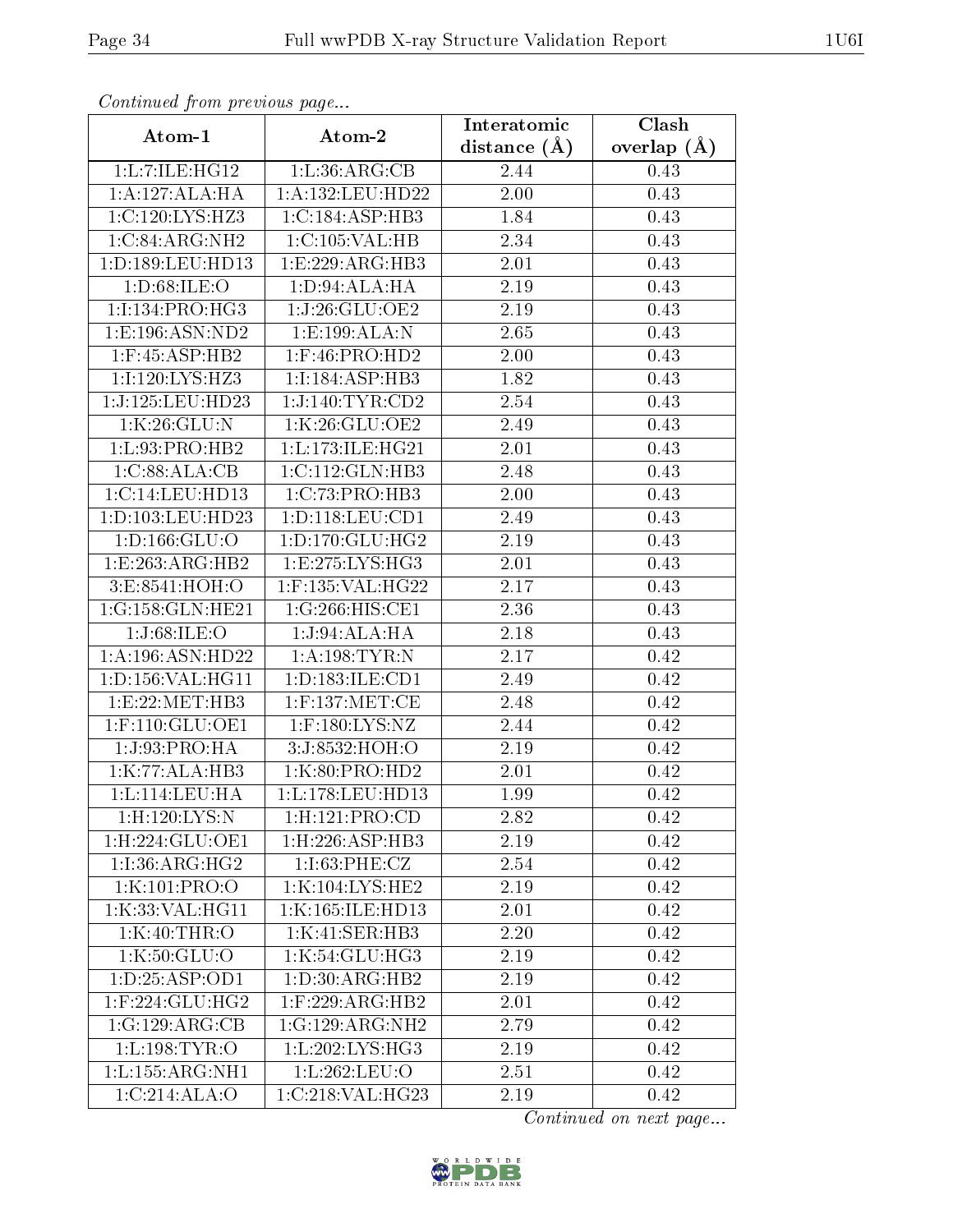| Communa from previous page    |                               | Interatomic       | Clash           |
|-------------------------------|-------------------------------|-------------------|-----------------|
| Atom-1                        | Atom-2                        | distance $(A)$    | overlap $(\AA)$ |
| 1: D:49: VAL:O                | 1:D:53:VAL:HG23               | 2.20              | 0.42            |
| 1: D: 46: PRO: HA             | 1: D: 79: GLY: HA2            | $\overline{2.00}$ | 0.42            |
| $1:$ F:68:ILE:O               | $1:$ F:94:ALA:HA              | $2.19\,$          | 0.42            |
| 1: H:30: ARG: HB3             | 1: H:33: VAL:HG22             | 2.01              | 0.42            |
| 1:K:125:LEU:HD12              | 1:K:125:LEU:O                 | 2.19              | 0.42            |
| 1:K:209:ILE:O                 | 1:K:213:VAL:HG23              | 2.19              | 0.42            |
| 1:B:198:TYR:O                 | 1:B:202:LYS:HG3               | 2.19              | 0.42            |
| 1: D: 275: LYS: HE3           | 1: D: 277: LYS: O             | 2.20              | 0.42            |
| 1: E: 41: SER: OG             | 1: E:42: VAL: N               | $\overline{2}.51$ | 0.42            |
| 1:H:27:ARG:O                  | 1:H:28:ALA:HB3                | 2.20              | 0.42            |
| 1:I:275:LYS:HA                | 1:I:280:GLU:OE1               | 2.19              | 0.42            |
| 1:K:41:SER:OG                 | 1:K:42:VAL:N                  | 2.52              | 0.42            |
| 1: L: 166: GLU: C             | 1:L:168:ALA:H                 | 2.22              | 0.42            |
| 1:F:196:ASN:HD22              | $1:$ F:199:ALA:N              | 2.13              | 0.42            |
| $1:$ F:92:TYR:HA              | 1:F:93:PRO:HD3                | 1.89              | 0.42            |
| 1:G:135:VAL:O                 | 1:G:139:ILE:HG13              | 2.20              | 0.42            |
| 1:G:243:LYS:HD3               | 1:G:243:LYS:HA                | 1.85              | 0.42            |
| 1:H:227:LYS:HA                | $1:$ H $:230:$ TYR $:$ CZ     | 2.55              | 0.42            |
| 1:J:171:ASP:C                 | 1:J:172:GLU:HG3               | 2.39              | 0.42            |
| 1:J:150:ALA:HB3               | 1:J:248:ALA:HB1               | 2.01              | 0.42            |
| 1:K:185:ARG:HG3               | 1:K:204:MET:O                 | 2.20              | 0.42            |
| 1:B:147:VAL:O                 | 1:B:151:THR:HG23              | $2.20\,$          | 0.42            |
| 1:B:229:ARG:O                 | 1:B:232:PRO:HD2               | 2.19              | 0.42            |
| 1: E: 75: PRO: HA             | 1: E: 80: PRO: CB             | 2.49              | 0.42            |
| 1:F:283:GLU:HA                | $1:$ F:283:GLU:OE1            | 2.20              | 0.42            |
| 1:G:196:ASN:HD22              | 1:G:198:TYR:N                 | 2.18              | 0.42            |
| 1:H:155:ARG:O                 | $1:$ H $:159:$ GLU $:$ HB $2$ | 2.19              | 0.42            |
| 1:1:27:ARG:O                  | 1:I:28:ALA:HB3                | 2.20              | 0.42            |
| 1:K:131:PHE:O                 | $1:L:263:AR\overline{G:HD3}$  | 2.19              | 0.42            |
| 1:K:116:TYR:N                 | 1:K:179:PRO:O                 | 2.50              | 0.42            |
| 1: L:42: VAL:H <sub>G23</sub> | 1: L: 43: LYS: N              | 2.35              | 0.42            |
| $1:$ H $:258:$ ASN $:$ O      | 1: H: 259: ASP:C              | 2.56              | 0.42            |
| 1:1:224:GLU:CG                | 1:1:229:ARG:HB2               | 2.50              | 0.42            |
| 1:A:135:VAL:O                 | 1:A:139:ILE:HG13              | 2.19              | 0.42            |
| 1:C:120:LYS:N                 | 1:C:121:PRO:HD2               | 2.35              | 0.42            |
| 1: D:5: LYS: HB3              | 1: D: 63: PHE: CZ             | 2.54              | 0.42            |
| 1:E:100:ALA:N                 | 1: E: 101: PRO: CD            | 2.83              | 0.42            |
| 1:E:19:MET:HG3                | 1:E:154:PHE:CE1               | 2.55              | 0.42            |
| 1:G:247:LEU:HG                | 1: L: 243: LYS: HG3           | 2.02              | 0.42            |
| $1:$ H $:211:$ GLU $:$ HG3    | 3:H:8133:HOH:O                | 2.19              | 0.42            |
| 1:I:278:PHE:HE1               | 1:J:232:PRO:HG3               | 1.85              | 0.42            |

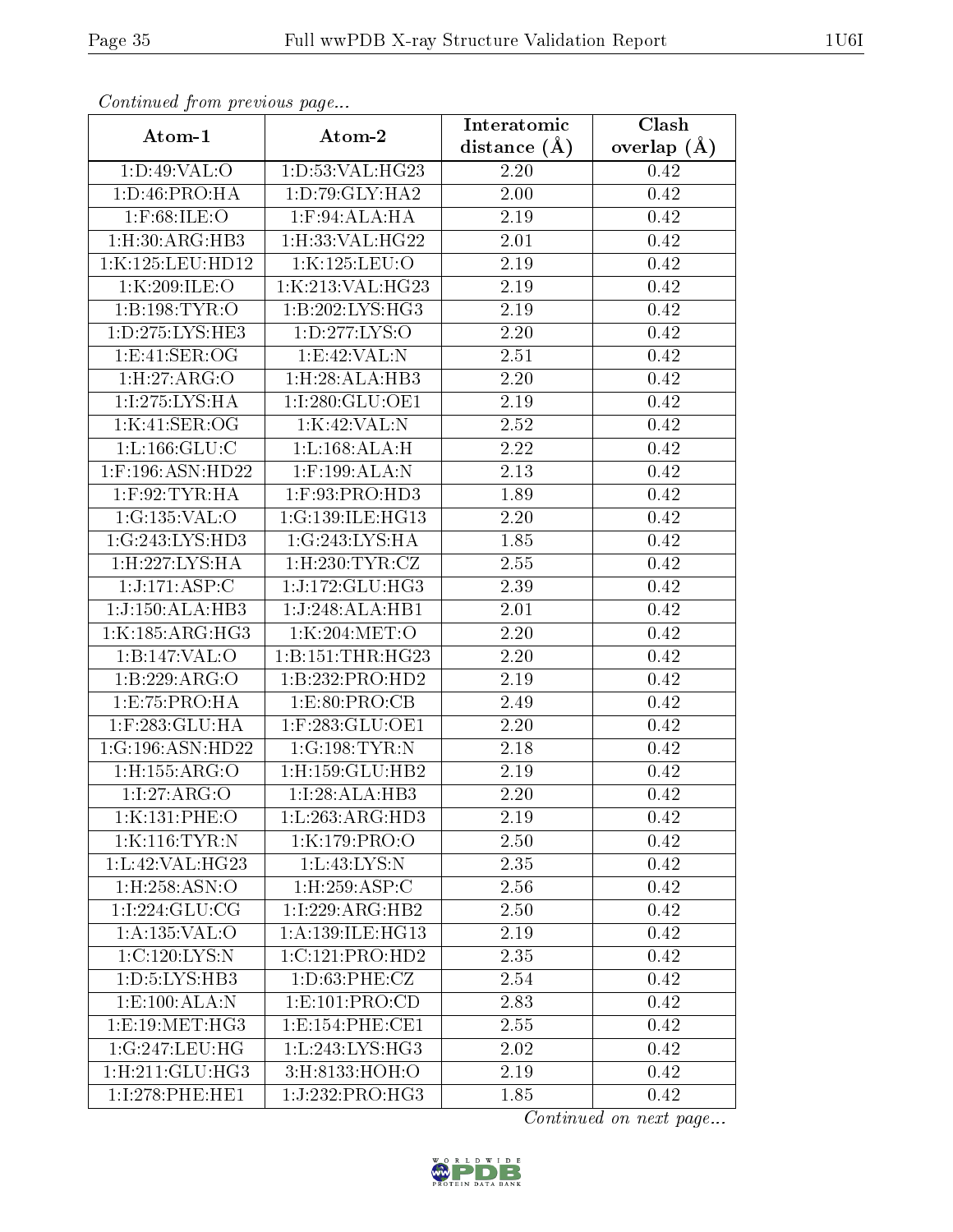| Continuea from previous page |                      | Interatomic | Clash           |
|------------------------------|----------------------|-------------|-----------------|
| Atom-1                       | Atom-2               |             | overlap $(\AA)$ |
| 1:J:125:LEU:HB3              | 1:J:140:TYR:CD2      | 2.55        | 0.42            |
| 1: L: 5: LYS: O              | 1: L:6: ALA: HB2     | 2.20        | 0.42            |
| 1:D:97:ILE:HD11              | 1:D:117:ILE:HD12     | 2.02        | 0.42            |
| 1:C:134:PRO:HG2              | 1: D: 158: GLN: OE1  | 2.20        | 0.42            |
| 1:D:218:VAL:HG13             | 1: D: 222: PHE: HD2  | 1.85        | 0.42            |
| 1:J:218:VAL:HG13             | 1:J:222:PHE:HD2      | 1.85        | 0.42            |
| 1:D:125:LEU:HD23             | 1: D: 140: TYR: CD2  | 2.55        | 0.41            |
| 1: E: 185: ARG: HG3          | 1:E:204:MET:O        | 2.20        | 0.41            |
| 1:E:263:ARG:NH2              | 1:F:131:PHE:O        | 2.53        | 0.41            |
| 1:G:185:ARG:HG3              | 1:G:204:MET:O        | 2.20        | 0.41            |
| 1: H: 229: ARG: O            | 1: H: 232: PRO: HD2  | 2.20        | 0.41            |
| 1: H: 93: PRO: HA            | 3:H:8537:HOH:O       | 2.20        | 0.41            |
| 1:J:3:VAL:HG13               | 1:J:3:VAL:O          | 2.19        | 0.41            |
| 1:K:121:PRO:HD3              | 1:K:184:ASP:HA       | 2.02        | 0.41            |
| 1:L:57:LEU:HD22              | 1:L:92:TYR:CD2       | 2.54        | 0.41            |
| 1:C:275:LYS:HA               | 1:C:280:GLU:OE1      | 2.20        | 0.41            |
| 1:E:98:GLY:O                 | 1: E: 118: LEU: HA   | 2.20        | 0.41            |
| $1:$ F:79: GLY: O            | 1:F:82:LYS:HB3       | 2.21        | 0.41            |
| 1:J:205:ALA:HB3              | 1:J:247:LEU:HD13     | 2.02        | 0.41            |
| 1:K:13:ASN:HD21              | 1:K:141:ASN:HD21     | 1.68        | 0.41            |
| 1: A: 108: GLU:O             | 1: A:112: GLN: HG3   | 2.20        | 0.41            |
| 1:B:224:GLU:OE1              | 1:B:226:ASP:HB3      | 2.20        | 0.41            |
| 1:B:27:ARG:O                 | 1:B:28:ALA:HB3       | 2.19        | 0.41            |
| 1:B:80:PRO:HG3               | 3:B:8062:HOH:O       | 2.20        | 0.41            |
| 1:E:50:GLU:O                 | 1: E: 54: GLU: HG3   | 2.20        | 0.41            |
| 1:I:144:LEU:O                | 1:1:147:VAL:HG13     | $2.20\,$    | 0.41            |
| 1:1:92:TYR:HA                | 1:I:93:PRO:HD3       | 1.93        | 0.41            |
| 1: L: 70: TYR: HB3           | 1: L:96: ILE: CD1    | 2.51        | 0.41            |
| 1: D: 196: ASN: ND2          | 1: D: 198: TYR: HB2  | 2.35        | 0.41            |
| 1:E:101:PRO:O                | 1: E: 104: LYS: HE2  | 2.20        | 0.41            |
| 1:E:33:VAL:HG11              | 1: E: 165: ILE: HD13 | 2.01        | 0.41            |
| 1:J:275:LYS:HE3              | 1:J:277:LYS:O        | 2.20        | 0.41            |
| 1:K:8:PHE:HB3                | 1:K:20:MET:CE        | 2.50        | 0.41            |
| 1:B:227:LYS:HA               | 1: B: 230: TYR: CZ   | 2.55        | 0.41            |
| 1:C:97:ILE:HG23              | 1:C:117:ILE:HB       | 2.02        | 0.41            |
| 1:C:144:LEU:O                | 1:C:147:VAL:HG13     | 2.20        | 0.41            |
| 1: D: 150: ALA: HB3          | 1:D:248:ALA:HB1      | 2.01        | 0.41            |
| 1:A:243:LYS:HG3              | $1:$ F:247:LEU:HG    | 2.01        | 0.41            |
| 1:I:49:VAL:HG21              | 1:1:79:GLY:C         | 2.41        | 0.41            |
| 1:J:169:LYS:C                | 1:J:171:ASP:H        | 2.22        | 0.41            |
| 1:K:100:ALA:N                | 1:K:101:PRO:CD       | 2.83        | 0.41            |

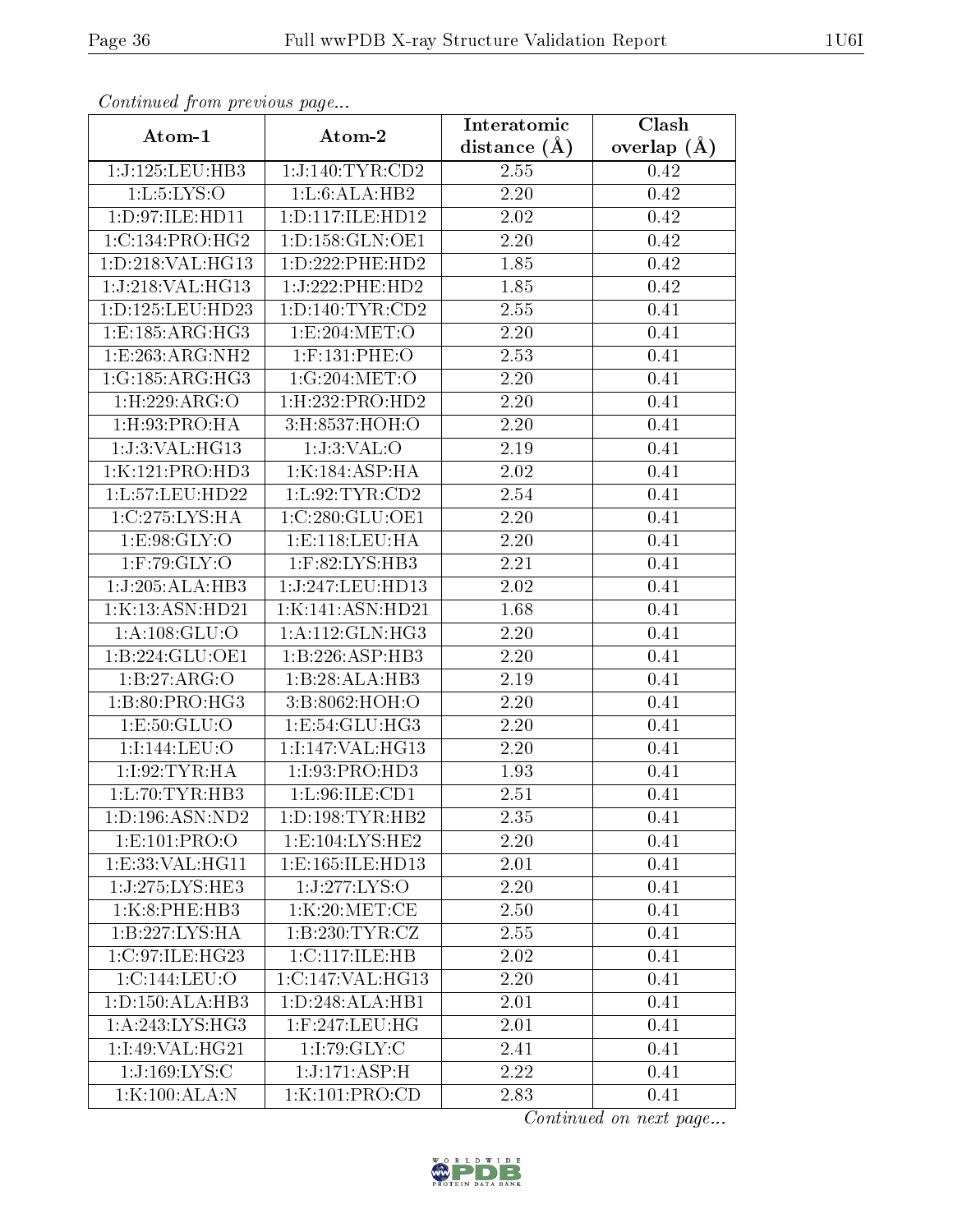|                              | Communaca from previous page |                               | Clash           |
|------------------------------|------------------------------|-------------------------------|-----------------|
| Atom-1                       | Atom-2                       | Interatomic<br>distance $(A)$ | overlap $(\AA)$ |
| 1:L:95:VAL:HG22              | 1: L: 179: PRO: HD2          | 2.02                          | 0.41            |
| 1: A:38: VAL:HA              | 1:B:37:VAL:O                 | 2.19                          | 0.41            |
| 1:C:27:ARG:O                 | 1:C:28:ALA:HB3               | 2.21                          | 0.41            |
| 1: D: 147: VAL: O            | 1: D: 151: THR: HG23         | 2.20                          | 0.41            |
| 1:E:125:LEU:O                | 1:E:125:LEU:HD12             | 2.20                          | 0.41            |
| 1: E: 121: PRO: HD3          | 1:E:184:ASP:HA               | 2.02                          | 0.41            |
| $1:$ F:109:MET:HB3           | $1:$ F:114:LEU:CD1           | 2.50                          | 0.41            |
| 1:G:234:VAL:O                | 1:G:237:ALA:HB3              | 2.20                          | 0.41            |
| 1:J:230:TYR:HA               | 1:J:233:ILE:HB               | $\overline{2}.02$             | 0.41            |
| 1:K:55:MET:HE1               | 1:L:36:ARG:HD2               | 2.03                          | 0.41            |
| 1:A:66:ASP:CB                | 1:A:168:ALA:HB1              | 2.51                          | 0.41            |
| 1: D: 156: VAL: CG2          | 1: D: 191: ARG: NH1          | 2.72                          | 0.41            |
| 1:G:66:ASP:CB                | 1:G:168:ALA:HB1              | 2.50                          | 0.41            |
| 1:G:228:GLU:HA               | 1:H:279:MET:HE3              | 2.01                          | 0.41            |
| 1:H:147:VAL:O                | 1:H:151:THR:HG23             | 2.20                          | 0.41            |
| 1: H: 126: GLY: HA3          | 1: H: 234: VAL: HB           | 2.03                          | 0.41            |
| 1:J:231:VAL:HB               | 1:J:232:PRO:CD               | 2.40                          | 0.41            |
| 1:K:155:ARG:HG3              | 1:K:155:ARG:HH21             | 1.86                          | 0.41            |
| 1:B:215:ASP:N                | 1:B:215:ASP:OD2              | 2.54                          | 0.41            |
| 1: E: 108: GLU:O             | 1: E: 112: GLN: HG3          | 2.21                          | 0.41            |
| 1:E:40:THR:O                 | 1: E:41: SER: HB3            | $\overline{2.21}$             | 0.41            |
| 1:G:27:ARG:CG                | 1:H:132:LEU:HD23             | $2.51\,$                      | 0.41            |
| 1:I:156:VAL:HG11             | 1:I:183:ILE:HD12             | 2.01                          | 0.41            |
| 1:1:44:MET:SD                | 1:1:73:PRO:HG2               | 2.60                          | 0.41            |
| 1: A:185: ARG: HG3           | 1: A:204:MET:O               | 2.21                          | 0.41            |
| 1:E:145:MET:HE3              | 3:E:8397:HOH:O               | 2.21                          | 0.41            |
| 1:G:93:PRO:HA                | 3:G:8094:HOH:O               | 2.21                          | 0.41            |
| $1:B:\overline{100:ALA:HB3}$ | 1:B:101:PRO:HD3              | 2.02                          | 0.41            |
| 1: E: 77: ALA: HB3           | 1:E:80:PRO:HD2               | 2.02                          | 0.41            |
| $1:$ F:156:VAL:HA            | $1:$ F:191:ARG:HH21          | 1.86                          | 0.41            |
| 1:F:196:ASN:ND2              | 1:F:254:LEU:HD13             | 2.36                          | 0.41            |
| 1:I:120:LYS:N                | 1:I:121:PRO:HD2              | 2.36                          | 0.41            |
| 1:1:27:ARG:HG2               | 1:J:132:LEU:HD23             | 2.03                          | 0.41            |
| 1:J:130:GLU:CD               | 1:J:130:GLU:H                | 2.19                          | 0.41            |
| 1:K:263:ARG:NH2              | 1:L:131:PHE:O                | 2.53                          | 0.41            |
| 1:C:116:TYR:HD2              | 1:C:118:LEU:HG               | 1.86                          | 0.41            |
| 1:C:171:ASP:O                | 1:C:172:GLU:HG3              | 2.21                          | 0.41            |
| 1: D: 171: ASP: C            | 1: D: 172: GLU: HG3          | 2.41                          | 0.41            |
| 1:E:273:LEU:HD22             | 1:E:283:GLU:HA               | 2.02                          | 0.41            |
| 1:F:103:LEU:HD22             | $1:$ F:106:LYS:HD2           | 2.03                          | 0.41            |
| $1:A:191:AR\overline{G:HB3}$ | 1:A:191:ARG:HH11             | 1.86                          | 0.40            |

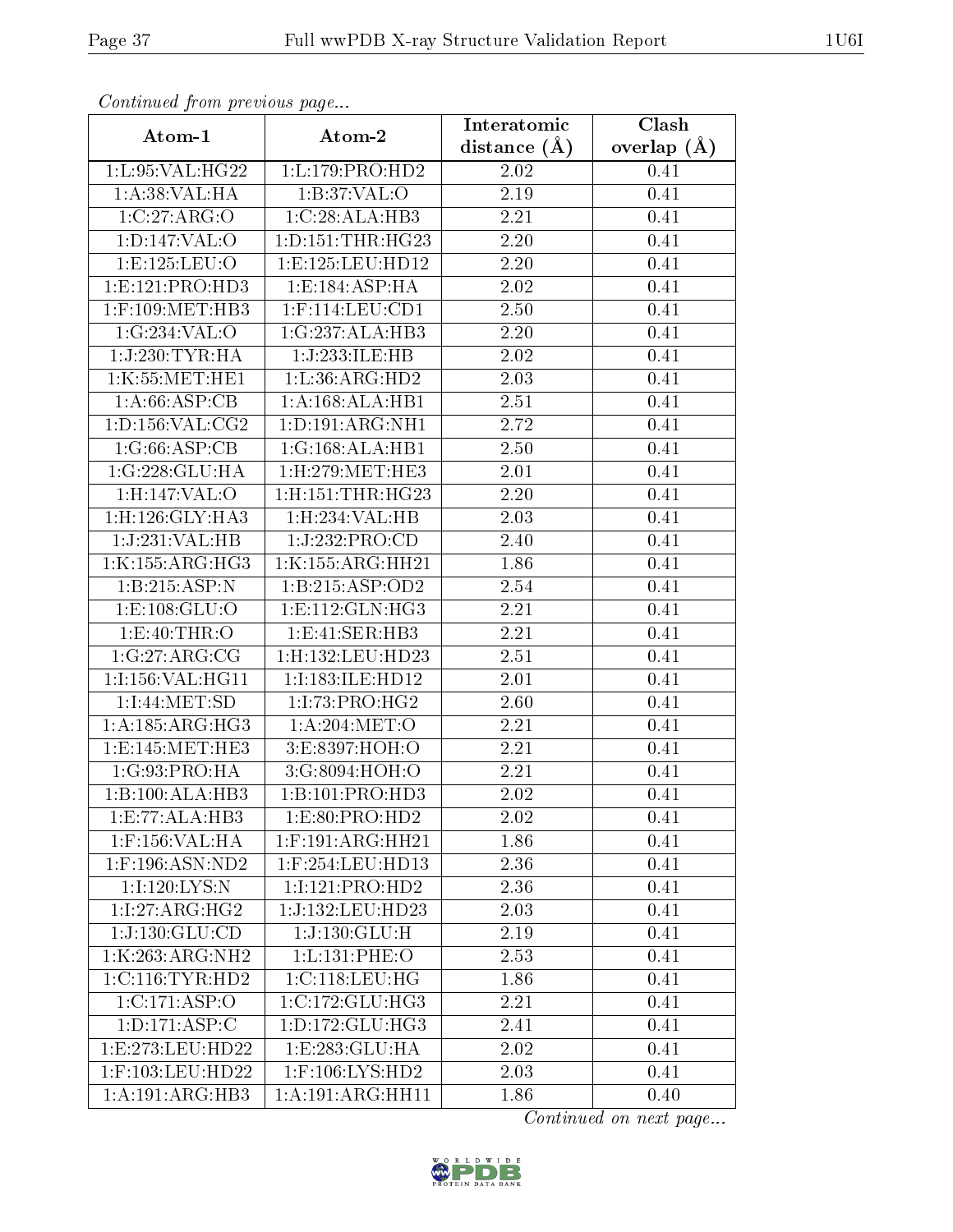| Conningea from previous page |                                      | Interatomic    | Clash           |
|------------------------------|--------------------------------------|----------------|-----------------|
| Atom-1                       | Atom-2                               | distance $(A)$ | overlap $(\AA)$ |
| 1:B:106:LYS:HE3              | 3:B:8168:HOH:O                       | 2.20           | 0.40            |
| 1:C:36:ARG:NH2               | 1:C:63:PHE:CE1                       | 2.89           | 0.40            |
| 1:C:49:VAL:HG11              | 1:C:79:GLY:O                         | 2.21           | 0.40            |
| 1: D: 100: ALA: HB2          | 1: D: 120: LYS: HD2                  | 2.03           | 0.40            |
| 1: E: 118: LEU: O            | 1:E:183:ILE:N                        | 2.50           | 0.40            |
| 1:E:155:ARG:HH21             | 1:E:155:ARG:HG3                      | 1.85           | 0.40            |
| $1:$ F:70:TYR:HB3            | 1:F:96:ILE:HD13                      | 2.03           | 0.40            |
| 1:H:19:MET:O                 | 1: H: 23: LEU: HG                    | 2.21           | 0.40            |
| 1:1:214:ALA:O                | 1:I:218:VAL:HG23                     | 2.21           | 0.40            |
| 1:I:49:VAL:HG11              | 1:I:79:GLY:O                         | 2.21           | 0.40            |
| 1:J:196:ASN:ND2              | 1:J:198:TYR:HB2                      | 2.36           | 0.40            |
| 1:J:79:GLY:O                 | 1:J:82:LYS:HB3                       | 2.21           | 0.40            |
| 1:J:49:VAL:HG12              | 1:J:83:ALA:HB2                       | 2.03           | 0.40            |
| 1:B:120:LYS:N                | 1:B:121:PRO:CD                       | 2.84           | 0.40            |
| 1:C:17:SER:O                 | 1:C:20:MET:HG2                       | 2.22           | 0.40            |
| 1:C:27:ARG:HG2               | 1:D:132:LEU:HD23                     | 2.02           | 0.40            |
| 1:1:171:ASP:O                | 1:I:172:GLU:HG3                      | 2.20           | 0.40            |
| 1:J:97:ILE:HD11              | 1:J:117:ILE:HD12                     | 2.02           | 0.40            |
| 1:J:130:GLU:OE2              | 1:J:130:GLU:N                        | 2.34           | 0.40            |
| 1:J:92:TYR:HA                | 1:J:93:PRO:HD3                       | 1.94           | 0.40            |
| 1:K:264:THR:HA               | 1:K:273:LEU:O                        | 2.21           | 0.40            |
| 1: D: 125: LEU: HB3          | 1: D: 140: TYR: CD2                  | 2.56           | 0.40            |
| 1:E:57:LEU:O                 | 1:E:61:GLU:HG2                       | 2.21           | 0.40            |
| 1:1:267:ALA:HB3              | 1:1:271:LYS:HG3                      | 2.03           | 0.40            |
| 1:L:196:ASN:HD22             | 1:L:199:ALA:N                        | 2.16           | 0.40            |
| 1: L:6: ALA: HB1             | 1:L:67:PHE:O                         | 2.21           | 0.40            |
| 1: A:109: MET:HA             | 1: A:112: GLN: OE1                   | 2.21           | 0.40            |
| 1:B:132:LEU:HD11             | 1:B:137:MET:HA                       | 2.03           | 0.40            |
| 1:B:258:ASN:O                | 1:B:259:ASP:C                        | 2.58           | 0.40            |
| 1:C:36:ARG:HG2               | 1:C:63:PHE:CZ                        | 2.56           | 0.40            |
| 1: L:220: GLY:O              | 1: L: 230: TYR: HB2                  | 2.21           | 0.40            |
| 1: L: 70: TYR: HB3           | 1:L:96:ILE:HD12                      | 2.02           | 0.40            |
| 1:C:156:VAL:HG11             | 1:C:183:ILE:HD12                     | 2.02           | 0.40            |
| 1:C:224:GLU:CG               | $1:C:229: \overline{\text{ARG:HB2}}$ | 2.52           | 0.40            |
| 1:C:27:ARG:HD2               | 1: D: 127: ALA: O                    | 2.20           | 0.40            |
| 1:C:88:ALA:HB2               | 1:C:112:GLN:HB3                      | 2.04           | 0.40            |
| 1: D: 110: GLU: OE1          | 1: D: 180: LYS: HE3                  | 2.22           | 0.40            |
| 1: D: 230: TYR: HA           | 1:D:233:ILE:HB                       | 2.04           | 0.40            |
| 1: E: 264: THR: HA           | 1: E: 273: LEU: O                    | 2.22           | 0.40            |
| 1: E:92: TYR: HA             | 1: E: 93: PRO: HD3                   | 1.94           | 0.40            |
| $1:$ F:129:ARG:CZ            | $1:$ F:129:ARG:HB2                   | 2.52           | 0.40            |

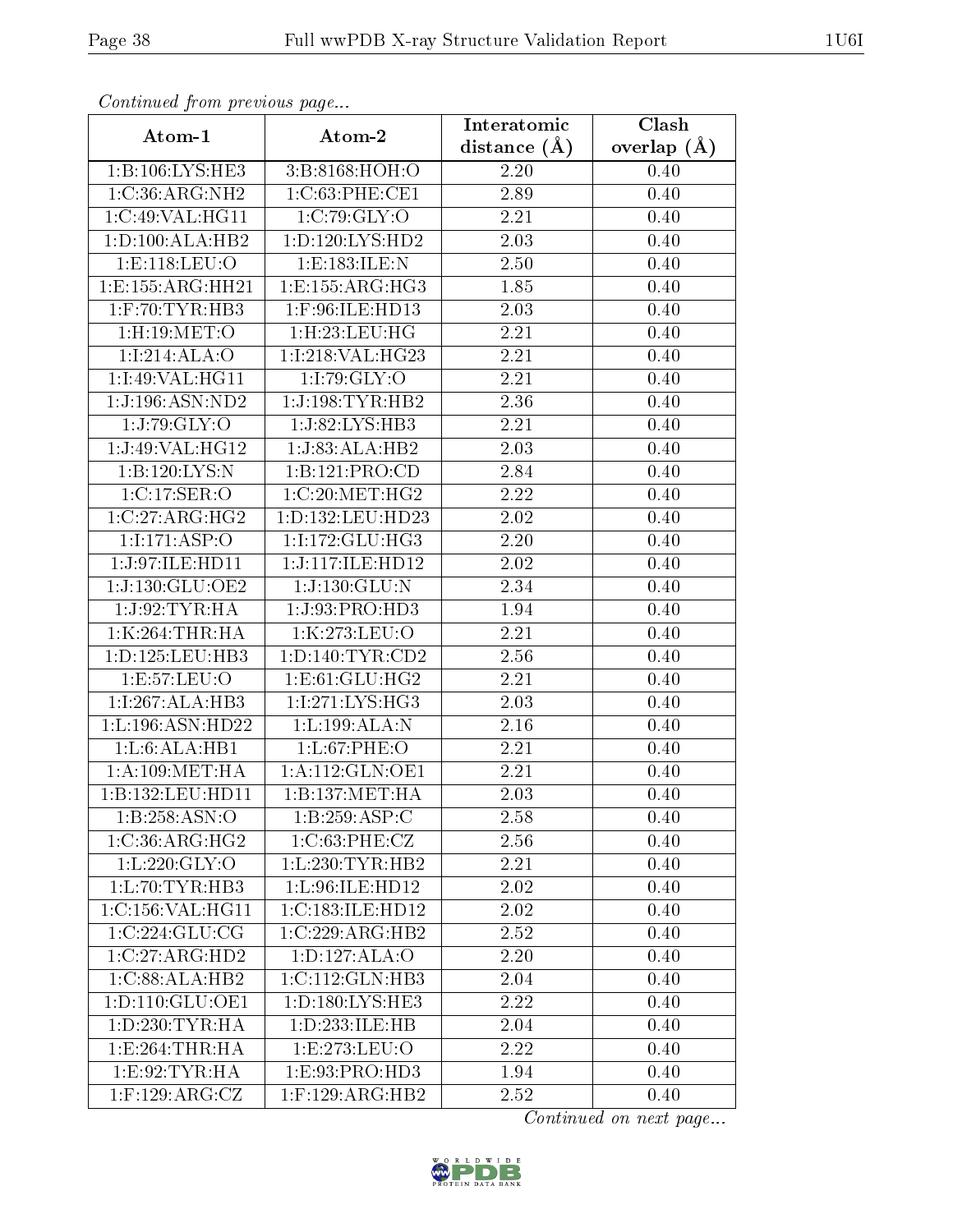| Atom-1             | Atom-2               | Interatomic<br>distance $(A)$ | Clash<br>overlap |
|--------------------|----------------------|-------------------------------|------------------|
| $1:$ F:196:ASN:ND2 | $1:$ F:198:TYR:H     | 2.20                          | 0.40             |
| $1:$ F:214:ALA:O   | $1:$ F:218:VAL:HG23  | 2.22                          | 0.40             |
| 1: H:97: ILE: HD13 | 1:H:117:ILE:HB       | 2.03                          | 0.40             |
| 1:J:100:ALA:HB2    | 1:J:120:LYS:HD2      | 2.04                          | 0.40             |
| 1:K:108:GLU:O      | 1:K:112:GLN:HG3      | 2.21                          | 0.40             |
| 1:K:128:ARG:O      | 1:K:129:ARG:C        | 2.60                          | 0.40             |
| 1: L: 147: VAL: O  | 1: L: 151: THR: HG23 | 2.21                          | 0.40             |

There are no symmetry-related clashes.

## 5.3 Torsion angles (i)

### 5.3.1 Protein backbone (i)

In the following table, the Percentiles column shows the percent Ramachandran outliers of the chain as a percentile score with respect to all X-ray entries followed by that with respect to entries of similar resolution.

The Analysed column shows the number of residues for which the backbone conformation was analysed, and the total number of residues.

| Mol          | Chain         | Analysed        | Favoured     | Allowed    | Outliers         | Percentiles |                 |
|--------------|---------------|-----------------|--------------|------------|------------------|-------------|-----------------|
| $\mathbf{1}$ | A             | $280/283$ (99%) | 263 $(94\%)$ | 15(5%)     | $2(1\%)$         | 22          | 22              |
| $\mathbf{1}$ | B             | 280/283 (99%)   | 265 (95%)    | 15(5%)     | $\theta$         | 100         | 100             |
| $\mathbf{1}$ | $\mathcal{C}$ | 280/283 (99%)   | $255(91\%)$  | 23 (8%)    | $2(1\%)$         | 22          | 22              |
| $\mathbf{1}$ | D             | 280/283 (99%)   | 263 (94%)    | 16 $(6%)$  | $1(0\%)$         | 34          | 37              |
| $\mathbf{1}$ | E             | 280/283 (99%)   | 258 (92%)    | $18(6\%)$  | $4(1\%)$         | 11          | 8               |
| $\mathbf{1}$ | F             | $280/283$ (99%) | 258 (92%)    | 20(7%)     | $2(1\%)$         | 22          | 22              |
| $\mathbf{1}$ | G             | 280/283 (99%)   | 263 (94%)    | 15 (5%)    | $2(1\%)$         | 22          | 22              |
| $\mathbf{1}$ | H             | $280/283$ (99%) | 266 (95%)    | 14 (5%)    | $\boldsymbol{0}$ | 100         | 100             |
| $\mathbf{1}$ | L             | 280/283 (99%)   | 255 (91%)    | 23 (8%)    | $2(1\%)$         | 22          | 22              |
| $\mathbf{1}$ | $\mathbf{J}$  | 280/283 (99%)   | 263 (94%)    | 16 $(6%)$  | $1(0\%)$         | 34          | 37              |
| $\mathbf{1}$ | Κ             | $280/283$ (99%) | 258 (92%)    | 18 $(6%)$  | $4(1\%)$         | 11          | 8               |
| $\mathbf{1}$ | L             | $280/283$ (99%) | 232 (83%)    | 42 $(15%)$ | 6(2%)            | 7           | $\vert 4 \vert$ |
| All          | All           | 3360/3396 (99%) | 3099 (92%)   | 235(7%)    | $26(1\%)$        | 19          | 19              |

All (26) Ramachandran outliers are listed below:

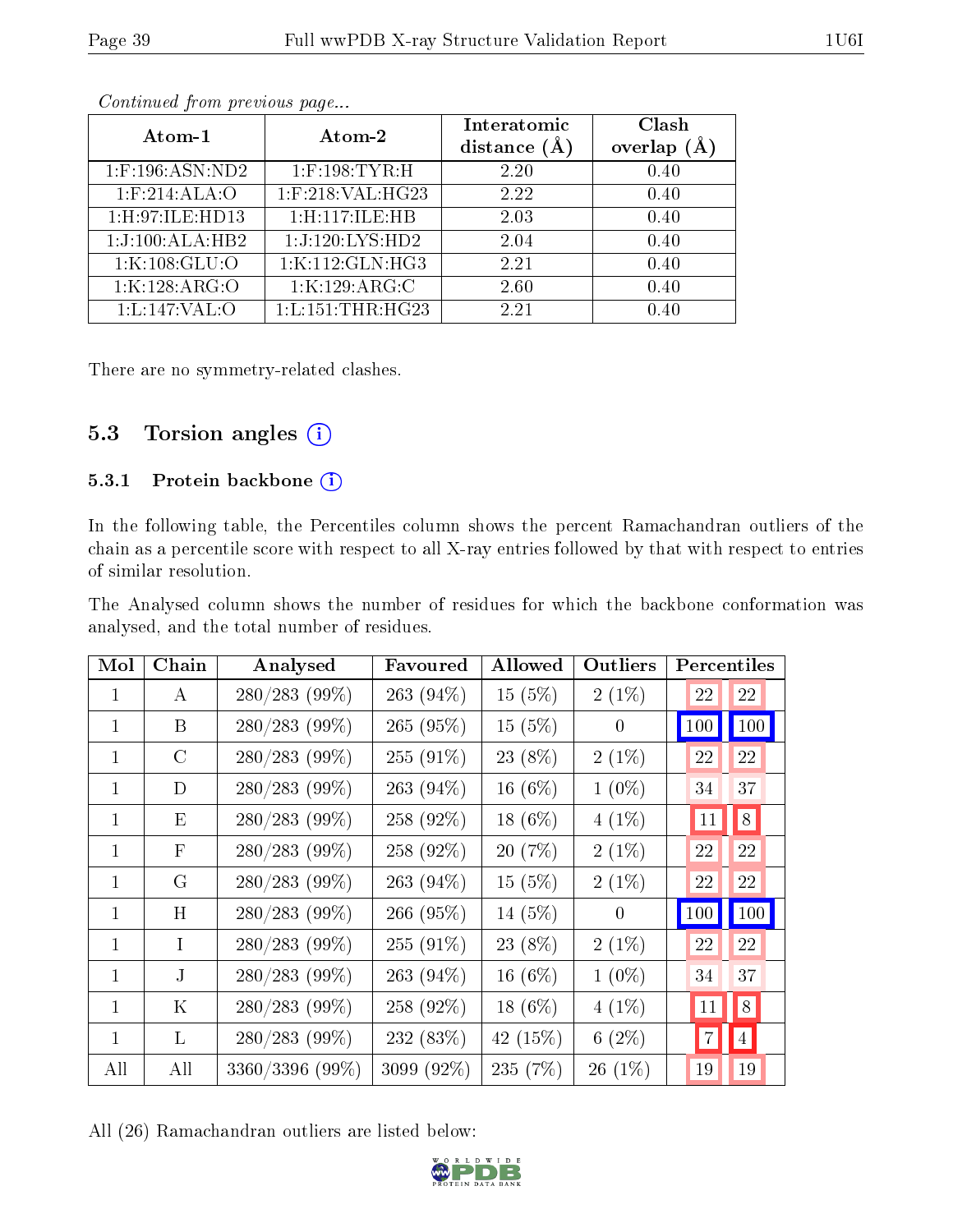| Mol            | Chain                                  | Res              | Type                      |
|----------------|----------------------------------------|------------------|---------------------------|
| $\mathbf{1}$   | $\overline{\mathrm{E}}$                | 129              | $\rm{ARG}$                |
| $\overline{1}$ | $\overline{\rm K}$                     | 129              | $\overline{\rm{ARG}}$     |
| $\overline{1}$ | $\overline{\mathrm{E}}$                | 171              | $\overline{\text{ASP}}$   |
| $\overline{1}$ | $\overline{\mathrm{K}}$                | $\overline{171}$ | $\overline{\text{ASP}}$   |
| $\mathbf{1}$   | $\overline{\mathrm{L}}$                | 41               | <b>SER</b>                |
| $\overline{1}$ | $\overline{A}$                         | $\overline{193}$ | $\overline{{\rm GLU}}$    |
| $\overline{1}$ | $\overline{\mathrm{G}}$                | 193              | $\overline{{\rm GLU}}$    |
| $\overline{1}$ | $\overline{\mathrm{L}}$                | 59               | ILE                       |
| $\overline{1}$ | $\frac{\overline{L}}{C}$               | 270              | $\overline{\text{GLY}}$   |
| $\overline{1}$ |                                        | 281              | <b>ASP</b>                |
| $\overline{1}$ | $\overline{\mathrm{F}}$                | $\overline{281}$ | $\overline{\text{ASP}}$   |
| $\overline{1}$ | $\overline{I}$                         | 281              | $\overline{\text{ASP}}$   |
| $\overline{1}$ | $\overline{\mathrm{L}}$                | $\overline{281}$ | $\overline{\text{ASP}}$   |
| $\overline{1}$ | $\overline{E}$                         | $\overline{20}$  | MET                       |
| $\mathbf{1}$   | $\overline{\mathrm{K}}$                | $20^{-}$         | $\overline{\text{MET}}$   |
| $\overline{1}$ | $\overline{\mathrm{L}}$                | $\overline{58}$  | $\overline{\text{ASP}}$   |
| $\overline{1}$ | $\overline{\mathrm{L}}$                | 173              | ILE                       |
| $\overline{1}$ | $\overline{E}$                         | 223              | $\overline{\text{VAL}}$   |
| $\overline{1}$ | $\overline{I}$                         | 126              | $\overline{\text{GLY}}$   |
| $\overline{1}$ | $\overline{\mathrm{K}}$                | 223              | $\overline{\text{VAL}}$   |
| $\overline{1}$ | $\frac{\overline{\text{A}}}{\text{C}}$ | $\overline{74}$  | $\overline{\text{ASN}}$   |
| $\mathbf{1}$   |                                        | 126              | $\overline{\text{GLY}}$   |
| $\overline{1}$ |                                        | $\overline{74}$  | $\overline{\mathrm{ASN}}$ |
| $\mathbf{1}$   | $\overline{\mathrm{D}}$                | 74               | <b>ASN</b>                |
| $\overline{1}$ | $\overline{F}$                         | $\overline{78}$  | PRO                       |
| $\overline{1}$ | $\overline{\text{J}}$                  | $\overline{74}$  | <b>ASN</b>                |

### 5.3.2 Protein sidechains (i)

In the following table, the Percentiles column shows the percent sidechain outliers of the chain as a percentile score with respect to all X-ray entries followed by that with respect to entries of similar resolution.

The Analysed column shows the number of residues for which the sidechain conformation was analysed, and the total number of residues.

| Mol          | Chain         | Analysed         | Rotameric    | Outliers | Percentiles |
|--------------|---------------|------------------|--------------|----------|-------------|
| $\mathbf{1}$ | A             | $233/234$ (100%) | 228 (98%)    | $5(2\%)$ | 67<br>53    |
|              | B             | $233/234$ (100%) | 231 $(99\%)$ | $2(1\%)$ | 88<br>78    |
|              | $\mathcal{C}$ | $233/234$ (100%) | 224 (96%)    | $9(4\%)$ | 32<br>41    |
|              | D             | $233/234$ (100%) | 231 $(99\%)$ | $2(1\%)$ | 88<br>78    |
|              | E             | $233/234$ (100%) | 226 (97%)    | 7(3%)    | 53<br>41    |

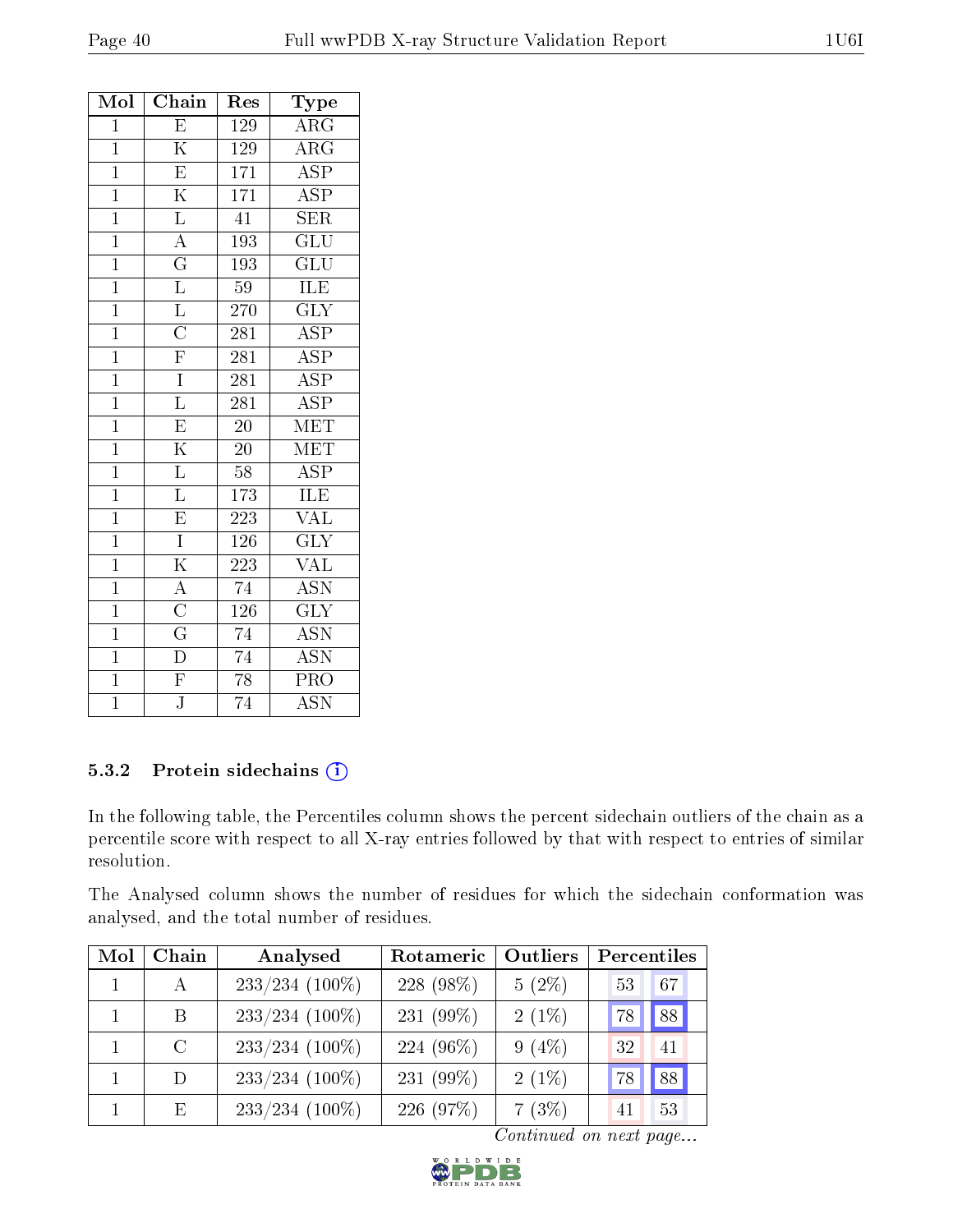| Mol          | Chain      | Analysed         | Rotameric  | Outliers | Percentiles |
|--------------|------------|------------------|------------|----------|-------------|
| 1            | $_{\rm F}$ | $233/234$ (100%) | 226 (97%)  | 7(3%)    | 53<br>41    |
| 1            | G          | $233/234$ (100%) | 228 (98%)  | $5(2\%)$ | 67<br>53    |
| 1            | H          | $233/234$ (100%) | 230 (99%)  | $3(1\%)$ | 81<br>69    |
| 1            | T          | 233/234 (100%)   | 225 (97%)  | $8(3\%)$ | 47<br>37    |
| 1            |            | 233/234 (100%)   | 231 (99%)  | $2(1\%)$ | 88<br>78    |
| $\mathbf{1}$ | K          | 233/234 (100%)   | 226 (97%)  | 7(3%)    | 53<br>41    |
| 1            | L          | $233/234$ (100%) | 224 (96%)  | $9(4\%)$ | 41<br>32    |
| All          | All        | 2796/2808 (100%) | 2730 (98%) | 66 (2%)  | 62<br>49    |

Continued from previous page...

All (66) residues with a non-rotameric sidechain are listed below:

| Mol            | Chain                                                                                                                                                 | $\operatorname{Res}% \left( \mathcal{N}\right) \equiv\operatorname{Res}(\mathcal{N}_{0})\left( \mathcal{N}_{0}\right) ^{2}$ | Type                    |
|----------------|-------------------------------------------------------------------------------------------------------------------------------------------------------|-----------------------------------------------------------------------------------------------------------------------------|-------------------------|
| $\mathbf{1}$   | $\overline{A}$                                                                                                                                        | $\overline{2}$                                                                                                              | $\overline{\text{THR}}$ |
| $\overline{1}$ | $\overline{A}$                                                                                                                                        | $\overline{47}$                                                                                                             | $\overline{\text{GLU}}$ |
| $\overline{1}$ | $\overline{A}$                                                                                                                                        | 125                                                                                                                         | <b>LEU</b>              |
| $\overline{1}$ |                                                                                                                                                       | $\overline{195}$                                                                                                            | $\overline{\text{GLU}}$ |
| $\overline{1}$ | $\frac{\overline{A}}{\overline{A}}$                                                                                                                   | 230                                                                                                                         | <b>TYR</b>              |
| $\overline{1}$ | $\overline{\mathbf{B}}$                                                                                                                               | $\overline{30}$                                                                                                             | $\overline{\text{ARG}}$ |
| $\overline{1}$ |                                                                                                                                                       | $\overline{230}$                                                                                                            | <b>TYR</b>              |
| $\overline{1}$ |                                                                                                                                                       | $\overline{31}$                                                                                                             | $\overline{\text{GLU}}$ |
| $\overline{1}$ | $\overline{B}$ $\overline{C}$ $\overline{C}$ $\overline{C}$ $\overline{C}$ $\overline{C}$ $\overline{C}$ $\overline{C}$ $\overline{C}$ $\overline{D}$ | $\overline{45}$                                                                                                             | $\overline{\text{ASP}}$ |
| $\overline{1}$ |                                                                                                                                                       | $\overline{61}$                                                                                                             | $\overline{{\rm GLU}}$  |
| $\overline{1}$ |                                                                                                                                                       | 114                                                                                                                         | LEU                     |
| $\overline{1}$ |                                                                                                                                                       | $\overline{125}$                                                                                                            | LEU                     |
| $\overline{1}$ |                                                                                                                                                       | 146                                                                                                                         | $\overline{\text{LYS}}$ |
| $\mathbf{1}$   |                                                                                                                                                       | 147                                                                                                                         | $\overline{\text{VAL}}$ |
| $\overline{1}$ |                                                                                                                                                       | $\overline{163}$                                                                                                            | $\overline{\text{GLU}}$ |
| $\mathbf{1}$   |                                                                                                                                                       | 191                                                                                                                         | $\overline{\rm{ARG}}$   |
| $\overline{1}$ |                                                                                                                                                       | $125\,$                                                                                                                     | LEU                     |
| $\overline{1}$ | $\overline{\rm D}$                                                                                                                                    | 281                                                                                                                         | $\overline{\text{ASP}}$ |
| $\overline{1}$ | $\overline{\mathrm{E}}$                                                                                                                               | $\overline{89}$                                                                                                             | $\overline{\text{ASP}}$ |
| $\overline{1}$ | $\overline{\mathrm{E}}$                                                                                                                               | $\overline{91}$                                                                                                             | $\overline{\text{GLU}}$ |
| $\overline{1}$ | $\overline{\mathrm{E}}$                                                                                                                               | 125                                                                                                                         | LEU                     |
| $\overline{1}$ | $\overline{\mathrm{E}}$                                                                                                                               | $\overline{161}$                                                                                                            | PHE                     |
| $\overline{1}$ | $\overline{\mathrm{E}}$                                                                                                                               | 230                                                                                                                         | <b>TYR</b>              |
| $\overline{1}$ | $\overline{\mathrm{E}}$                                                                                                                               | 247                                                                                                                         | LEU                     |
| $\overline{1}$ | $\overline{E}$                                                                                                                                        | 269                                                                                                                         | $\overline{\text{ASP}}$ |
| $\overline{1}$ | $\overline{\mathrm{F}}$                                                                                                                               | $\overline{45}$                                                                                                             | $\overline{\text{ASP}}$ |
| $\overline{1}$ | $\overline{\mathrm{F}}$                                                                                                                               | $\overline{111}$                                                                                                            | $\overline{\text{GLU}}$ |
| $\overline{1}$ | $\overline{\mathrm{F}}$                                                                                                                               | $\overline{114}$                                                                                                            | $\overline{\text{LEU}}$ |

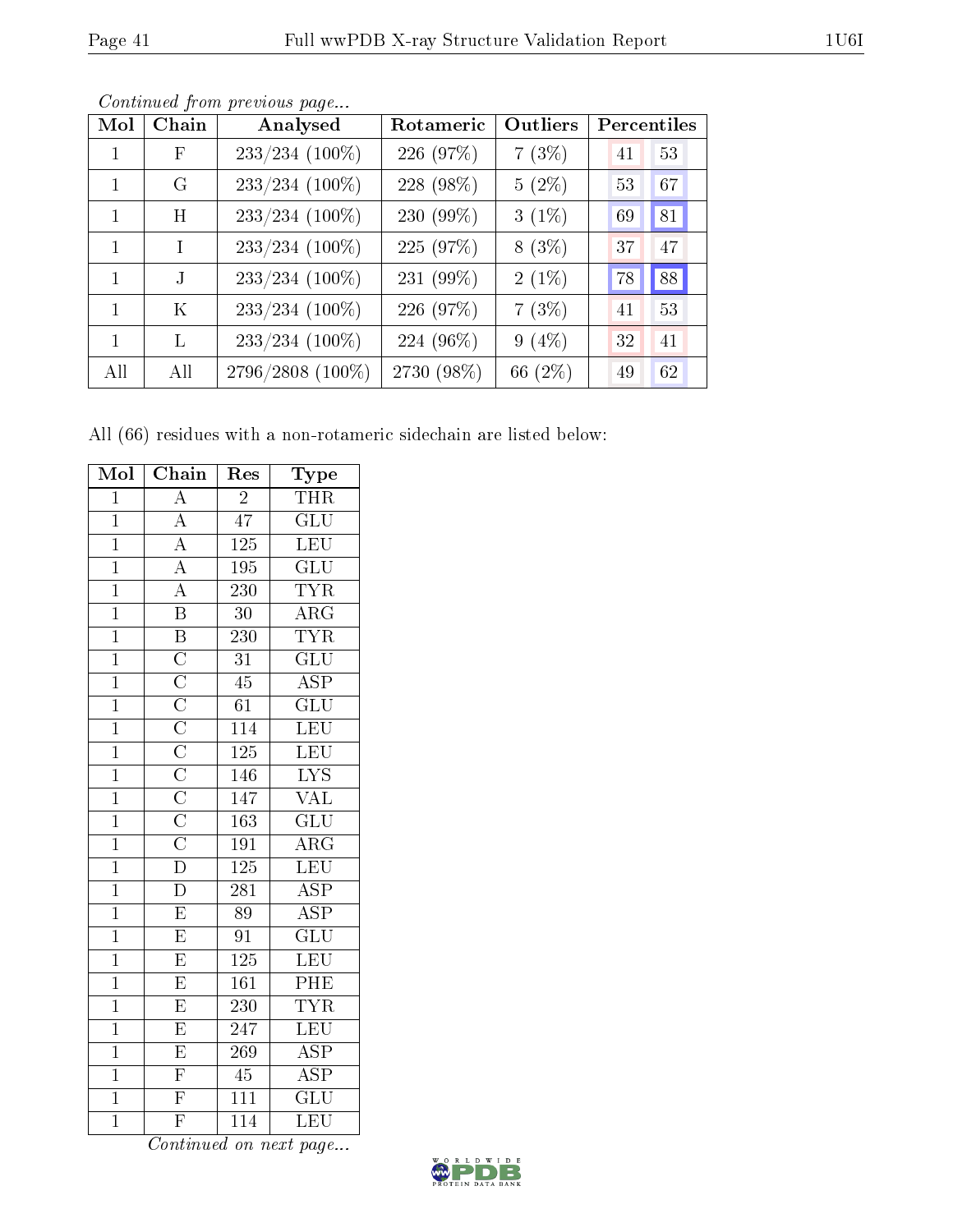| Mol            | $\overline{\text{C}}$ hain | Res              | Type                       |
|----------------|----------------------------|------------------|----------------------------|
| $\mathbf{1}$   | $\overline{F}$             | 147              | VAL                        |
| $\mathbf{1}$   | $\overline{F}$             | 215              | <b>ASP</b>                 |
| $\mathbf{1}$   | $\overline{\mathrm{F}}$    | 229              | $\overline{\rm{ARG}}$      |
| $\overline{1}$ | $\overline{\mathrm{F}}$    | 230              | <b>TYR</b>                 |
| $\overline{1}$ | $\overline{G}$             | $\overline{2}$   | <b>THR</b>                 |
| $\mathbf{1}$   | $\overline{G}$             | 47               | $\overline{\text{GLU}}$    |
| $\mathbf{1}$   | $\overline{\rm G}$         | <b>125</b>       | <b>LEU</b>                 |
| $\mathbf{1}$   | $\overline{G}$             | 195              | $\overline{\text{GLU}}$    |
| $\mathbf{1}$   | $\overline{\mathrm{G}}$    | 230              | <b>TYR</b>                 |
| $\overline{1}$ | $\overline{\rm H}$         | 30               | $\overline{\rm{ARG}}$      |
| $\mathbf{1}$   | $\overline{\rm H}$         | 125              | LEU                        |
| $\mathbf{1}$   | $\overline{\rm H}$         | $\overline{23}0$ | <b>TYR</b>                 |
| $\overline{1}$ | $\overline{I}$             | 31               | GLU                        |
| $\overline{1}$ | I                          | 45               | $\overline{\text{ASP}}$    |
| $\overline{1}$ | $\overline{I}$             | <sup>114</sup>   | $\overline{\text{LEU}}$    |
| $\mathbf{1}$   | I                          | 125              | $\overline{\text{LEU}}$    |
| $\overline{1}$ | $\overline{I}$             | 146              | $\overline{\text{LYS}}$    |
| $\mathbf{1}$   | I                          | 147              | $\rm \sqrt{AL}$            |
| $\overline{1}$ | I                          | $\overline{163}$ | $\overline{\text{GLU}}$    |
| $\mathbf 1$    | I                          | 191              | $\rm{A}\overline{\rm{RG}}$ |
| $\mathbf 1$    | $\overline{\text{J}}$      | 125              | <b>LEU</b>                 |
| $\mathbf{1}$   | $\overline{\text{J}}$      | 281              | $\overline{\text{ASP}}$    |
| $\overline{1}$ | $\overline{\mathrm{K}}$    | 89               | $\overline{\text{ASP}}$    |
| $\overline{1}$ | $\overline{\mathrm{K}}$    | 91               | $\overline{\text{GLU}}$    |
| $\mathbf{1}$   | $\overline{\mathrm{K}}$    | 125              | LEU                        |
| $\mathbf{1}$   | $\overline{\mathrm{K}}$    | $\overline{1}61$ | PHE                        |
| $\mathbf{1}$   | $\overline{\mathrm{K}}$    | 230              | <b>TYR</b>                 |
| $\mathbf{1}$   | $\overline{\mathrm{K}}$    | 247              | $\overline{\text{LEU}}$    |
| $\overline{1}$ | $\overline{\rm K}$         | 269              | $\overline{\text{ASP}}$    |
| 1              | L                          | 31               | $\overline{\text{GLU}}$    |
| $\mathbf{1}$   | L                          | 66               | $\overline{\text{ASP}}$    |
| $\mathbf{1}$   | $\overline{\mathrm{L}}$    | 116              | <b>TYR</b>                 |
| $\mathbf 1$    | L                          | 125              | LEU                        |
| $\overline{1}$ | $\overline{\mathrm{L}}$    | 191              | $\overline{\rm{ARG}}$      |
| $\mathbf 1$    | $\overline{\mathrm{L}}$    | 192              | $\overline{\text{GLU}}$    |
| $\mathbf{1}$   | $\overline{\mathrm{L}}$    | $\overline{215}$ | $\overline{\text{ASP}}$    |
| $\mathbf{1}$   | L                          | 230              | <b>TYR</b>                 |
| $\overline{1}$ | $\overline{\mathrm{L}}$    | 279              | $\overline{\text{MET}}$    |

Some sidechains can be flipped to improve hydrogen bonding and reduce clashes. All (59) such sidechains are listed below:

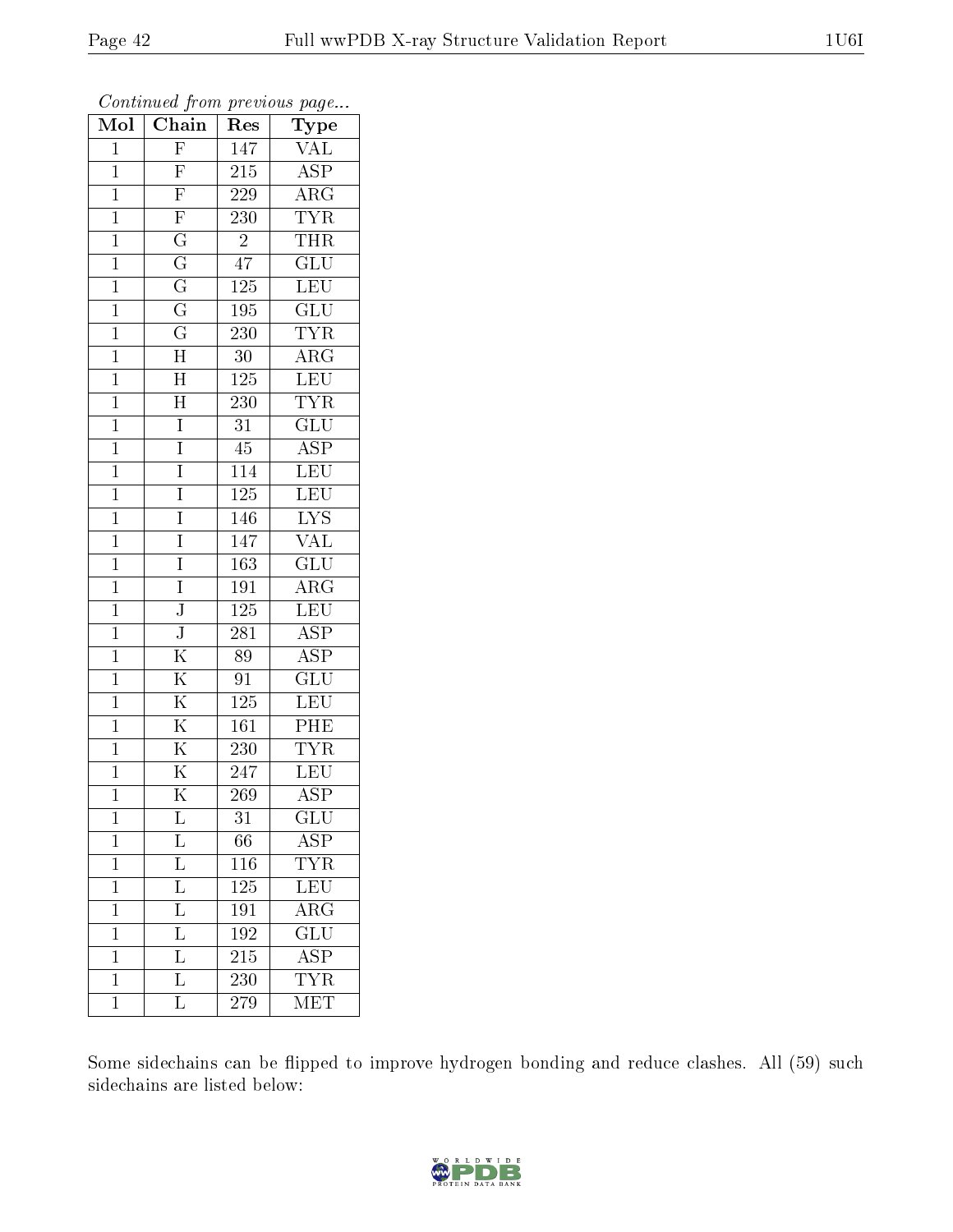| Mol            | Chain                                                                                                    | Res              | Type                      |
|----------------|----------------------------------------------------------------------------------------------------------|------------------|---------------------------|
| $\mathbf 1$    | $\overline{A}$                                                                                           | 158              | $\overline{\text{GLN}}$   |
| $\mathbf 1$    | $\overline{A}$                                                                                           | 196              | $\overline{\text{ASN}}$   |
| $\mathbf{1}$   | $\frac{\overline{A}}{\overline{A}}$                                                                      | $22\overline{5}$ | $\overline{\text{GLN}}$   |
| $\mathbf{1}$   |                                                                                                          | 238              | $\overline{HIS}$          |
| $\mathbf{1}$   |                                                                                                          | 258              | $\overline{\rm ASN}$      |
| $\overline{1}$ | $\overline{\mathbf{B}}$                                                                                  | 141              | <b>ASN</b>                |
| $\mathbf{1}$   | $\overline{B}$                                                                                           | 196              | <b>ASN</b>                |
| $\mathbf{1}$   | $\overline{B}$                                                                                           | 212              | $\overline{\mathrm{ASN}}$ |
| $\overline{1}$ | $\overline{B}$                                                                                           | 238              | <b>HIS</b>                |
| $\overline{1}$ |                                                                                                          | 258              | <b>ASN</b>                |
| $\overline{1}$ |                                                                                                          | 141              | <b>ASN</b>                |
| $\mathbf{1}$   |                                                                                                          | 196              | <b>ASN</b>                |
| $\mathbf{1}$   |                                                                                                          | $\overline{212}$ | $\overline{\mathrm{ASN}}$ |
| $\overline{1}$ |                                                                                                          | $\overline{238}$ | $\overline{HIS}$          |
| $\overline{1}$ | $\overline{B}$ $\overline{C}$ $\overline{C}$ $\overline{C}$ $\overline{C}$ $\overline{C}$ $\overline{D}$ | 258              | $\overline{\mathrm{ASN}}$ |
| $\overline{1}$ |                                                                                                          | $\overline{74}$  | $\overline{\text{ASN}}$   |
| $\mathbf 1$    | $\frac{\overline{D}}{D}$                                                                                 | 196              | <b>ASN</b>                |
| $\overline{1}$ |                                                                                                          | $\overline{212}$ | <b>ASN</b>                |
| $\overline{1}$ | $\overline{\rm D}$                                                                                       | 258              | $\overline{\text{ASN}}$   |
| $\overline{1}$ | $\overline{E}$                                                                                           | 13               | <b>ASN</b>                |
| $\mathbf{1}$   | $\overline{\mathrm{E}}$                                                                                  | 141              | <b>ASN</b>                |
| $\mathbf{1}$   | $\overline{E}$                                                                                           | 196              | $\overline{\text{ASN}}$   |
| $\overline{1}$ | $\overline{\mathrm{E}}$                                                                                  | $\overline{212}$ | <b>ASN</b>                |
| $\mathbf{1}$   | $\overline{\mathrm{E}}$                                                                                  | 225              | $\overline{{\rm GLN}}$    |
| $\overline{1}$ | $\overline{\mathrm{E}}$                                                                                  | 238              | $\overline{HIS}$          |
| $\overline{1}$ | $\overline{F}$                                                                                           | 141              | <b>ASN</b>                |
| $\mathbf{1}$   | $\overline{F}$                                                                                           | 196              | <b>ASN</b>                |
| $\overline{1}$ | $\overline{F}$                                                                                           | 238              | $\overline{HIS}$          |
| $\overline{1}$ | $\overline{\mathrm{F}}$                                                                                  | 258              | <b>ASN</b>                |
| 1              | $\overline{\mathrm{G}}$                                                                                  | 158              | $\overline{\text{GLN}}$   |
| 1              | $\overline{G}$                                                                                           | 176              | $\overline{\text{ASN}}$   |
| $\mathbf{1}$   | $\overline{G}$                                                                                           | $\overline{196}$ | <b>ASN</b>                |
| $\mathbf{1}$   | $\overline{\mathrm{G}}$                                                                                  | 225              | $\overline{\text{GLN}}$   |
| $\overline{1}$ | $\overline{\mathrm{G}}$                                                                                  | 238              | $\overline{\mathrm{HIS}}$ |
| $\mathbf{1}$   | $\overline{\mathrm{G}}$                                                                                  | 258              | $\overline{\mathrm{ASN}}$ |
| $\mathbf 1$    | $\overline{\rm H}$                                                                                       | 141              | <b>ASN</b>                |
| $\mathbf 1$    | $\overline{\rm H}$                                                                                       | 196              | <b>ASN</b>                |
| $\mathbf 1$    | $\overline{\rm H}$                                                                                       | $\overline{21}2$ | <b>ASN</b>                |
| $\mathbf{1}$   | $\overline{\rm H}$                                                                                       | 238              | <b>HIS</b>                |
| $\mathbf 1$    | $\overline{\rm H}$                                                                                       | 258              | $\overline{\text{ASN}}$   |
| $\mathbf 1$    | I                                                                                                        | 141              | <b>ASN</b>                |
| $\mathbf{1}$   | Ī                                                                                                        | 196              | $\overline{\mathrm{ASN}}$ |
| $\mathbf{1}$   | $\overline{I}$                                                                                           | 212              | $\overline{\text{ASN}}$   |

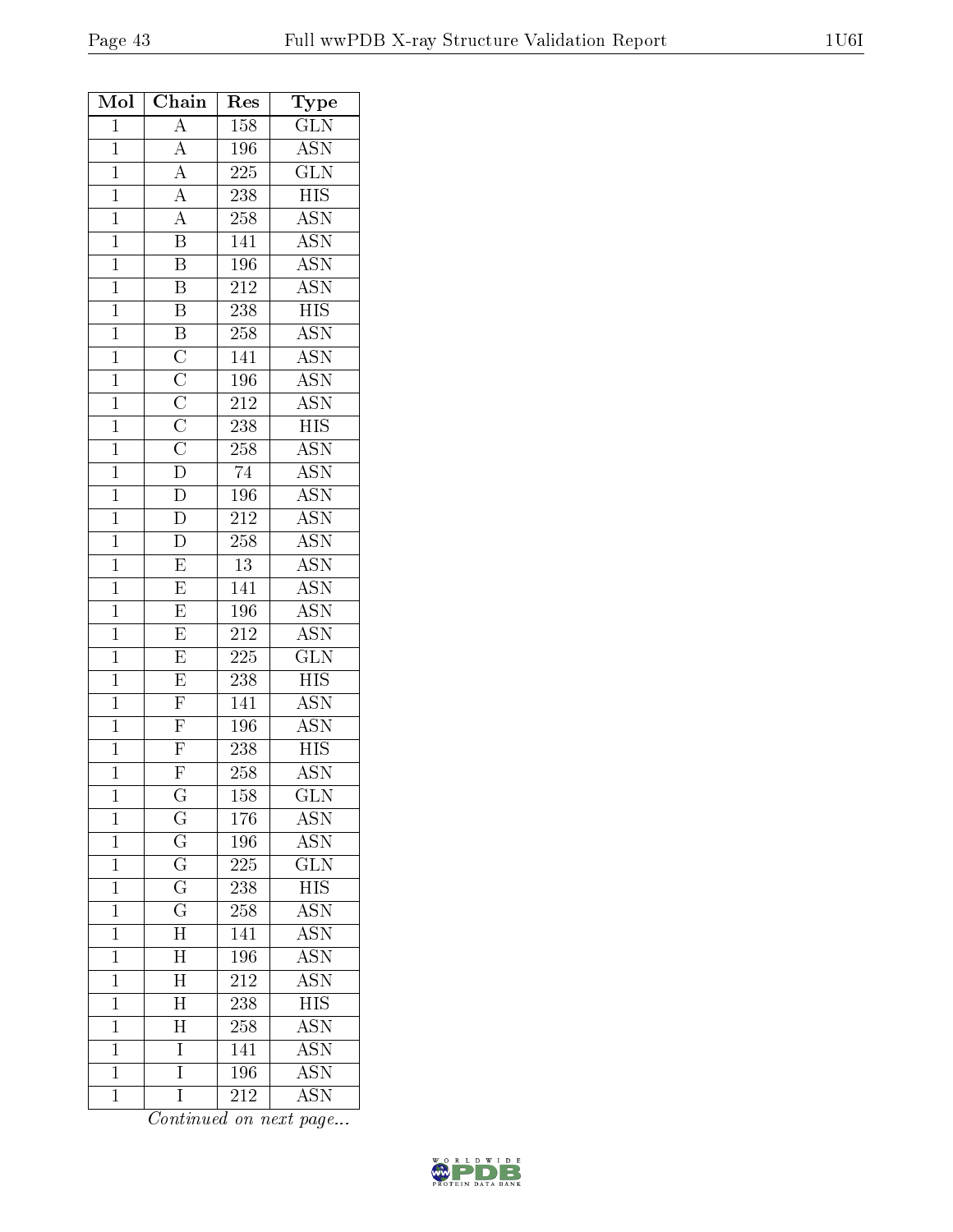| Mol          | Chain                   | Res | Type                 |
|--------------|-------------------------|-----|----------------------|
| $\mathbf{1}$ | I                       | 238 | <b>HIS</b>           |
| $\mathbf 1$  | I                       | 258 | <b>ASN</b>           |
| $\mathbf{1}$ | $\overline{\text{J}}$   | 74  | $\overline{ASN}$     |
| $\mathbf{1}$ | ${\bf J}$               | 196 | <b>ASN</b>           |
| $\mathbf 1$  | $\overline{\rm J}$      | 212 | <b>ASN</b>           |
| $\mathbf{1}$ | ${\bf J}$               | 258 | <b>ASN</b>           |
| $\mathbf{1}$ | $\overline{\mathrm{K}}$ | 13  | <b>ASN</b>           |
| $\mathbf 1$  | $\overline{\mathrm{K}}$ | 141 | <b>ASN</b>           |
| $\mathbf{1}$ | $\overline{\mathrm{K}}$ | 196 | <b>ASN</b>           |
| $\mathbf 1$  | $\overline{\rm K}$      | 212 | <b>ASN</b>           |
| $\mathbf{1}$ | $\overline{\mathrm{K}}$ | 225 | <b>GLN</b>           |
| $\mathbf{1}$ | $\overline{\mathrm{K}}$ | 238 | <b>HIS</b>           |
| $\mathbf 1$  | $\rm L$                 | 196 | <b>ASN</b>           |
| $\mathbf{1}$ | $\overline{\mathrm{L}}$ | 212 | <b>ASN</b>           |
| $\mathbf 1$  | $\overline{\text{L}}$   | 225 | $\overline{\rm GLN}$ |
| 1            | L                       | 238 | НIS                  |

### 5.3.3 RNA [O](https://www.wwpdb.org/validation/2017/XrayValidationReportHelp#rna)i

There are no RNA molecules in this entry.

### 5.4 Non-standard residues in protein, DNA, RNA chains (i)

There are no non-standard protein/DNA/RNA residues in this entry.

### 5.5 Carbohydrates (i)

There are no carbohydrates in this entry.

### 5.6 Ligand geometry (i)

Of 8 ligands modelled in this entry, 8 are monoatomic - leaving 0 for Mogul analysis. There are no bond length outliers.

There are no bond angle outliers.

There are no chirality outliers.

There are no torsion outliers.

There are no ring outliers.

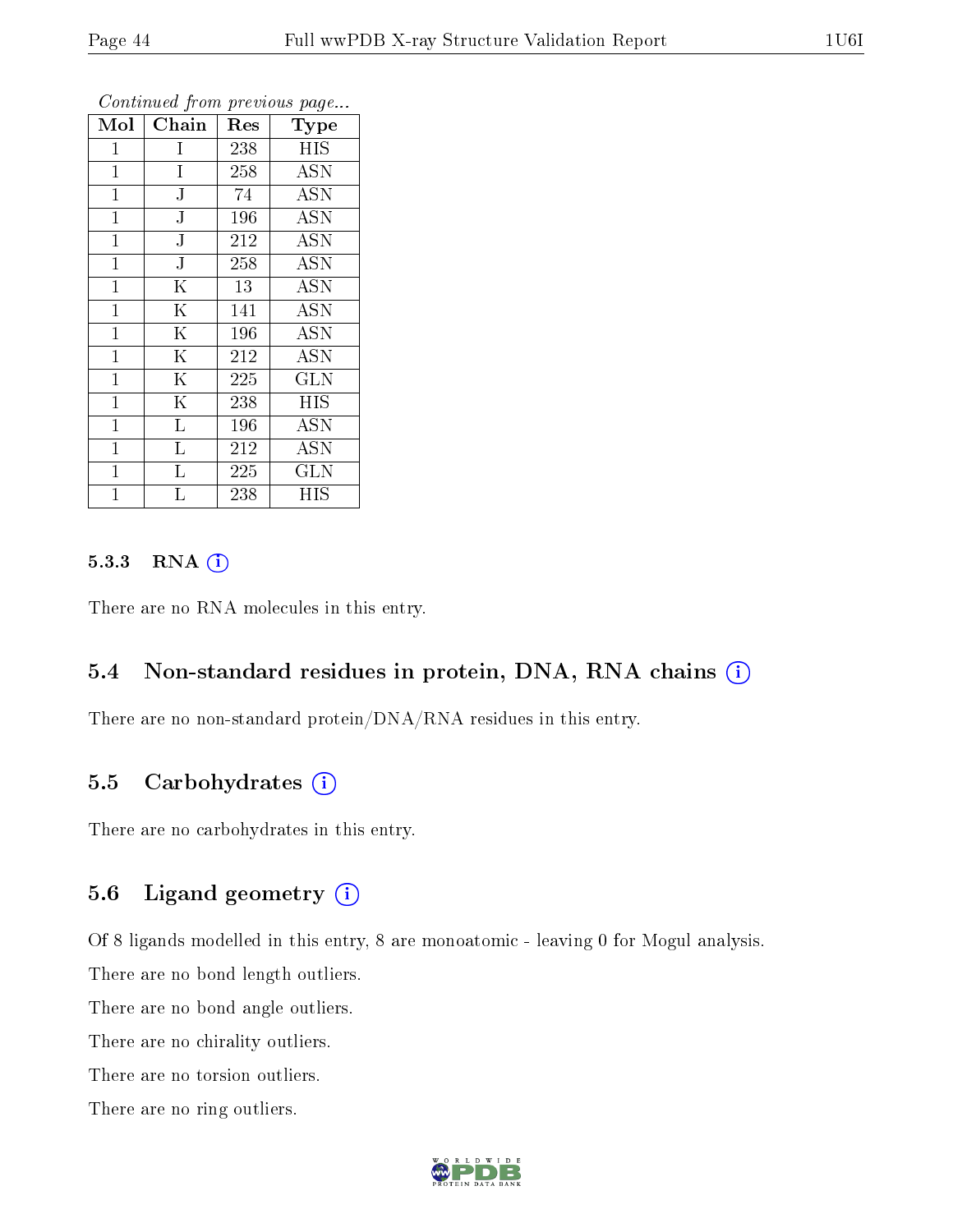No monomer is involved in short contacts.

## 5.7 [O](https://www.wwpdb.org/validation/2017/XrayValidationReportHelp#nonstandard_residues_and_ligands)ther polymers (i)

There are no such residues in this entry.

# 5.8 Polymer linkage issues (i)

There are no chain breaks in this entry.

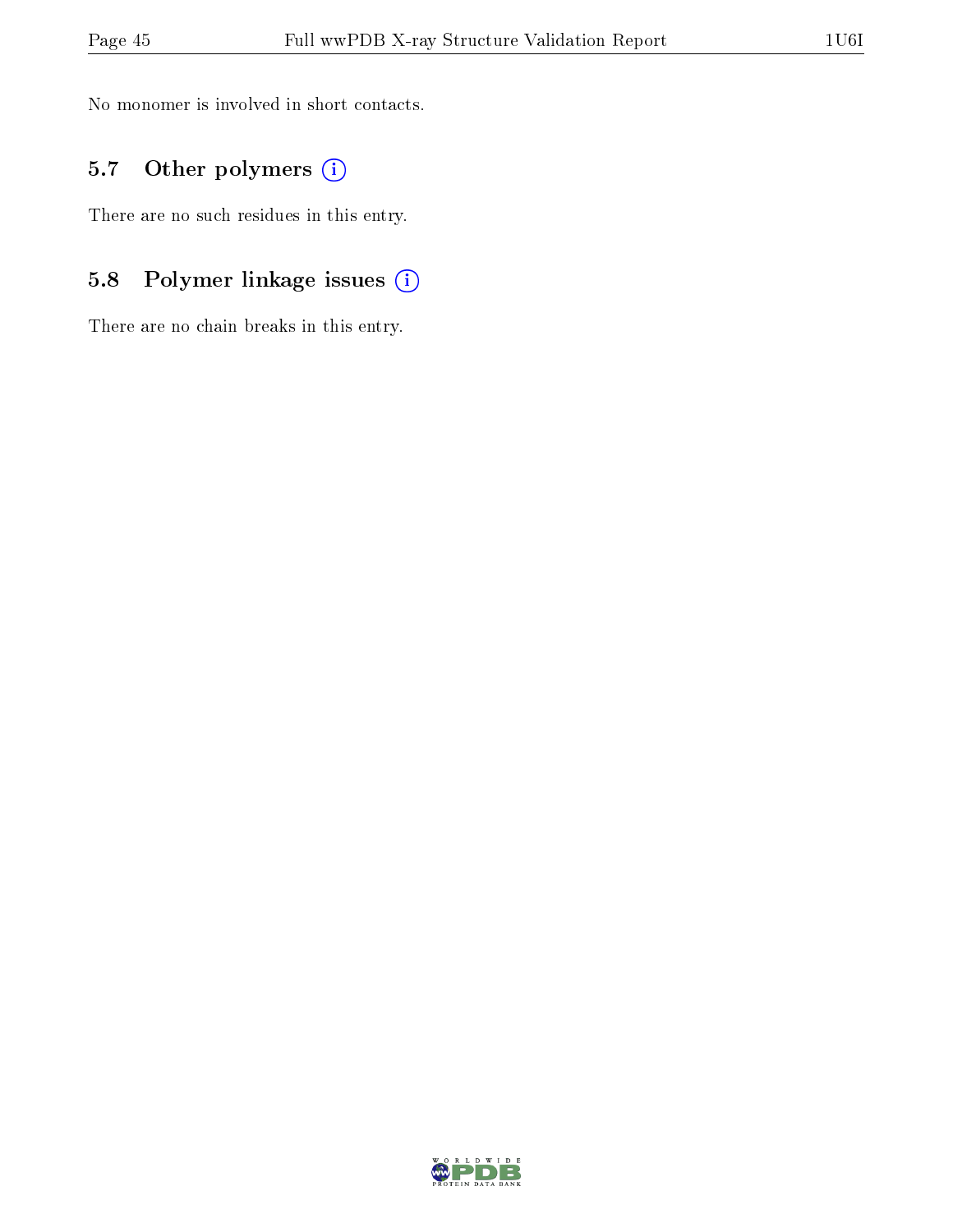# 6 Fit of model and data  $(i)$

# 6.1 Protein, DNA and RNA chains  $(i)$

In the following table, the column labelled  $#RSRZ> 2'$  contains the number (and percentage) of RSRZ outliers, followed by percent RSRZ outliers for the chain as percentile scores relative to all X-ray entries and entries of similar resolution. The OWAB column contains the minimum, median,  $95<sup>th</sup>$  percentile and maximum values of the occupancy-weighted average B-factor per residue. The column labelled ' $Q< 0.9$ ' lists the number of (and percentage) of residues with an average occupancy less than 0.9.

| Mol          | Chain         | Analysed         | ${ <\hspace{-1.5pt}{\mathrm{RSRZ}} \hspace{-1.5pt}>}$ | $\#\text{RSRZ}\text{>2}$                            | $\overline{\text{OWAB}}(\AA^2)$ | Q<0.9          |
|--------------|---------------|------------------|-------------------------------------------------------|-----------------------------------------------------|---------------------------------|----------------|
| $\mathbf{1}$ | $\bf{A}$      | $282/283$ (99%)  | $-0.60$                                               | 100<br>$\vert$ 100 $\vert$<br>$\overline{0}$        | 11, 26, 45, 55                  | $\overline{0}$ |
| $\mathbf{1}$ | B             | $282/283$ (99%)  | $-0.59$                                               | $0$   100<br>100                                    | 13, 24, 39, 61                  | $\theta$       |
| $\mathbf 1$  | $\mathcal{C}$ | $282/283$ (99%)  | $-0.14$                                               | $55\,$<br>$7(2\%)$<br>57                            | 18, 45, 75, 88                  | $\overline{0}$ |
| $\mathbf 1$  | D             | $282/283$ (99%)  | $-0.42$                                               | 100<br>$\vert$ 100 $\vert$<br>$\vert 0 \vert \vert$ | 18, 41, 61, 74                  | $\overline{0}$ |
| $\mathbf{1}$ | E             | $282/283$ (99%)  | $-0.32$                                               | $0$ 100<br>100                                      | 20, 45, 69, 85                  | $\theta$       |
| $\mathbf{1}$ | $\mathbf{F}$  | $282/283$ (99\%) | 0.03                                                  | 13 $(4%)$<br>32<br>31                               | 16, 49, 79, 91                  | $\overline{0}$ |
| $\mathbf 1$  | G             | $282/283$ (99%)  | $-0.61$                                               | $0$   100   100                                     | 13, 27, 43, 52                  | $\overline{0}$ |
| $\mathbf{1}$ | H             | $282/283$ (99\%) | $-0.62$                                               | $0$   100  <br>100                                  | 13, 24, 40, 59                  | $\theta$       |
| $\mathbf{1}$ | $\mathbf{I}$  | $282/283$ (99%)  | $-0.21$                                               | $0$   100  <br>100                                  | 15, 46, 70, 81                  | $\overline{0}$ |
| $\mathbf 1$  | $\mathbf{J}$  | $282/283$ (99%)  | $-0.35$                                               | $0$   100<br>100                                    | 18, 42, 64, 76                  | $\theta$       |
| $\mathbf{1}$ | $\rm K$       | $282/283$ (99%)  | $-0.30$                                               | $2(0\%)$<br>86<br>87                                | 21, 46, 67, 79                  | $\overline{0}$ |
| $\mathbf{1}$ | $\mathbf{L}$  | $282/283$ (99%)  | $-0.01$                                               | $7(2\%)$<br>57<br>55                                | 18, 48, 78, 91                  | $\Omega$       |
| All          | All           | 3384/3396 (99%)  | $-0.35$                                               | 83<br>$29(0\%)$<br>84                               | 11, 36, 69, 91                  | $\overline{0}$ |

All (29) RSRZ outliers are listed below:

| Mol         | $Chain$                   | Res | Type       | $_{\rm RSRZ}$ |
|-------------|---------------------------|-----|------------|---------------|
| 1           | L                         | 57  | LEU        | 4.1           |
| 1           | F                         | 94  | ALA        | 3.8           |
| 1           | L                         | 53  | VAL        | 3.7           |
| 1           | F                         | 168 | ALA        | 3.4           |
| 1           | L                         | 167 | <b>LYS</b> | 3.3           |
| 1           | Κ                         | 63  | PHE        | 3.1           |
| $\mathbf 1$ | L                         | 180 | <b>LYS</b> | 3.0           |
| 1           | $\boldsymbol{\mathrm{F}}$ | 59  | ILE        | 3.0           |
| 1           | С                         | 168 | ALA        | 2.9           |
| 1           | Τ,                        | 173 | ILE        | 2.9           |
| 1           | F                         | 167 | LYS        | 2.7           |

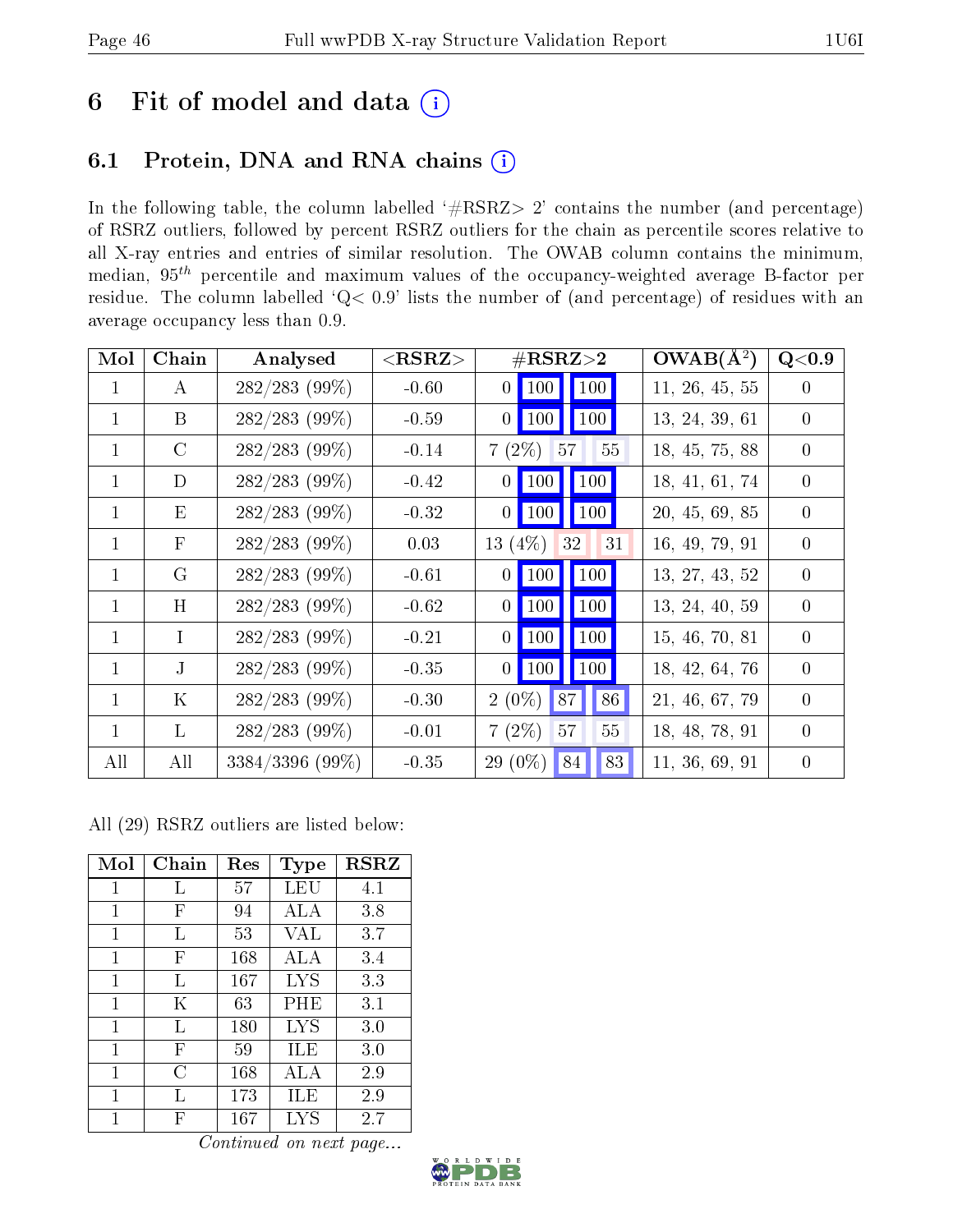| Mol            | Chain                   | Res            | Type       | <b>RSRZ</b> |
|----------------|-------------------------|----------------|------------|-------------|
| $\mathbf 1$    | ${\rm F}$               | 171            | ASP        | 2.7         |
| $\mathbf{1}$   | $\overline{\rm C}$      | 171            | ASP        | 2.7         |
| $\overline{1}$ | $\overline{\mathrm{F}}$ | 68             | ILE        | 2.7         |
| $\overline{1}$ | $\overline{\mathrm{F}}$ | 55             | MET        | 2.6         |
| $\overline{1}$ | $\overline{\mathrm{F}}$ | 173            | ILE        | 2.6         |
| $\overline{1}$ | $\overline{\rm C}$      | 161            | PHE        | 2.5         |
| $\overline{1}$ | $\overline{\rm C}$      | 94             | ALA        | 2.5         |
| $\mathbf{1}$   | $\overline{\mathrm{F}}$ | 51             | ALA        | 2.5         |
| $\mathbf{1}$   | $\overline{\mathrm{F}}$ | 180            | <b>LYS</b> | 2.3         |
| $\mathbf{1}$   | $\overline{\rm C}$      | 68             | ILE        | 2.3         |
| $\mathbf{1}$   | ${\bf F}$               | 161            | PHE        | 2.2         |
| $\mathbf{1}$   | $\overline{\rm C}$      | 87             | LEU        | 2.2         |
| $\mathbf{1}$   | L                       | 56             | ALA        | 2.1         |
| $\mathbf{1}$   | $\mathbf K$             | 171            | ASP        | 2.1         |
| $\mathbf{1}$   | $\overline{F}$          | 63             | PHE        | 2.1         |
| $\mathbf{1}$   | $\mathbf F$             | 87             | <b>LEU</b> | 2.1         |
| $\mathbf{1}$   | $\mathcal C$            | $\overline{2}$ | THR        | 2.0         |
| $\mathbf{1}$   | L                       | 52             | ALA        | 2.0         |

### 6.2 Non-standard residues in protein, DNA, RNA chains (i)

There are no non-standard protein/DNA/RNA residues in this entry.

### 6.3 Carbohydrates  $(i)$

There are no carbohydrates in this entry.

### 6.4 Ligands  $(i)$

In the following table, the Atoms column lists the number of modelled atoms in the group and the number defined in the chemical component dictionary. The B-factors column lists the minimum, median,  $95<sup>th</sup>$  percentile and maximum values of B factors of atoms in the group. The column labelled  $Q < 0.9$ ' lists the number of atoms with occupancy less than 0.9.

| Mol | 'Type | Chain | Res  | Atoms | $_{\rm RSCC}$ |      | $\mid$ $\text{RSR} \mid$ $\text{B-factors}(\text{A}^2)$ | $\mathrm{Q}{<}0.9$ |
|-----|-------|-------|------|-------|---------------|------|---------------------------------------------------------|--------------------|
|     | МG    |       | 6009 |       | 0.86          | 0.09 | 47.47.47.47                                             |                    |
|     | МG    |       | 6001 |       | 0.93          | 0.08 | 19, 19, 19, 19                                          |                    |
|     | МG    |       | 6006 |       | 0.96          | 0.08 | 29, 29, 29, 29                                          |                    |
|     | МG    |       | 6005 |       | 0.96          | 0.09 | 17, 17, 17, 17                                          |                    |
|     | МG    |       | 6002 |       | 0.96          | 0.08 | 32, 32, 32, 32                                          |                    |